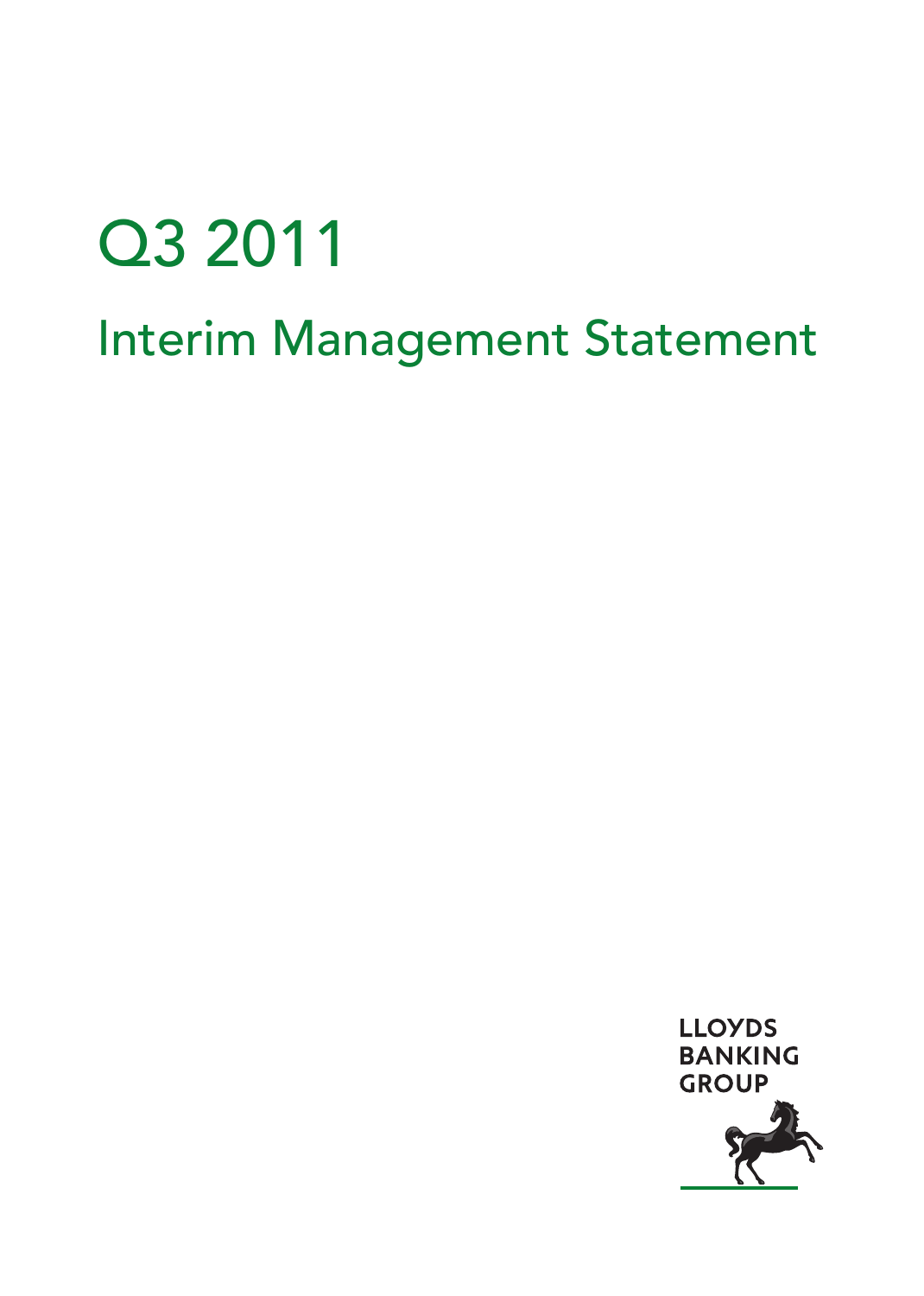#### **BASIS OF PRESENTATION**

This report covers the results of Lloyds Banking Group plc (the Company) together with its subsidiaries (the Group) for the nine months ended 30 September 2011.

#### **Statutory basis**

Statutory results are set out on pages 26 and 27. However, a number of factors have had a significant effect on the comparability of the Group's financial position and results. As a result, comparison of the 2011 results on a statutory basis with 2010 is of limited benefit.

#### **Combined businesses basis**

In order to provide more meaningful and relevant comparatives, the results of the Group are presented on a 'combined businesses' basis. The key principles adopted in the preparation of the combined businesses basis of reporting are described below.

- In order to reflect the impact of the acquisition of HBOS, the amortisation of purchased intangible assets has been excluded; and the unwind of acquisition-related fair value adjustments is shown on one line in the combined businesses income statement.
- In order to better present the business performance the following items, not related to acquisition accounting, have also been excluded:
	- integration, simplification and EU mandated retail curtailment gains and losses in respect of the business disposal costs; Group's defined benefit pension schemes;
	- volatility arising in insurance businesses;
- customer goodwill payments provision; and
- payment protection insurance provision;
- 
- loss on disposal of businesses.
- provision in relation to German insurance business litigation;

To enable a better understanding of the Group's core business trends and outlook, certain income statement, balance sheet and regulatory capital information is analysed between core and non-core portfolios. The non-core portfolios consist of businesses which deliver below-hurdle returns, which are outside the Group's risk appetite or may be distressed, are subscale or have an unclear value proposition, or have a poor fit with the Group's customer strategy. The EU mandated retail business disposal (Project Verde) is included in core portfolios.

The Group's core and non-core activities are not managed separately and the preparation of this information requires management to make estimates and assumptions that impact the reported income statements, balance sheet, regulatory capital related and risk amounts analysed as core and as non-core.

The Group uses a methodology that categorises income and expenses as non-core only where management expect that the income or expense will cease to be earned or incurred when the associated asset or liability is divested or run-off, and allocates operational costs to the core portfolio unless they are directly related to non-core activities. This results in the reported operating costs for the non-core portfolios being less than would be required to manage these portfolios on a stand-alone basis. Due to the inherent uncertainty in making estimates, a different methodology or a different estimate of the allocation might result in a different proportion of the Group's income or expenses being allocated to the core and non-core portfolios, different assets and liabilities being deemed core or non-core and accordingly a different allocation of the regulatory effects.

In June 2011, the Group reassessed its non-core activities and a number of portfolio changes were made within the Wholesale, Commercial and International portfolios. The disclosure for the nine months ended 30 September 2010 reflects the revised basis.

Unless otherwise stated income statement commentaries throughout this document compare the nine months to 30 September 2011 to the nine months to 30 September 2010, and the balance sheet analysis compares the Group balance sheet as at 30 September 2011 to the Group balance sheet as at 31 December 2010.

#### **FORWARD LOOKING STATEMENTS**

This announcement contains forward looking statements with respect to the business, strategy and plans of the Lloyds Banking Group, its current goals and expectations relating to its future financial condition and performance. Statements that are not historical facts, including statements about the Group or the Group's management's beliefs and expectations, are forward looking statements. By their nature, forward looking statements involve risk and uncertainty because they relate to events and depend on circumstances that will occur in the future. The Group's actual future business, strategy, plans and/or results may differ materially from those expressed or implied in these forward looking statements as a result of a variety of risks, uncertainties and other factors, including, without limitation, UK domestic and global economic and business conditions; the ability to derive cost savings and other benefits, as well as the ability to integrate successfully the acquisition of HBOS; the ability to access sufficient funding to meet the Group's liquidity needs; changes to the Group's credit ratings; risks concerning borrower or counterparty credit quality; instability in the global financial markets; changing demographic and market related trends; changes in customer preferences; changes to regulation, accounting standards or taxation, including changes to regulatory capital or liquidity requirements; the policies and actions of governmental or regulatory authorities in the UK, the European Union, or jurisdictions outside the UK, including other European countries and the US; the ability to attract and retain senior management and other employees; requirements or limitations imposed on the Group as a result of HM Treasury's investment in the Group; the ability to complete satisfactorily the disposal of certain assets as part of the Group's EU state aid obligations; the extent of any future impairment charges or write-downs caused by depressed asset valuations; exposure to regulatory scrutiny, legal proceedings or complaints, actions of competitors and other factors. Please refer to the latest Annual Report on Form 20-F filed with the US Securities and Exchange Commission for a discussion of such factors together with examples of forward looking statements. The forward looking statements contained in this announcement are made as at the date of this announcement, and the Group undertakes no obligation to update any of its forward looking statements.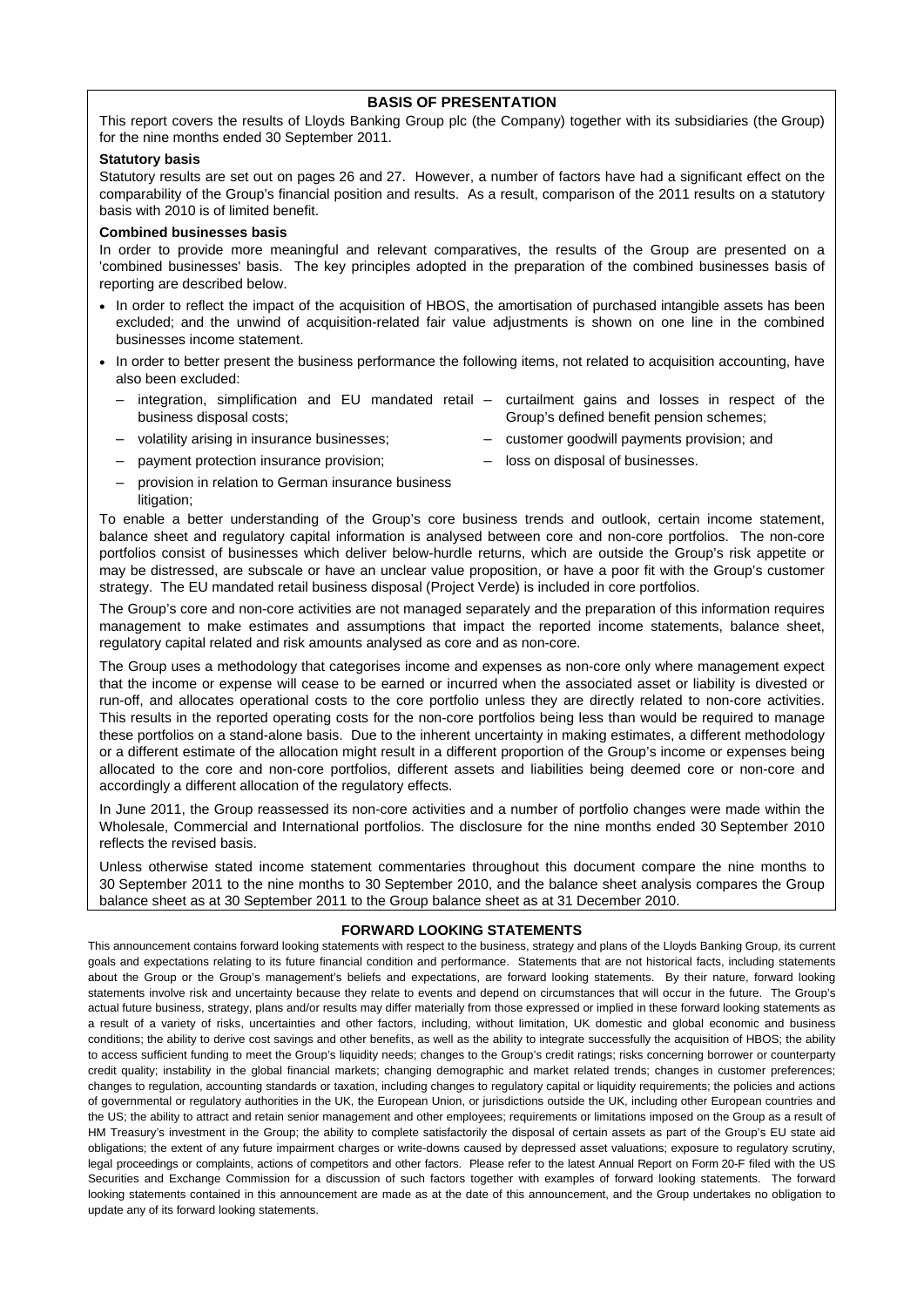# **NINE MONTHS ENDED 30 SEPTEMBER 2011: KEY HIGHLIGHTS**

'Although the UK economic environment has weakened in the third quarter, the flexibility in our strategic plan has allowed us to further improve our customer propositions, continue the reduction in our risk profile, strengthen our balance sheet and reduce costs. Over time, we believe our strategy will realise the full potential of our organisation for customers and shareholders.'

> Tim Tookey *Interim Group Chief Executive and Group Finance Director*

# **FURTHER PROGRESS IN REDUCING THE GROUP'S RISK**

- Non-core assets reduced to £151.4 billion, down £11.0 billion in the quarter, and £42.3 billion (22 per cent) year-to-date.
- Customer relationship deposits (excluding repos) have increased 4 per cent since the end of 2010.
- Improved loan to deposit ratio of 140 per cent (31 December 2010: 154 per cent).
- Strong progress against term funding objectives with £30.6 billion of wholesale term issuance as at the end of September 2011, including £5.4 billion in Q3 despite challenging market conditions. In October an additional £3 billion of term funding was issued and as a result our 2011 term funding programme is now complete.
- Total wholesale funding now £281.9 billion, down 5 per cent on 30 June 2011.
- Maturity profile of wholesale funding maintained, with 50 per cent having a maturity date greater than one year.
- Robust core tier 1 capital ratio of 10.3 per cent, slightly improved since 30 June 2011 and 31 December 2010.

# **RESILIENT UNDERLYING TRADING PERFORMANCE DESPITE CHALLENGING MARKET CONDITIONS**

- Overall, a resilient underlying trading performance although Group performance, particularly income, reflects the subdued UK economic environment, further risk and balance sheet reduction, and higher wholesale funding costs.
- Combined businesses profit before tax of £1,748 million for the first nine months of the year. Before volatility effects and the impact of liability management exercises (together £188 million), profit before tax was down 6 per cent at £1,936 million. Core profit before tax was £4,375 million in the first nine months of the year.
- Statutory loss before tax of £3,858 million (first nine months of 2010: profit of £1,967 million) after £3.2 billion PPI provision earlier this year.
- Total income (before volatility effects, the impact of liability management exercises and net losses on asset sales) decreased by 9 per cent to £16,095 million, reflecting subdued lending demand, continued customer deleveraging and a lower banking net interest margin.
- Banking net interest margin down slightly at 2.10 per cent year-to-date (first half of 2011: 2.12 per cent; first nine months of 2010: 2.20 per cent) with increased funding costs partially offset by the benefit of asset repricing and funding mix giving high confidence of achieving full year guidance.
- Operating expenses down 3 per cent. Further gains from integration and lower operating lease depreciation were partly offset by increased employers' National Insurance contributions, inflation and other costs.
- The integration programme is nearing completion and our focus is now on implementing the strategic review initiatives, including simplification.
- Significant reduction in impairment charge to £7,378 million for the first nine months of 2011 (first nine months of 2010: £9,426 million) with improvements seen across all divisions, particularly Wholesale. The third quarter impairment charge of £1,956 million is better than expected, but full year guidance is unchanged.

# **FINANCIAL TARGETS MAINTAINED, THOUGH DELIVERY OF MEDIUM TERM TARGETS MAY BE DELAYED IF WEAK ECONOMIC CONDITIONS PERSIST**

- Expect to deliver on the financial performance targets incorporated within 2011 guidance but overall results continue to be impacted by accounting volatility effects and non-trading items.
- As a result of the more challenging economic conditions that have arisen over the last few months we are reassessing our assumptions, principally around GDP growth and the timing of base rate increases. Although further opportunities for improving margins and profitability may partially mitigate these economic impacts if the current weaker economic conditions persist, the attainment of some of our medium-term financial targets, principally with regard to income related metrics, may be delayed to beyond 2014.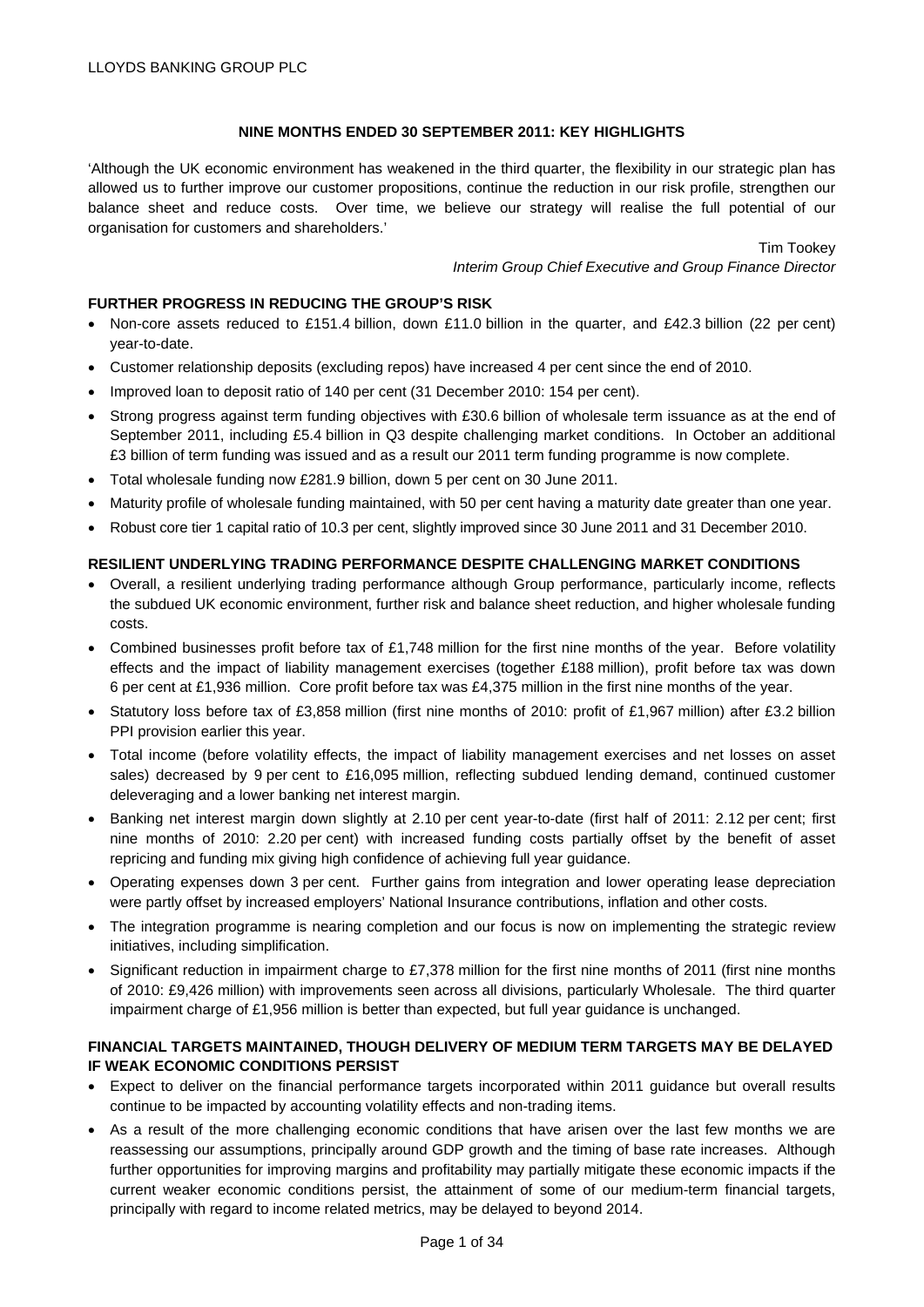## **BUSINESS OVERVIEW**

We have delivered a resilient underlying trading performance in the third quarter, which was in line with our expectations despite a weakening UK economic environment and continued competitive markets. Our financial guidance for 2011 and the medium-term targets remain unchanged.

We have made a good start in implementing our strategic initiatives, using the flexibility that we have in our plan to focus on further strengthening our balance sheet position and on making a strong start to the delivery of cost savings through our simplification initiatives. Given lower opportunities for growth in the current environment, we have continued to be very disciplined on incremental investment, with spend subject to the realisation of simplification benefits and a stringent view of risks, returns and strategic fit.

Our third quarter financials show further good progress on balance sheet risk reduction, including an improved core tier 1 capital ratio, and continued run down of our non-core assets. Despite sovereign and political issues in the Eurozone causing challenging markets, we have maintained a strong liquidity and funding position.

We saw further asset quality improvements, resulting in a lower impairment charge, with benefits seen across all divisions. As a result, the third quarter charge was lower than we had expected but we are not changing our full year guidance at this time. Elsewhere in the income statement, we delivered a resilient underlying trading performance with costs slightly lower, primarily due to further delivery of integration savings and initial gains from simplification. Our income performance principally reflected a smaller balance sheet as a result of subdued loan demand in our core business, and further non-core reductions. Reported income also includes the net adverse impact of volatility effects (principally the equity conversion feature of our enhanced capital notes and net credit valuation adjustments) as set out on page 10.

Combined businesses profit also reflected the movement in the fair value of the equity conversion feature of our enhanced capital notes, and a credit valuation adjustment charge relating to changes in the value of counterparty credit risk, as a result of weaker markets.

In summary, the financial performance targets incorporated within our 2011 guidance remain unchanged, although overall we expect that results will continue to be affected by volatility effects, most of them only in accounting terms, and non-trading items.

Looking further forward, we remain confident of delivering our financial targets over time and expect to achieve strong, stable and sustainable returns for our shareholders through implementation of the strategic initiatives which form the centre piece of our strategy outlined in June 2011. As a result of the more challenging economic conditions that have arisen over the last few months, however, we are reassessing our assumptions, principally around GDP growth and the timing of base rate increases. Although further opportunities for improving margins and profitability may partially mitigate these economic impacts if the current weaker economic conditions persist, the attainment of some of our medium-term financial targets, principally with regard to income related metrics, may be delayed to beyond 2014.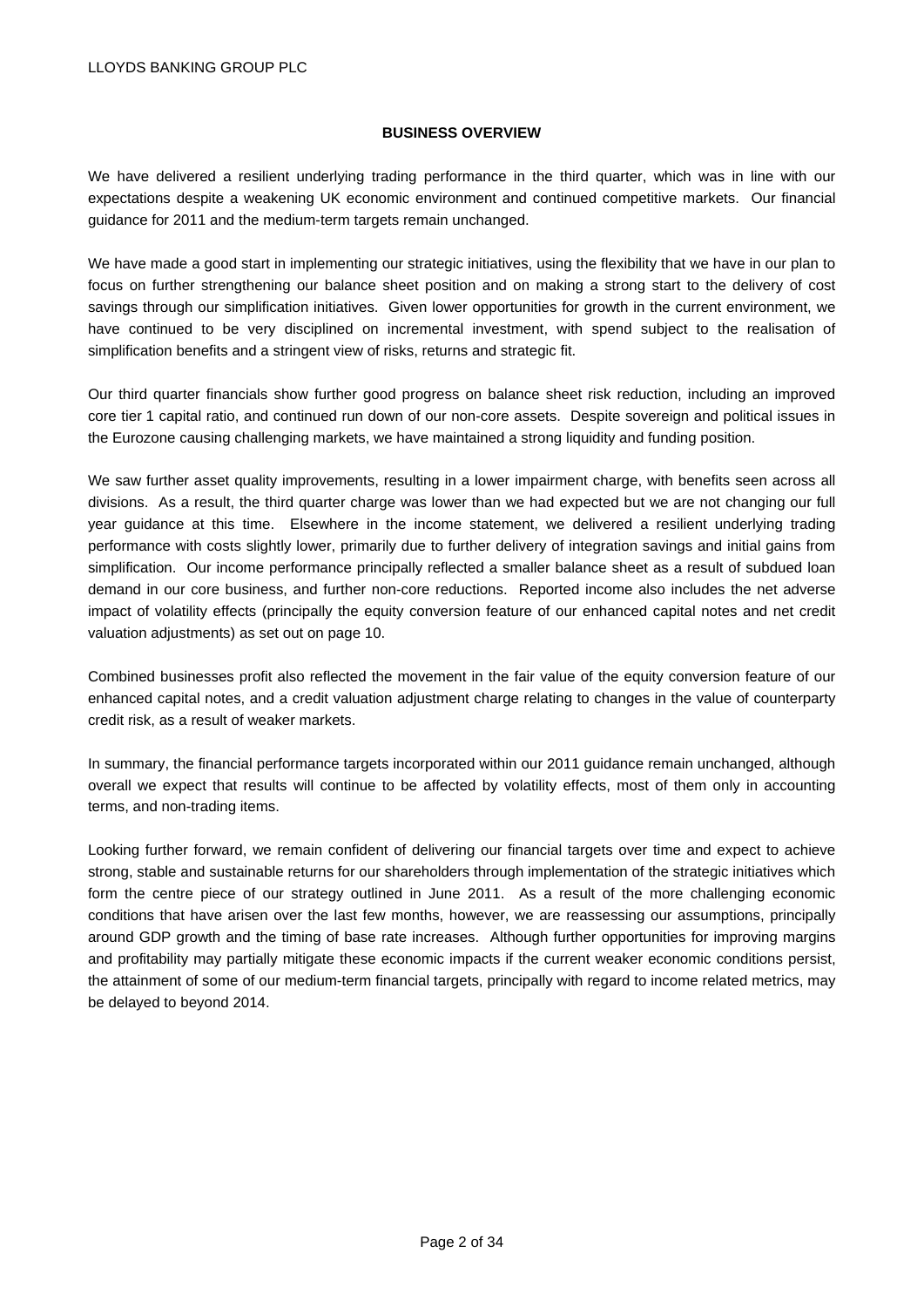# **KEY PERFORMANCE INDICATORS**

|                                                    | <b>Nine</b> | Nine     |               |
|----------------------------------------------------|-------------|----------|---------------|
|                                                    | months      | months   |               |
|                                                    | ended       | ended    |               |
|                                                    | 30 Sept     | 30 Sept  |               |
| Income statement                                   | 2011        | 2010     | <b>Change</b> |
|                                                    | £m          | £m       | ℅             |
| <b>Combined businesses:</b>                        |             |          |               |
| Total income, net of insurance claims              | 15,253      | 18,007   | (15)          |
| Operating expenses <sup>1</sup>                    | (7,909)     | (8, 141) | 3             |
| Impairment                                         | (7, 378)    | (9, 426) | 22            |
| Profit before tax                                  | 1,748       | 2,488    | (30)          |
| Banking net interest margin                        | 2.10%       | 2.20%    |               |
| Average interest-earning banking assets            | £591.4bn    | £628.4bn | (6)           |
| <b>Statutory:</b>                                  |             |          |               |
| (Loss) profit before tax                           | (3,858)     | 1,967    |               |
| (Loss) earnings per share                          | (4.1)p      | 2.3p     |               |
|                                                    | As at       | As at    |               |
|                                                    | 30 Sept     | 31 Dec   |               |
| <b>Balance sheet</b>                               | 2011        | 2010     |               |
| Loans and advances to customers excl reverse repos | £557.4bn    | £589.5bn | (5)           |
| Customer deposits excl repos                       | £396.8bn    | £382.5bn | 4             |
| Loan to deposit ratio $2$                          | 140%        | 154%     |               |
| Risk-weighted assets                               | £371.6bn    | £406.4bn | (9)           |
| Wholesale funding                                  | £281.9bn    | £298.0bn | (5)           |
| Wholesale funding >1 year maturity                 | 50%         | 50%      |               |
| Core tier 1 capital ratio                          | 10.3%       | 10.2%    |               |
| Net tangible assets per share                      | 58.3p       | 59.2p    |               |

<sup>1</sup> Excluding impairment of tangible fixed assets of £150 million in the nine months to 30 September 2010.<br><sup>2</sup> Excludes repos of £7.8 billion (31 December 2010: £11.1 billion) and reverse repos of £20.5 billion (31 Decemb

Further key metrics can be found on pages 32 and 33.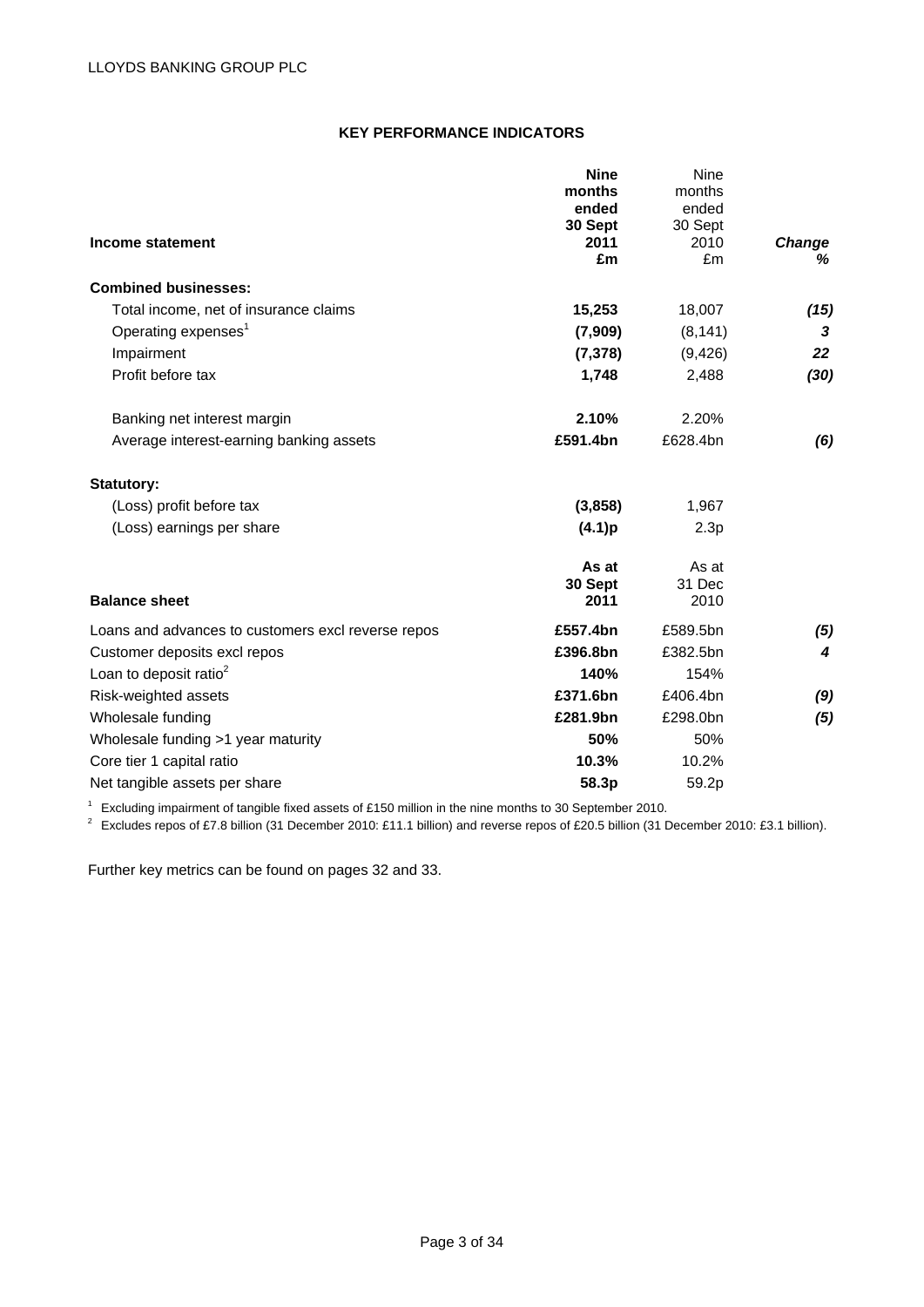# **SUMMARY OF RESULTS**

This summary compares the income statement for the nine months ended 30 September 2011 with the comparable period in 2010. Information on a quarterly basis for 2010 and for 2011 (ended 30 September) is given on pages 28 to 31 of this announcement.

# **Combined businesses consolidated income statement**

|                                                   | <b>Nine</b> | Nine      |        |
|---------------------------------------------------|-------------|-----------|--------|
|                                                   | months      | months    |        |
|                                                   | ended       | ended     |        |
|                                                   | 30 Sept     | 30 Sept   |        |
|                                                   | 2011        | 2010      | Change |
|                                                   | £ million   | £ million | %      |
| Net interest income                               | 9,527       | 10,225    | (7)    |
| Other income                                      | 6,011       | 8,159     | (26)   |
| <b>Total income</b>                               | 15,538      | 18,384    | (15)   |
| Insurance claims                                  | (285)       | (377)     | 24     |
| Total income, net of insurance claims             | 15,253      | 18,007    | (15)   |
| Costs:                                            |             |           |        |
| Operating expenses                                | (7,909)     | (8, 141)  | 3      |
| Impairment of tangible fixed assets               |             | (150)     |        |
|                                                   | (7,909)     | (8,291)   | 5      |
| <b>Trading surplus</b>                            | 7,344       | 9,716     | (24)   |
| Impairment                                        | (7, 378)    | (9, 426)  | 22     |
| Share of results of joint ventures and associates | 17          | (103)     |        |
| (Loss) profit before tax and fair value unwind    | (17)        | 187       |        |
| Fair value unwind                                 | 1,765       | 2,301     | (23)   |
| Profit before tax - combined businesses           | 1,748       | 2,488     | (30)   |

The basis of preparation of the combined businesses income statement is set out on the inside front cover.

# **Reconciliation of combined businesses profit before tax to statutory (loss) profit before tax**

|                                                                               | <b>Nine</b><br>months<br>ended<br>30 Sept<br>2011<br>£ million | Nine<br>months<br>ended<br>30 Sept<br>2010<br>£ million | <b>Change</b><br>% |
|-------------------------------------------------------------------------------|----------------------------------------------------------------|---------------------------------------------------------|--------------------|
| Profit before tax – combined businesses                                       | 1,748                                                          | 2,488                                                   | (30)               |
| Integration, simplification and EU mandated retail business<br>disposal costs | (1,066)                                                        | (1, 172)                                                |                    |
| Volatility arising in insurance businesses                                    | (737)                                                          | 110                                                     |                    |
| Amortisation of purchased intangibles                                         | (428)                                                          | (478)                                                   |                    |
| Provision in relation to German insurance business litigation                 | (175)                                                          |                                                         |                    |
| Payment protection insurance provision                                        | (3,200)                                                        |                                                         |                    |
| Pension curtailment gain                                                      |                                                                | 1,019                                                   |                    |
| (Loss) profit before tax – statutory                                          | (3,858)                                                        | 1,967                                                   |                    |
| <b>Taxation</b>                                                               | 1,079                                                          | (367)                                                   |                    |
| (Loss) profit for the period                                                  | (2,779)                                                        | 1,600                                                   |                    |
| (Loss) earnings per share                                                     | (4.1)p                                                         | 2.3p                                                    |                    |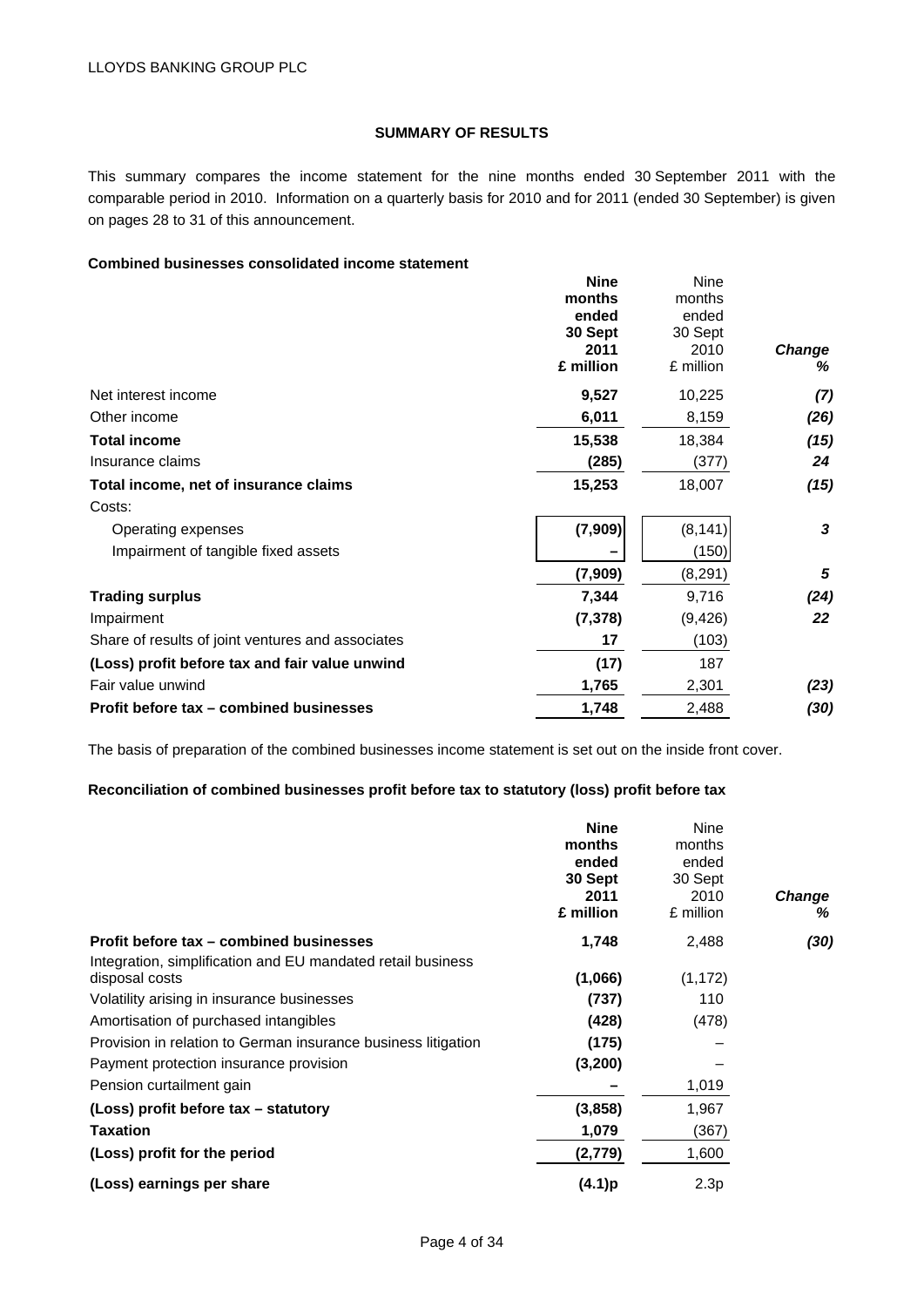# **Combined businesses consolidated income statement**

| aaca conaonuuc<br>Core                            | <b>Nine</b><br>months<br>ended<br>30 Sept<br>2011<br>£ million | Nine<br>months<br>ended<br>30 Sept<br>2010<br>£ million | Change<br>℅      |
|---------------------------------------------------|----------------------------------------------------------------|---------------------------------------------------------|------------------|
|                                                   |                                                                |                                                         |                  |
| Net interest income                               | 8,417                                                          | 8,554                                                   | (2)              |
| Other income                                      | 5,987                                                          | 7,384                                                   | (19)             |
| <b>Total income</b>                               | 14,404                                                         | 15,938                                                  | (10)             |
| Insurance claims                                  | (285)                                                          | (377)                                                   | 24               |
| Total income, net of insurance claims             | 14,119                                                         | 15,561                                                  | (9)              |
| Costs:                                            |                                                                |                                                         |                  |
| Operating expenses                                | (7, 226)                                                       | (7, 350)                                                | $\boldsymbol{2}$ |
| Impairment of tangible fixed assets               |                                                                |                                                         |                  |
|                                                   | (7, 226)                                                       | (7, 350)                                                | $\overline{2}$   |
| <b>Trading surplus</b>                            | 6,893                                                          | 8,211                                                   | (16)             |
| Impairment                                        | (2, 247)                                                       | (2, 463)                                                | 9                |
| Share of results of joint ventures and associates | 10                                                             | 6                                                       |                  |
| Profit before tax and fair value unwind           | 4,656                                                          | 5,754                                                   | (19)             |
| Fair value unwind                                 | (281)                                                          | (317)                                                   |                  |
| Profit before tax - core                          | 4,375                                                          | 5,437                                                   | (20)             |
| Non-core                                          |                                                                |                                                         |                  |
| Net interest income                               | 1,110                                                          | 1,671                                                   | (34)             |
| Other income                                      | 24                                                             | 775                                                     | (97)             |
| <b>Total income</b>                               | 1,134                                                          | 2,446                                                   | (54)             |
| Insurance claims                                  |                                                                |                                                         |                  |
| Total income, net of insurance claims             | 1,134                                                          | 2,446                                                   | (54)             |
| Costs:                                            |                                                                |                                                         |                  |
| Operating expenses                                | (683)                                                          | (791)                                                   | 14               |
| Impairment of tangible fixed assets               |                                                                | (150)                                                   |                  |
|                                                   | (683)                                                          | (941)                                                   | 27               |
| <b>Trading surplus</b>                            | 451                                                            | 1,505                                                   | (70)             |
| Impairment                                        | (5, 131)                                                       | (6,963)                                                 | 26               |
| Share of results of joint ventures and associates | $\overline{7}$                                                 | (109)                                                   |                  |
| Loss before tax and fair value unwind             | (4, 673)                                                       | (5, 567)                                                | 16               |
| Fair value unwind                                 | 2,046                                                          | 2,618                                                   |                  |
| Loss before tax - non-core                        | (2,627)                                                        | (2,949)                                                 | 11               |
| Profit before tax - combined businesses           | 1,748                                                          | 2,488                                                   | (30)             |

The basis of preparation of the core and non-core income statements is set out on the inside front cover.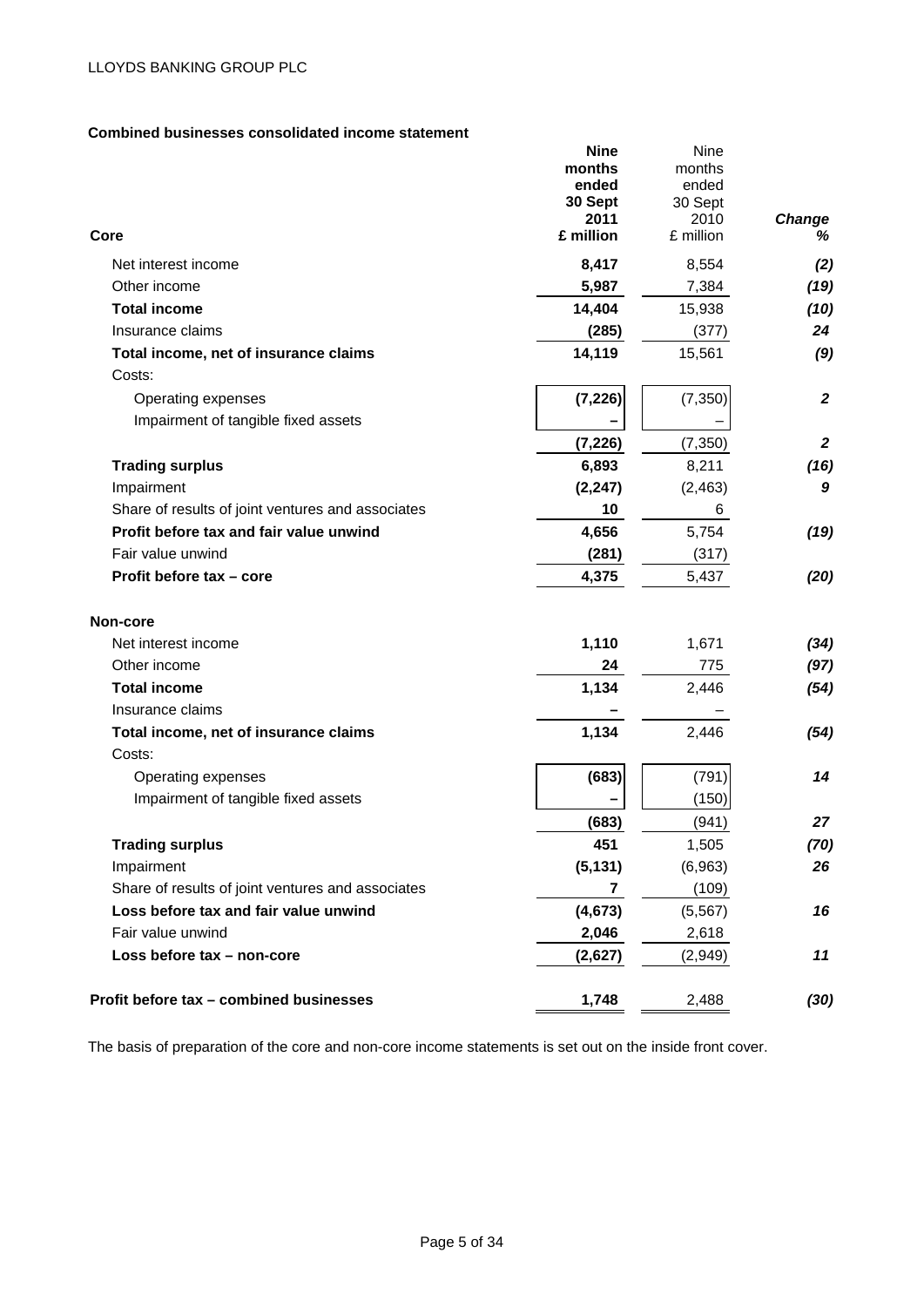### **BUSINESS PERFORMANCE**

The Group delivered a resilient underlying trading performance in the first nine months of 2011 despite a weakening UK economic environment and continued competitive markets. Whilst further reducing the Group's risk profile and strengthening our balance sheet position we have achieved further reductions in costs, a continued reduction in impairment and only a slight reduction in the banking net interest margin. Though income has fallen year-on-year, before volatility effects and the impact of liability management exercises, the difference is principally due to asset reductions undertaken to strengthen the balance sheet, subdued lending demand, continued customer deleveraging, a lower banking net interest margin, primarily driven by higher wholesale funding costs, and lower treasury and trading income.

At the same time we have made a good start on our strategy to become the best bank for customers in the UK. In addition to further strengthening our balance sheet position and making a strong start to the delivery of cost savings through our simplification initiatives, we have already commenced the implementation of a number of growth initiatives. However, the developments in the business are not simply restricted to the growth initiatives previously identified within the strategic review.

In Retail the relationship strategy has enabled us to maintain deposit growth in excess of market growth and increase the value of our mortgages sold through the branch network. We advanced over £21 billion of mortgages in the first nine months of the year, of which more than £4 billion was to first time buyers. We have relaunched Halifax as a challenger brand, with the launch of a number of innovative savings propositions, and are committed to providing excellent customer service. As a result we have achieved a number of awards across the product range including 'Best Overall Lender' at the What Mortgage Awards and Best Current Account (credit balance) from Moneynet and Moneyfacts. In addition, we successfully completed the migration of Halifax and Bank of Scotland customer accounts and data to the scaled Lloyds TSB platforms. This was an immense exercise involving the migration of approximately 30 million customer accounts and the platforms will now provide the foundation for the Group's transformation plans. We have also invested in better understanding the bancassurance opportunity through researching our retail customers needs from, and propensity to buy, bancassurance products, the successful growth of which forms part of our strategy.

Within the Insurance business we have continued to deliver further cost efficiencies through integration, building upon an already strong cost position. The focus on value over volume remains and the Life, Pensions & Investments (LP&I) UK business has maintained strong returns and margins. From a product perspective corporate pension sales performance has been good in LP&I UK, predominantly through the success of new scheme wins, and Scottish Widows was awarded Defined Contribution (Bundled Services) Provider of the Year in the Pension and Investment Provider Awards 2011.

The Wealth business has seen significant change as we integrate the UK businesses, aligning the business platforms and enhancing the product set to create a more streamlined customer focused private banking proposition. Despite the market headwinds and change being seen, we have continued to see strong new business inflows across the Wealth business.

Our focus on supporting business through the provision of tailored services is clearly evident in our Commercial business where we have continued to deliver net lending growth of more than 2 per cent despite a contraction in the market as a whole. We have supported over 95,000 new business start-ups so far this year and are playing a leading role in the Business Finance Taskforce. Service quality remains a key strength of the business and the partnership approach is fundamental to its continued success.

The Wholesale division continues to make good progress in creating a more integrated relationship-focused business. The product capability has been enhanced in the first nine months of the year through the further development of our Debt Capital Markets capability and the implementation of Bloomberg e-trading to support trading of bonds and gilts with financial institution clients. In addition Arena, the new online portal for foreign exchange and money market deposits, is now fully operational.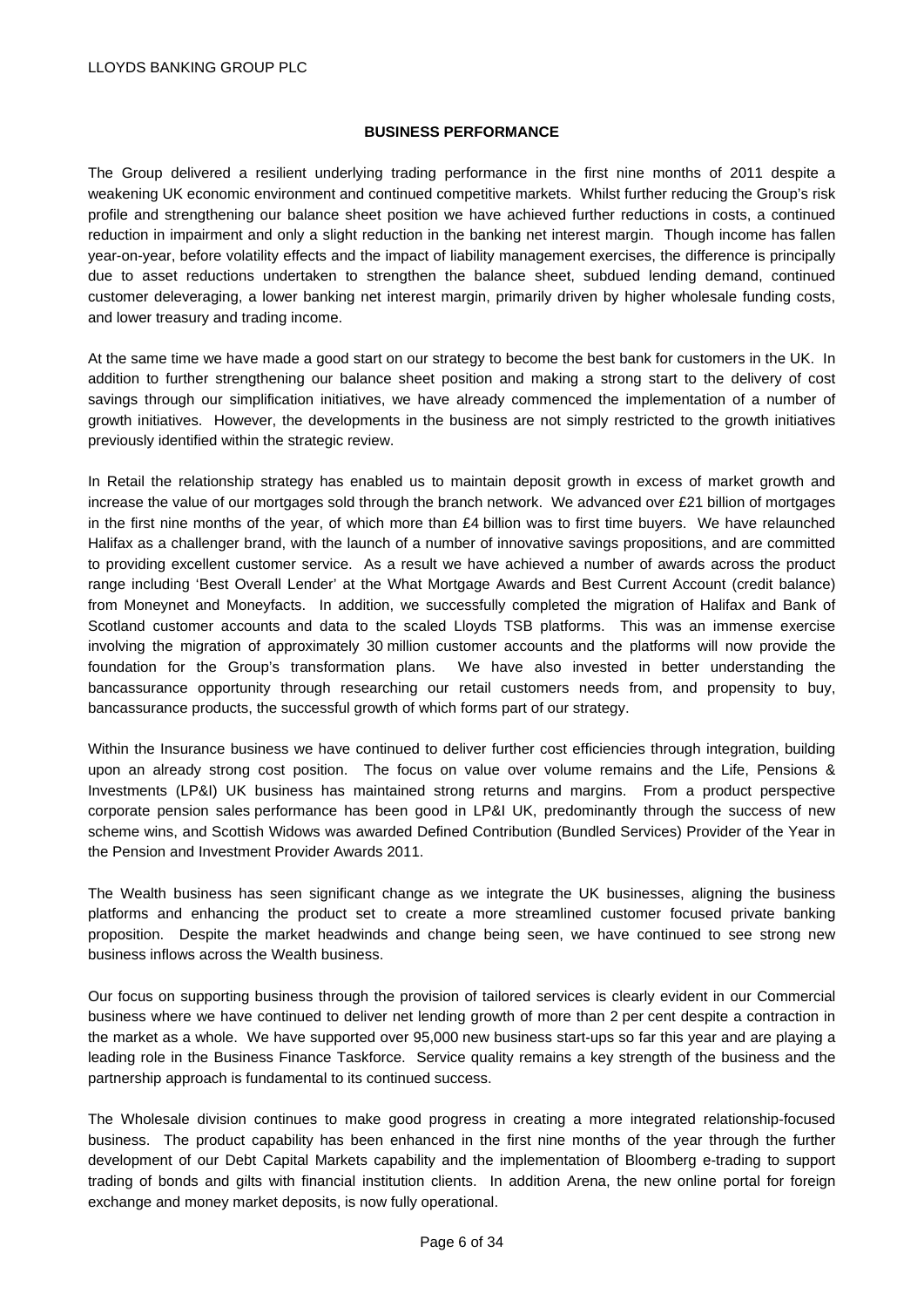## LLOYDS BANKING GROUP PLC

#### **Our commitment to supporting our customers and the UK economic recovery**

We are actively committed to helping UK businesses and the wider UK economy in many practical ways. This involves the implementation of our own initiatives whilst also fully contributing to those of both industry and Government. In particular we have acted as lead bank to implement and manage a number of key Business Finance Taskforce initiatives. These initiatives have already achieved significant results, for instance in training and providing a free mentoring service to a wide range of developing companies, and we are continuing to build on our work to enable businesses to be as successful as they can be. The Group actively looks at all opportunities to support UK businesses and we continue to innovate in the market to meet our customers' needs.

Another part of our support to business is through the 'Merlin' agreement announced in February between the UK Government, Lloyds Banking Group and four other major UK banks. This has the purpose of enhancing support for UK economic recovery by jointly delivering more gross lending to UK businesses in 2011 than was provided in 2010. The Merlin banks further undertook jointly to provide the capacity to support additional gross new lending of up to £190 billion to creditworthy UK businesses, including £76 billion for small and medium-sized enterprises (SMEs), if sufficient demand emerges.

After the first nine months of 2011, despite the challenging economic climate, the Group is on track to deliver its full year contribution to the Merlin lending agreement, both for SMEs and in total, provided sufficient demand for finance is maintained in the final quarter. To the end of September 2011 we have provided £32.0 billion of committed gross lending to UK businesses, of which £9.6 billion has been to SMEs. In the same period, the Group has supported the start-up of over 95,000 new SME businesses.

The net lending growth to our core Commercial business customers was over 2 per cent for the twelve months to the end of September 2011, comparing favourably with the negative movement in SME net lending across the industry as a whole, as reported in the latest available market statistics from the Bank of England published on 20 October.

The Group has achieved a market share of over 20 per cent in gross new residential mortgage lending in the UK in the first nine months of 2011, including supporting almost 40,000 customers in buying their first home.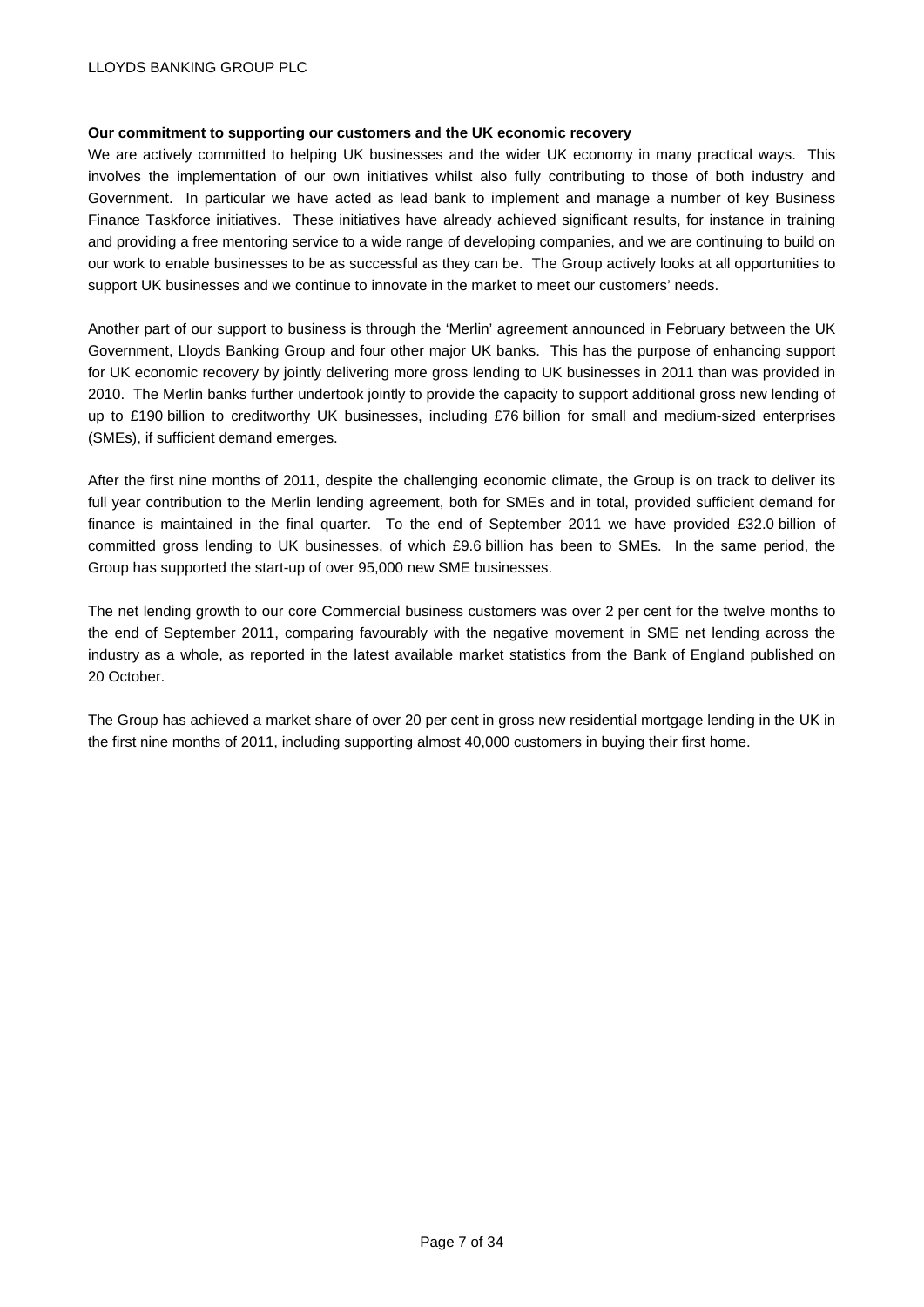### **FINANCIAL PERFORMANCE**

## **Profit (loss) before tax**

On a combined businesses basis, profit before tax decreased by 30 per cent to £1,748 million for the first nine months of 2011, compared to £2,488 million in the first nine months of 2010. These results were impacted by a number of temporary volatility effects and the absence of liability management gains compared to 2010 (see page 10). Excluding these effects, combined businesses profit before tax was down 6 per cent at £1,936 million. A significant improvement in impairment, reflecting the improving credit quality of the Group's portfolios, was more than offset by reductions in income, reflecting the subdued UK economic environment, and risk and asset reductions to further strengthen the balance sheet, along with higher wholesale funding costs.

The Group made a combined businesses profit of £644 million in the third quarter, down 21 per cent from £820 million in the second quarter. Pre-fair value unwind the Group reported a combined businesses profit before tax of £547 million this quarter, the first time a profit pre-fair value unwind has been reported since the first quarter of 2010. Although income fell slightly in the quarter as a result of lower income in our treasury and trading business and lower lending volumes, this was more than offset by the reduction in the impairment charge which fell significantly from £2,814 million in the second quarter to £1,956 million in the third quarter with reductions seen across all divisions, particularly in Wholesale. Costs were broadly flat quarter-on-quarter. Excluding volatility effects combined businesses profits were £472 million.

The statutory loss before tax was £3,858 million in the first nine months of 2011, principally reflecting the £3,200 million PPI provision taken in the first half of the year. The statutory result also includes a charge for integration, simplification and EU mandated retail business disposal costs of £1,066 million (nine months to 30 September 2010: £1,172 million) and negative insurance volatility of £737 million (nine months to 30 September 2010: positive volatility of £110 million). After a tax credit of £1,079 million, and after taking into account the profit attributable to non-controlling interests of £45 million, the loss attributable to equity shareholders was £2,824 million and the loss per share amounted to 4.1 pence.

The Group made a statutory loss of £607 million in the third quarter and the adverse variance from the second quarter was driven by lower combined businesses profit and higher negative volatility within the insurance businesses together with a provision of £175 million in relation to German insurance business litigation.

#### **Balance sheet**

The Group made good progress against its balance sheet reduction plans in the period despite challenging market conditions. In the first nine months of 2011, we achieved a substantial reduction in the non-core portfolio of £42 billion, resulting in the portfolio at 30 September 2011 amounting to £151 billion.

|                               | As at<br>30 Sept<br>2011<br>£bn | As at<br>31 Dec<br>2010<br>£bn | <b>Change</b><br>% | As at<br>30 June<br>2011<br>£bn |
|-------------------------------|---------------------------------|--------------------------------|--------------------|---------------------------------|
| Funded assets                 | 599.0                           | 655.0                          | (9)                | 612.0                           |
| Non-core assets               | 151.4                           | 193.7                          | (22)               | 162.4                           |
| Non-core risk-weighted assets | 121.2                           | 143.9                          | (16)               | 128.7                           |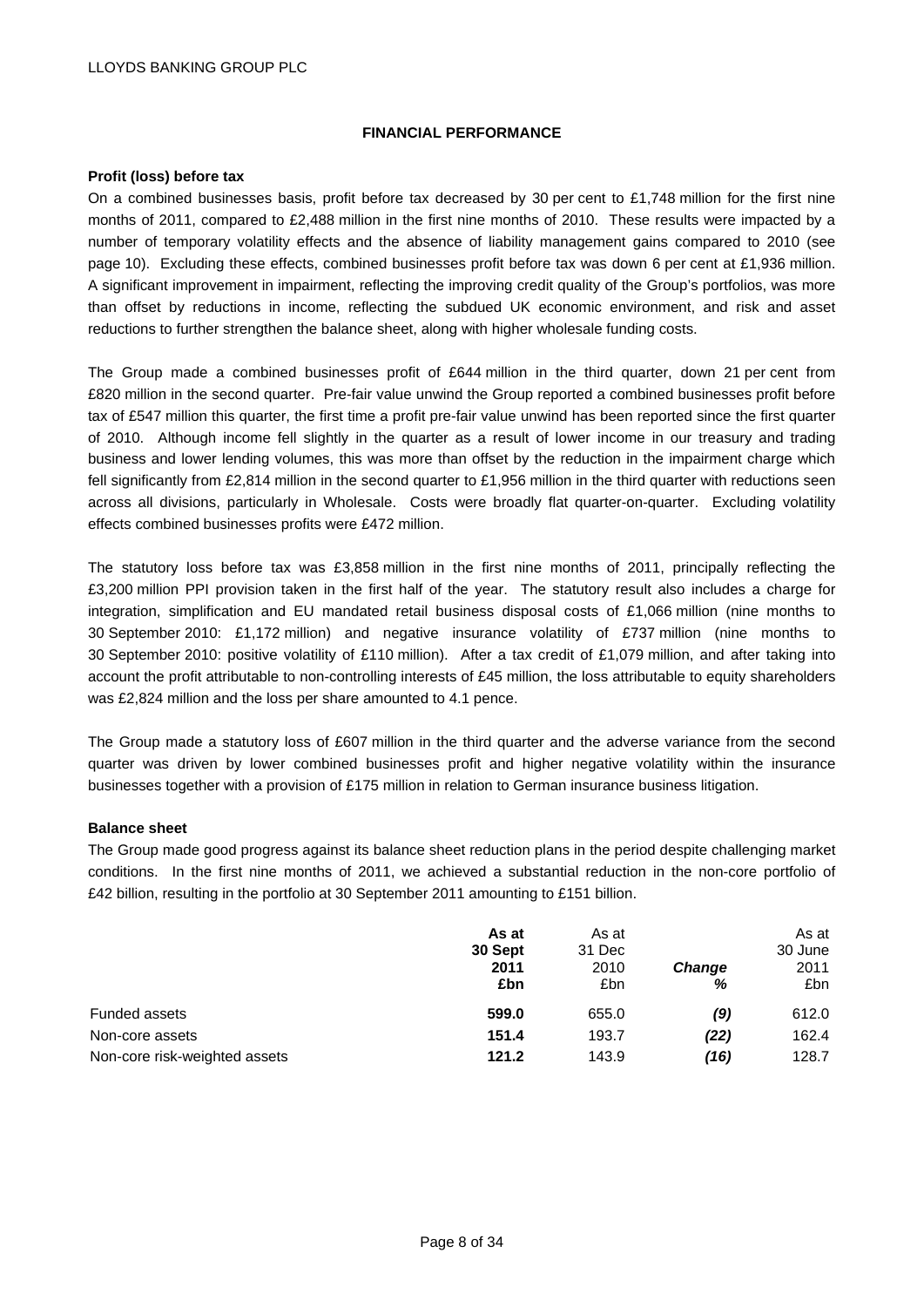# **Core and non-core profit (loss) before tax**

Core profit before tax in the nine months ended 30 September 2011 fell 20 per cent to £4,375 million. Excluding the temporary volatility effects and the impact of liability management gains in 2010, core profit before tax fell 9 per cent from £5,008 million to £4,563 million. This was primarily driven by subdued lending demand, continued customer deleveraging and lower margins, primarily driven by higher wholesale funding costs. These were partially offset by reductions in impairment and a change in funding mix.

Non-core loss before tax improved by 11 per cent to £2,627 million in the nine months to 30 September 2011 driven by lower impairment charges partially offset by asset reductions and higher wholesale funding costs coming through within lower margins.

| <b>Nine</b> | Nine    |               |
|-------------|---------|---------------|
| months      | months  |               |
| ended       | ended   |               |
| 30 Sept     | 30 Sept |               |
| 2011        | 2010    | <b>Change</b> |
| £m          | £m      | $\%$          |
| 4,375       | 5,437   | (20)          |
| (2,627)     | (2,949) | 11            |
| 1,748       | 2,488   | (30)          |
|             |         |               |

## **Acquisition-related balance sheet adjustments**

Profit before tax includes the unwind of £1,765 million of acquisition-related fair value adjustments. The lower fair value unwind in the third quarter, compared to the previous quarter, was driven by lower non-core asset sales, lower impairment charges and foreign exchange rate movements. As a result, we now expect the fair value unwind for 2011 to be approximately £2,200 million, below previous expectations. Thereafter, over the mediumterm, and in line with previous guidance, declining benefits are expected to accrue.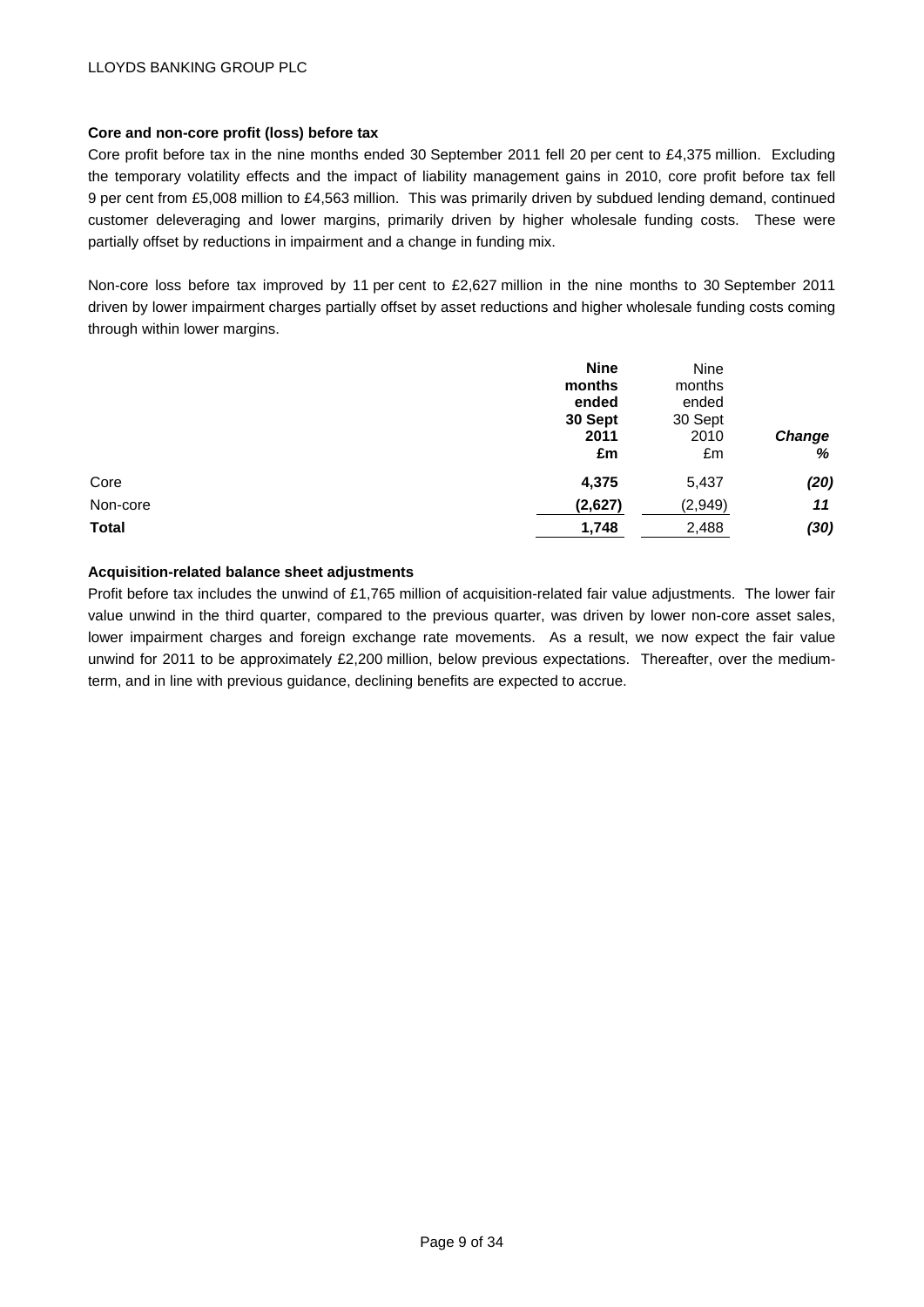## **Income**

Total income, net of insurance claims, decreased by 15 per cent to £15,253 million, with the decrease including a number of temporary volatility effects including the change in fair valuation of the equity conversion feature of the Group's enhanced capital notes (ECNs), banking volatility and net credit valuation adjustments as well as the absence of liability management gains.

Excluding these effects, total income, net of insurance claims, decreased by 12 per cent reflecting asset reductions undertaken to strengthen the balance sheet, subdued lending demand, continued customer deleveraging, a lower banking net interest margin, primarily driven by higher wholesale funding costs, and lower treasury and trading income. The asset reductions, which resulted in losses of £654 million, were primarily noncore asset sales (including losses on treasury assets of £670 million, which were broadly offset by a related accelerated fair value unwind of £649 million, included elsewhere in the income statement). Excluding the losses on asset sales, income before volatility effects and liability management gains fell 9 per cent.

#### *Combined businesses results summary – income*

|                                                                                                                           | <b>Nine</b><br>months<br>ended<br>30 Sept<br>2011<br>£m | <b>Nine</b><br>months<br>ended<br>30 Sept<br>2010<br>£m | Change<br>℅ |
|---------------------------------------------------------------------------------------------------------------------------|---------------------------------------------------------|---------------------------------------------------------|-------------|
| Net interest income before volatility effects                                                                             | 9,417                                                   | 10,424                                                  | (10)        |
| <b>Banking volatility</b>                                                                                                 | 110                                                     | (199)                                                   |             |
| Net interest income                                                                                                       | 9,527                                                   | 10,225                                                  | (7)         |
| Other income before volatility effects and liability management gains                                                     | 6,309                                                   | 7,531                                                   | (16)        |
| <b>Banking volatility</b>                                                                                                 | (142)                                                   | 515                                                     |             |
| Change in fair valuation of equity conversion feature of ECNs                                                             | 254                                                     | (309)                                                   |             |
| Net credit valuation adjustments                                                                                          | (410)                                                   | (1)                                                     |             |
| Liability management gains                                                                                                |                                                         | 423                                                     |             |
| Other operating income                                                                                                    | 6,011                                                   | 8,159                                                   | (26)        |
| <b>Total income</b>                                                                                                       | 15,538                                                  | 18,384                                                  | (15)        |
| Insurance claims                                                                                                          | (285)                                                   | (377)                                                   |             |
| Total income, net of insurance claims                                                                                     | 15,253                                                  | 18,007                                                  | (15)        |
| Adjustments to exclude:                                                                                                   |                                                         |                                                         |             |
| Banking volatility                                                                                                        | 32                                                      | (316)                                                   |             |
| Change in fair valuation of equity conversion feature of ECNs                                                             | (254)                                                   | 309                                                     |             |
| Net credit valuation adjustments                                                                                          | 410                                                     |                                                         |             |
| Liability management gains                                                                                                |                                                         | (423)                                                   |             |
| Total income, net of insurance claims, before volatility<br>effects and liability management gains                        | 15,441                                                  | 17,578                                                  | (12)        |
| Adjustment to exclude gains and losses on asset sales                                                                     | 654                                                     | 72                                                      |             |
| Total income, net of insurance claims, before volatility effects,<br>liability management gains and losses on asset sales | 16,095                                                  | 17,650                                                  | (9)         |

The principal volatility effects impacting the period-on-period comparison were:

- an adverse change of £348 million in banking volatility.
- £563 million improvement in the fair valuation of the equity conversion feature of the Group's ECNs. The total gain relating to the ECNs in the first nine months of 2011 was £254 million and comprised a loss of £236 million in the first half of the year and a gain of £490 million in the third quarter (nine months ended 30 September 2010: £309 million loss).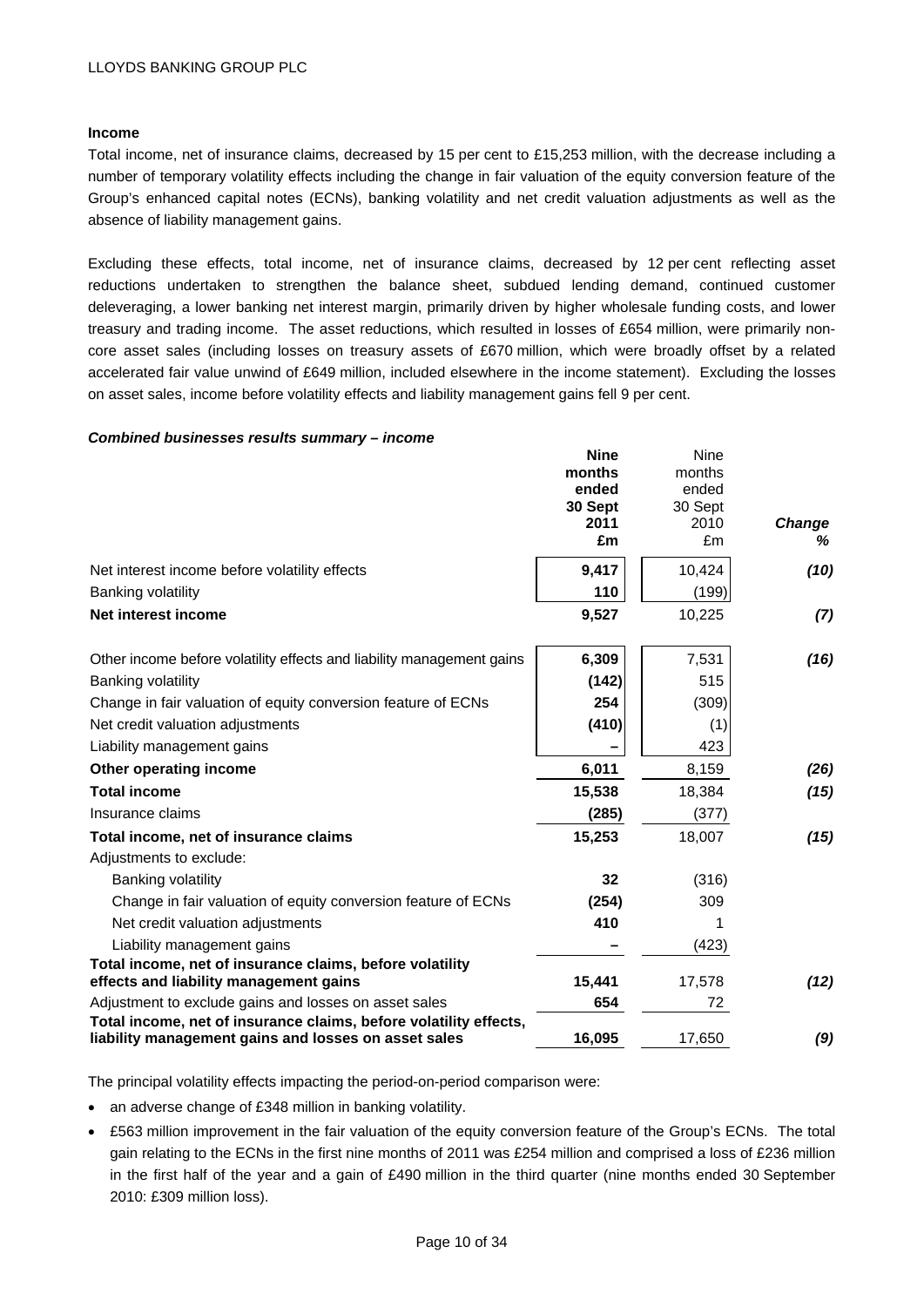- a £410 million charge in the nine months to 30 September 2011 (against a £1 million charge in the first nine months of 2010) as a result of net credit valuation adjustments (the net of debit and credit value adjustments), reflecting the increased credit risk associated with customer derivative balances from corporate and commercial banking relationships arising in the third quarter. In the half-year to 30 June 2011 the Group recognised a £53 million net credit for valuation adjustments.
- the absence of liability management gains in 2011. These arose on transactions undertaken in the first nine months of 2010 as part of the Group's management of capital which exchanged certain debt securities for ordinary shares or other debt instruments. These transactions resulted in a gain of £423 million in the first nine months of 2010 with no comparable transactions in the first nine months of 2011.

Group net interest income decreased by £698 million, or 7 per cent, to £9,527 million in the nine months ended 30 September 2011, whilst net interest income before banking volatility fell 10 per cent to £9,417 million. This fall primarily reflects the asset reductions progressed in the period (average interest-earning banking assets fell 6 per cent), along with the reduction in net interest margin, primarily driven by higher wholesale funding costs.

The net interest margin in our banking businesses was 2.10 per cent, with the decline from 2.20 per cent in the first nine months of 2010 principally reflecting higher weighted-average wholesale funding costs, a competitive deposit market and the effect of refinancing a significant amount of government and central bank facilities, partially offset by an improvement in customer margins and funding mix. This fully incorporates the methodology changes outlined in the October 2011 announcement (New Allocation Methodologies for Funding Costs and Capital). As outlined within that announcement, we continue to believe the full year margin will be just above 2.05 per cent.

Other operating income decreased by 26 per cent to £6,011 million. Excluding temporary volatility effects and the absence of liability management gains, other income decreased by 16 per cent to £6,309 million. This decrease reflected the targeted reduction in non-core assets, including the losses on such asset sales, lower new core lending volumes and lower income in our treasury and trading business as a result of market conditions.

| <b>Nine</b> | <b>Nine</b> |               |
|-------------|-------------|---------------|
| months      | months      |               |
| ended       | ended       |               |
| 30 Sept     | 30 Sept     |               |
| 2011        | 2010        | <b>Change</b> |
| £m          | £m          | ℅             |
| 14,119      | 15,561      | (9)           |
| 1,134       | 2,446       | (54)          |
| 15,253      | 18,007      | (15)          |
| 2.45%       | 2.47%       |               |
| 1.09%       | 1.46%       |               |
| 2.10%       | 2.20%       |               |
| £440.5bn    | £461.9bn    | (5)           |
| £150.9bn    | £166.5bn    | (9)           |
| £591.4bn    | £628.4bn    | (6)           |
|             |             |               |

#### *Core and non-core income performance*

Core income decreased by 9 per cent. Excluding volatility effects and the impact of liability management actions, core income fell by 5 per cent, principally reflecting subdued new lending demand, continued customer deleveraging, a lower banking net interest margin and lower treasury and trading income.

The 54 per cent fall in non-core income reflects the loss of income as a result of the significant reductions achieved in the non-core portfolios, and the losses on disposals of non-core assets.

Core net interest margin was broadly flat, mainly reflecting the improved funding mix in the core business, with the benefit of increased customer deposits mitigating higher wholesale funding costs. Non-core net interest margin decreased, primarily as a result of higher wholesale funding costs and the strain from increased impaired assets.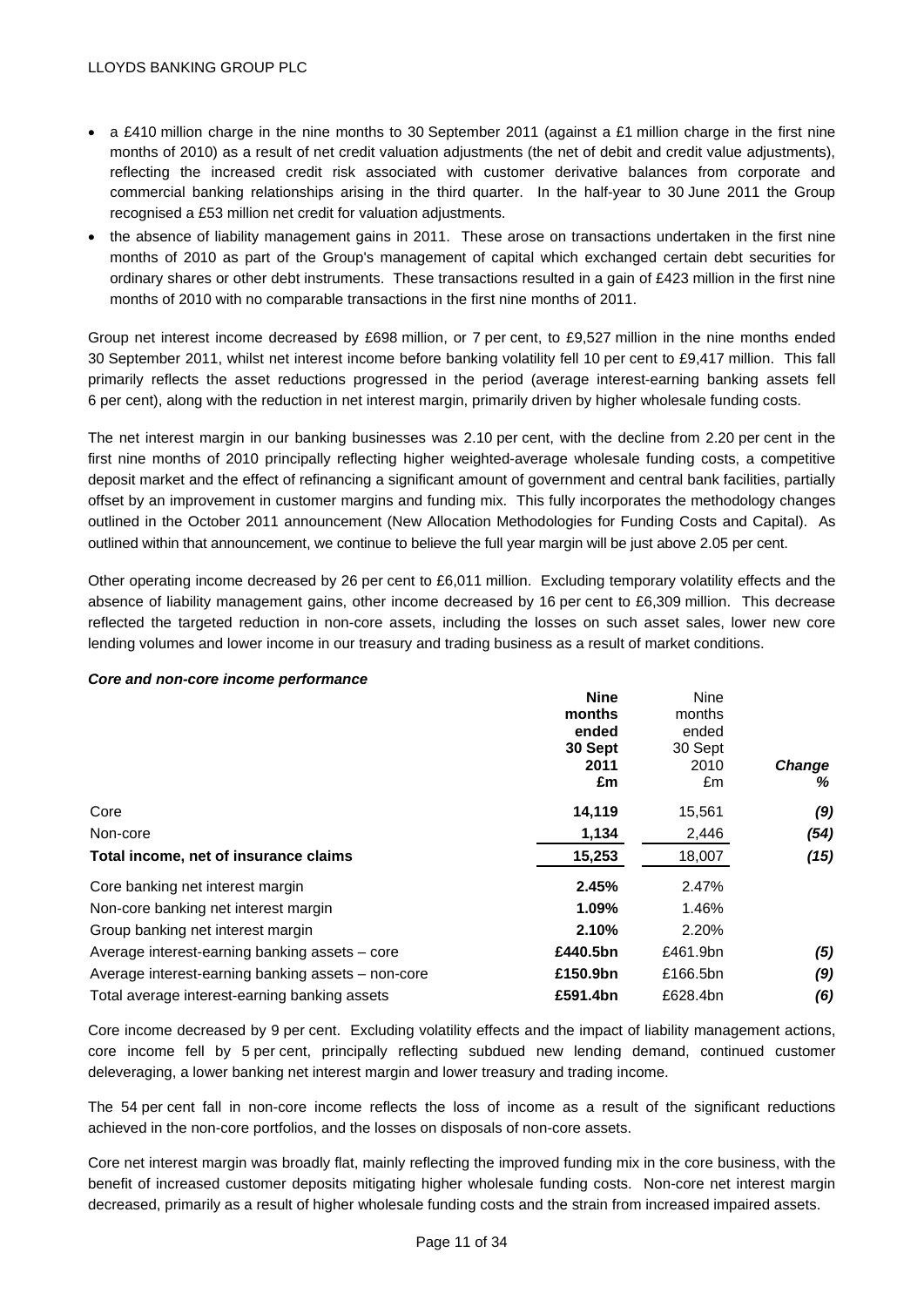### **Operating expenses**

During the first nine months of 2011, operating expenses decreased by 3 per cent to £7,909 million, mainly as a result of further integration-related savings and lower levels of operating lease depreciation in Wholesale, partially offset by increased employers' National Insurance contributions, inflation and other costs.

Under legislation, the Group will only become liable to pay the Bank Levy at 31 December 2011 and, as a result, has not accrued for this cost in the first nine months of 2011. We remain confident, however, that full year costs for 2011 will be slightly lower than 2010 despite the cost of the Bank Levy which will be accrued for in the fourth quarter.

#### *Combined businesses results summary – costs*

|                                       | <b>Nine</b> | <b>Nine</b> |               |
|---------------------------------------|-------------|-------------|---------------|
|                                       | months      | months      |               |
|                                       | ended       | ended       |               |
|                                       | 30 Sept     | 30 Sept     |               |
|                                       | 2011        | 2010        | <b>Change</b> |
|                                       | £m          | £m          | %             |
| Operating expenses                    | 7,909       | 8,141       | 3             |
| Impairment of tangible fixed assets   |             | 150         |               |
| <b>Total costs</b>                    | 7,909       | 8,291       | 5             |
| Integration synergies annual run-rate | 1,930       | 1.268       | 52            |

We have now substantially completed our integration programme with annual run-rate savings totalling £1,930 million achieved as at 30 September 2011. A major part of the integration from an IT perspective was the migration of Halifax and Bank of Scotland customer accounts and data to the scaled Lloyds TSB platforms and this was successfully completed in the third quarter. This was an immense exercise involving the migration of approximately 30 million customer accounts and these platforms will now provide the foundation for the Group's transformation plans. We remain on schedule to deliver run-rate cost synergies and other operating efficiencies of £2 billion per annum by the end of 2011.

On 1 March 2011, we announced that, in order to meet our obligations under EU state aid commitments and to ensure that we retain maximum flexibility, we would accelerate the start of the retail business disposal as required by the EU (Project Verde). Costs attributable to Project Verde in the first nine months of 2011 were £90 million and, as previously advised, are excluded from combined businesses results.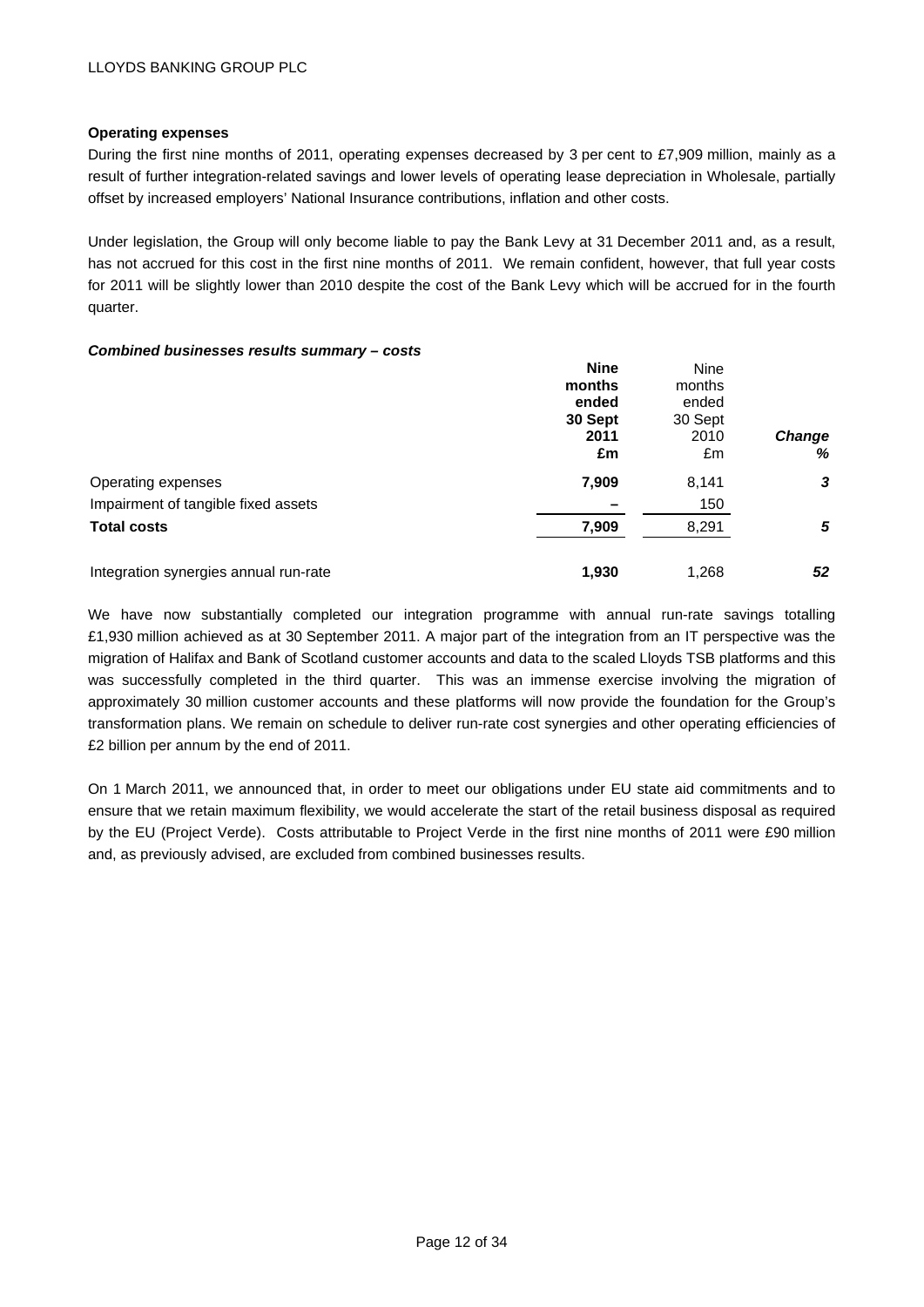## *Core and non-core operating expenses*

As noted in the basis of presentation on the inside front cover, costs apportioned to non-core represent only those that are expected to cease to be incurred at the point these portfolios, assets, or liabilities are divested or run-off, and operational costs are allocated to the core book unless they are directly related to non-core activities. This results in the reported operating costs for the non-core portfolio being lower than would be required to manage these portfolios on a standalone basis.

|                                     | <b>Nine</b><br>months<br>ended | <b>Nine</b><br>months<br>ended |              |
|-------------------------------------|--------------------------------|--------------------------------|--------------|
|                                     | 30 Sept<br>2011                | 30 Sept<br>2010                |              |
|                                     | £m                             | £m                             | Change<br>%  |
| Core                                |                                |                                |              |
| Operating expenses                  | 7,226                          | 7,350                          | $\mathbf{2}$ |
| Non-core                            |                                |                                |              |
| Operating expenses                  | 683                            | 791                            | 14           |
| Impairment of tangible fixed assets | -                              | 150                            |              |
|                                     | 7,909                          | 8,291                          | 5            |

Operating expenses in the core business reduced 2 per cent, with further integration-related savings, partially offset by increased employers' National Insurance contributions, inflation and other costs.

Non-core operating expenses reduced by 14 per cent, reflecting lower levels of operating lease depreciation and the elimination of certain support costs for the non-core portfolios.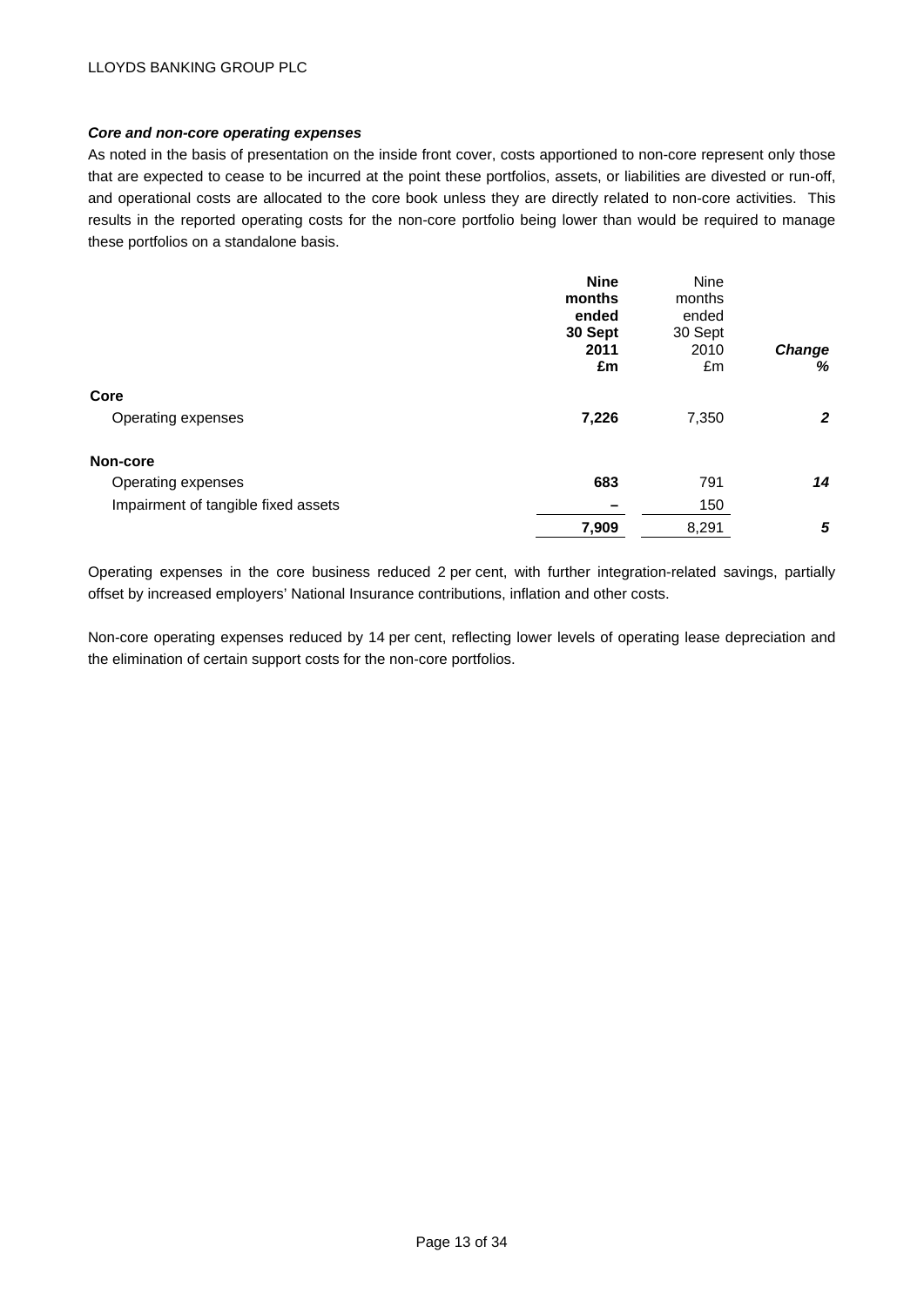### **Further reductions in the impairment charge**

The Group has continued to see reductions in the impairment charge in 2011. The impairment charge of £7,378 million in the first nine months of 2011 was 22 per cent lower than the £9,426 million charge in the first nine months of 2010, with higher charges in Ireland more than offset by improvements elsewhere in the Group, particularly the substantial fall in the Wholesale division's impairment charge. The key drivers of the Wholesale and Retail divisional improvements are similar to those outlined at the half-year.

Although improvement has been seen in the third quarter across all divisions, based on our current economic assumptions we are not making any changes to our outlook statements for 2011. We continue to expect further reductions in impairment losses in 2011, compared to 2010, and beyond. The market consensus for 2011 full year impairment at 30 September 2011 was approximately £9.9 billion and this remains broadly in line with management expectations.

Impaired loans decreased by 3 per cent compared to December 2010 to £62.5 billion, representing 10.3 per cent of closing advances, driven by a decrease in Retail and Wholesale, partially offset by an increase in impaired loans in Ireland. The Group's coverage ratio reduced by 0.1 per cent to 45.8 per cent.

#### *Combined businesses results summary – impairment charge*

|                                 | <b>Nine</b> | Nine    |               |
|---------------------------------|-------------|---------|---------------|
|                                 | months      | months  |               |
|                                 | ended       | ended   |               |
|                                 | 30 Sept     | 30 Sept |               |
|                                 | 2011        | 2010    | <b>Change</b> |
|                                 | £m          | £m      | %             |
| Retail                          |             |         |               |
| Secured                         | 416         | 108     |               |
| Unsecured                       | 1,179       | 1,870   | 37            |
|                                 | 1,595       | 1,978   | 19            |
| Wholesale                       | 2,243       | 3,738   | 40            |
| <b>Commercial</b>               | 206         | 277     | 26            |
| <b>Wealth and International</b> |             |         |               |
| Ireland                         | 2,476       | 2,171   | (14)          |
| Other                           | 858         | 1,262   | 32            |
|                                 | 3,334       | 3,433   | 3             |
| <b>Impairment charge</b>        | 7,378       | 9,426   | 22            |
|                                 |             |         |               |

Retail's impairment charge has reduced by 19 per cent, with reductions in the unsecured portfolio more than offsetting increases in the secured book. Credit performance remained strong with fewer assets entering arrears compared to the same period in 2010, in both the secured and unsecured portfolios. As a percentage of average loans and advances to customers, the impairment charge decreased to 0.59 per cent, from 0.71 per cent in the same period in 2010.

During the first nine months of 2011, the secured impairment charge was £416 million, an increase on 2010, but in line with expectations. The relatively low impairment charge of £108 million in the first nine months of 2010 was driven by a more favourable outlook for house prices against a background of stable arrears. The proportion of the mortgage portfolio with an indexed loan-to-value of greater than 100 per cent has decreased since the halfyear and now stands at 11.4 per cent. The value of the portfolio with an indexed loan-to-value of greater than 100 per cent and more than three months in arrears has been stable at £3.1 billion. Impairment provisions as a percentage of impaired loans increased from 22.6 per cent at 30 September 2010 to 25.6 per cent at 30 September 2011.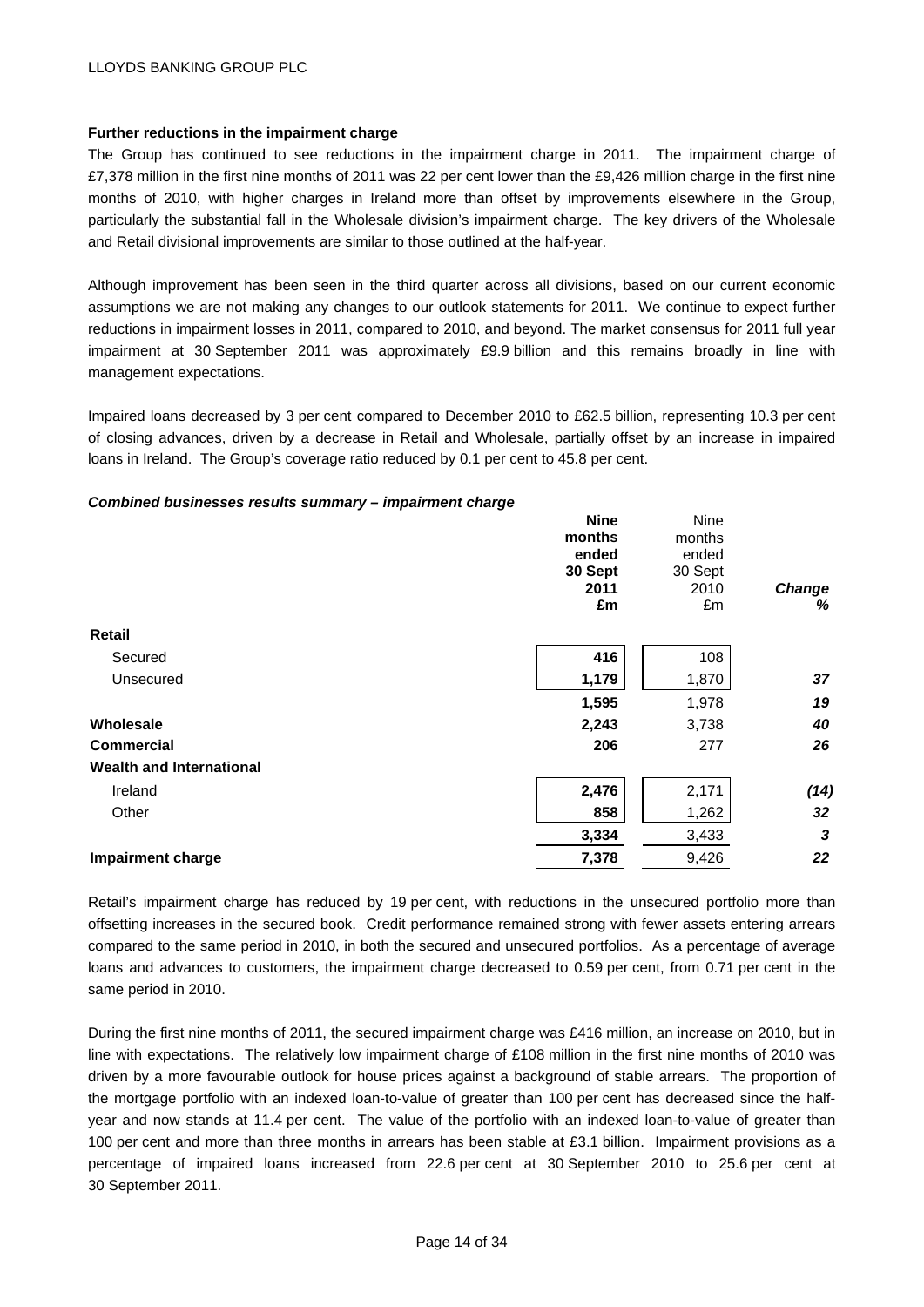## LLOYDS BANKING GROUP PLC

The unsecured impairment charge for the first nine months of 2011 was £1,179 million, a decrease of 37 per cent, compared to the same period in 2010. This reflected continued improving business quality and portfolio trends resulting from the Group's prudent risk appetite, with a focus on lending to existing customers. Unsecured impaired loans decreased to £2.5 billion from £3.4 billion at 30 September 2010 as a result of tighter credit policy across the lifecycle, including stronger controls on customer affordability. Impairment provisions as a percentage of impaired loans decreased to 46.1 per cent at 30 September 2011 from 52.8 per cent at 30 September 2010, as a result of improved asset quality.

The Wholesale impairment charge reduced materially from £3,738 million in the first nine months of 2010 to £2,243 million in the first nine months of 2011. The impairment charge as a percentage of average loans and advances to customers improved significantly to 1.97 per cent in the first nine months of 2011 compared to 2.81 per cent in the same period in 2010. The decrease in the charge is primarily driven by lower impairment from the corporate real estate and real estate-related asset portfolios but also reflects continued strong risk management and the continued low interest rate environment offset by subdued UK economic conditions. The impairment charge in the third quarter at £686 million was below expectations and given the lumpy nature of corporate impairment, the subdued UK economic environment and challenging global conditions, we remain cautious on future trends.

In Commercial, the impairment charge decreased by £71 million, or 26 per cent, to £206 million in the first nine months of 2011 reflecting the benefits of the low interest rate environment, which has helped maintain defaults at a lower level, and the continued application of our prudent credit risk appetite approach. Portfolio metrics including delinquencies and assets under close monitoring, whilst improving through supportive management actions, remain above benign environment levels.The impairment charge as a percentage of average loans and advances to customers improved to 0.97 per cent in the first nine months of 2011 compared to 1.19 per cent in the same period in 2010.

In Wealth and International, impairment charges totalled £3,334 million, a decrease of 3 per cent from £3,433 million in the first nine months of 2010. The modest reduction predominantly reflects lower impairment charges in the Group's Australasian business as impaired loans have stabilised, offset by higher charges in our Irish portfolio. In Ireland, in the first nine months of this year, the level of impaired loans increased by a further £2.9 billion, resulting in 67 per cent of the total Irish portfolio now being classified as impaired. Provisions as a percentage of impaired Irish loans were 58.1 per cent at the end of September 2011 (31 December 2010: 53.7 per cent). Impairment coverage has increased in Ireland, primarily reflecting further falls in the commercial real estate market during 2011, and further vulnerability exists. In Australasia, the Group's portfolio still retains significant geographical and sector concentrations which are being closely monitored.

#### *Core and non-core impairment performance*

|                         | Impairment charge |             | Impairment as a % of<br>average advances |             |
|-------------------------|-------------------|-------------|------------------------------------------|-------------|
|                         | <b>Nine</b>       | <b>Nine</b> | <b>Nine</b>                              | <b>Nine</b> |
|                         | months            | months      | months                                   | months      |
|                         | ended             | ended       | ended                                    | ended       |
|                         | 30 Sept           | 30 Sept     | 30 Sept                                  | 30 Sept     |
|                         | 2011              | 2010        | 2011                                     | 2010        |
|                         | £m                | £m          | %                                        | $\%$        |
| Core                    | 2,247             | 2,463       | 0.66                                     | 0.69        |
| Non-core                | 5,131             | 6,963       | 4.48                                     | 5.42        |
| <b>Total impairment</b> | 7,378             | 9,426       | 1.61                                     | 1.92        |

The core impairment charge decreased by £216 million, or 9 per cent, principally reflecting a reduction in the Retail impairment charge driven by the unsecured portfolio. The non-core impairment charge reduced by £1,832 million, or 26 per cent, principally as a result of a material reduction in the Wholesale non-core impairment charge, driven by the same factors as the overall Wholesale impairment charge, partly offset by an increased impairment charge in Ireland. Non-core loans and advances to customers generated 76.9 per cent of the Group's impaired loans reflecting their higher risk profile, with a coverage ratio of 47.8 per cent at 30 September 2011.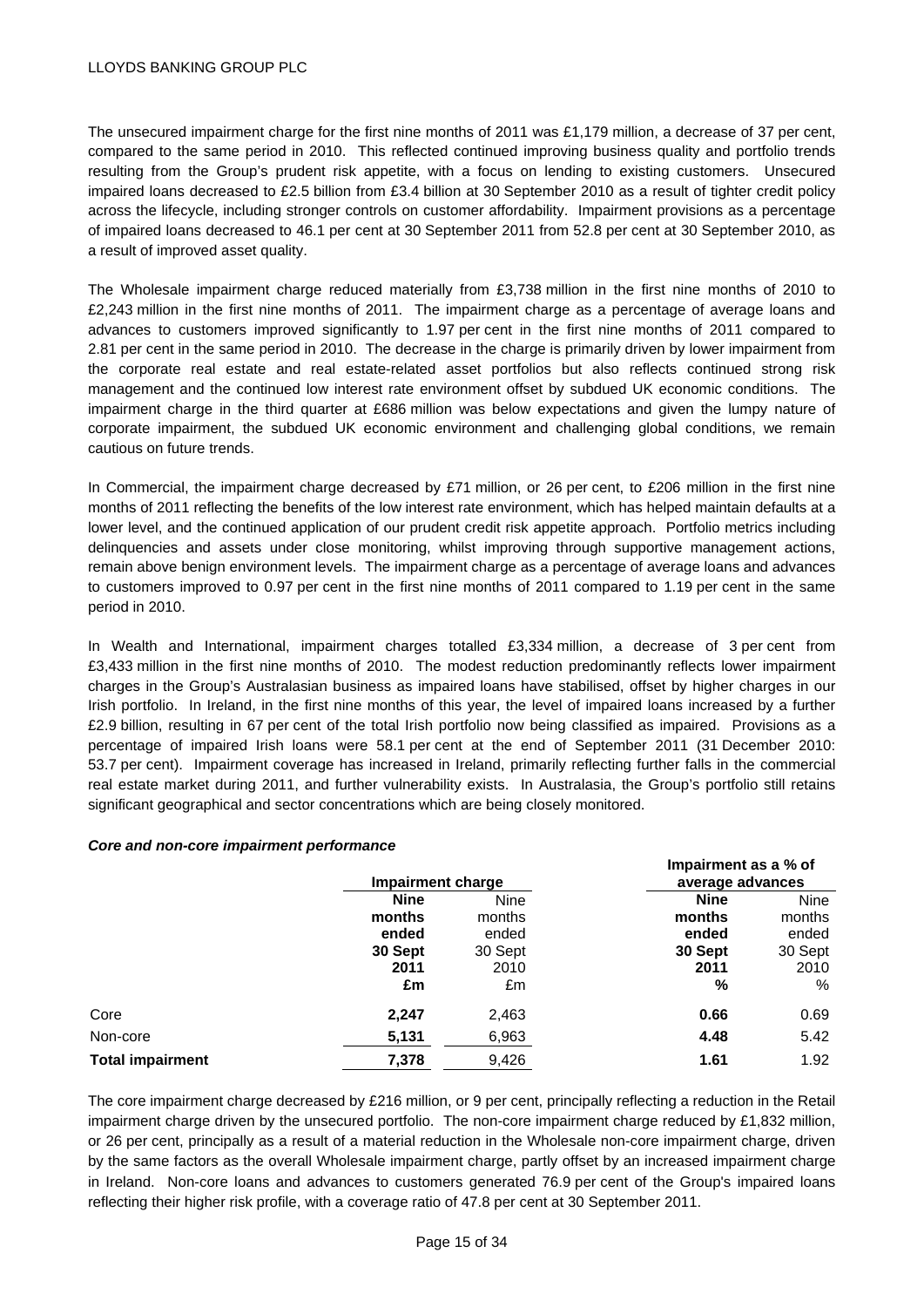### **Exposures to selected Eurozone countries**

The following section summarises the Group's direct exposure to certain European countries which have been identified on the basis of their higher bond yields compared to the rest of the Eurozone and the UK – Belgium, Greece, Ireland, Italy, Portugal and Spain. In addition, we have disclosed direct sovereign exposures to all European countries. The exposures are shown at their balance sheet carrying values, unless otherwise indicated.

The Group manages its exposures to individual countries through authorised country limits which take into account economic, financial, political and social factors. In addition, the Group manages its indirect risks to the selected countries by establishing and monitoring risk limits for individual banks and financial institutions outside of these countries where they have direct exposures to the selected countries. The profiles of these banks and financial institutions are monitored on a regular basis and exposures managed accordingly.

#### *Sovereign exposures to European countries*

Our sovereign exposures are primarily to the UK government but the following table includes all direct sovereign exposures to other European countries:

| Direct sovereign                          | As at<br>30 Sept<br>2011<br>£m | As at<br>30 June<br>2011<br>£m |
|-------------------------------------------|--------------------------------|--------------------------------|
| Exposures to selected Eurozone countries: |                                |                                |
| Belgium                                   | 87                             | 80                             |
| Greece                                    |                                |                                |
| Ireland                                   |                                |                                |
| Italy                                     | 52                             | 35                             |
| Portugal                                  |                                |                                |
| Spain                                     | 40                             | 41                             |
|                                           | 179                            | 156                            |
| Exposures with other European countries:  |                                |                                |
| France                                    | 518                            | 990                            |
| Germany                                   | 1,915                          | 2,057                          |
| Luxembourg                                | 470                            | 498                            |
| Netherlands                               | 12                             | $12 \overline{ }$              |
| Switzerland                               | 103                            | 60                             |
| Other                                     | 7                              | 6                              |
| <b>Total</b>                              | 3,204                          | 3,779                          |

The Group continues to have minimal exposure, in aggregate, which could be considered to be direct recourse to the sovereign risk of Belgium, Greece, Ireland, Italy, Portugal and Spain. Since 2009, the Group has proactively managed and reduced limits and exposures to these countries. The direct sovereign exposures above primarily relate to holdings in government bonds and exclude balances held with central banks in these countries.

In addition to the exposures outlined above the Group maintains deposit balances with a number of European Central banks for regulatory and liquidity management purposes. As at 30 September 2011 these balances were: Netherlands £19,876 million; Switzerland £383 million; Germany £186 million; Spain £31 million; France £6 million; Belgium £5 million; and Luxembourg £3 million. As at 30 June 2011 these balances were: Netherlands £6,969 million; Switzerland £692 million; Germany £152 million; Spain £26 million; Belgium £7 million; and Luxembourg £3 million.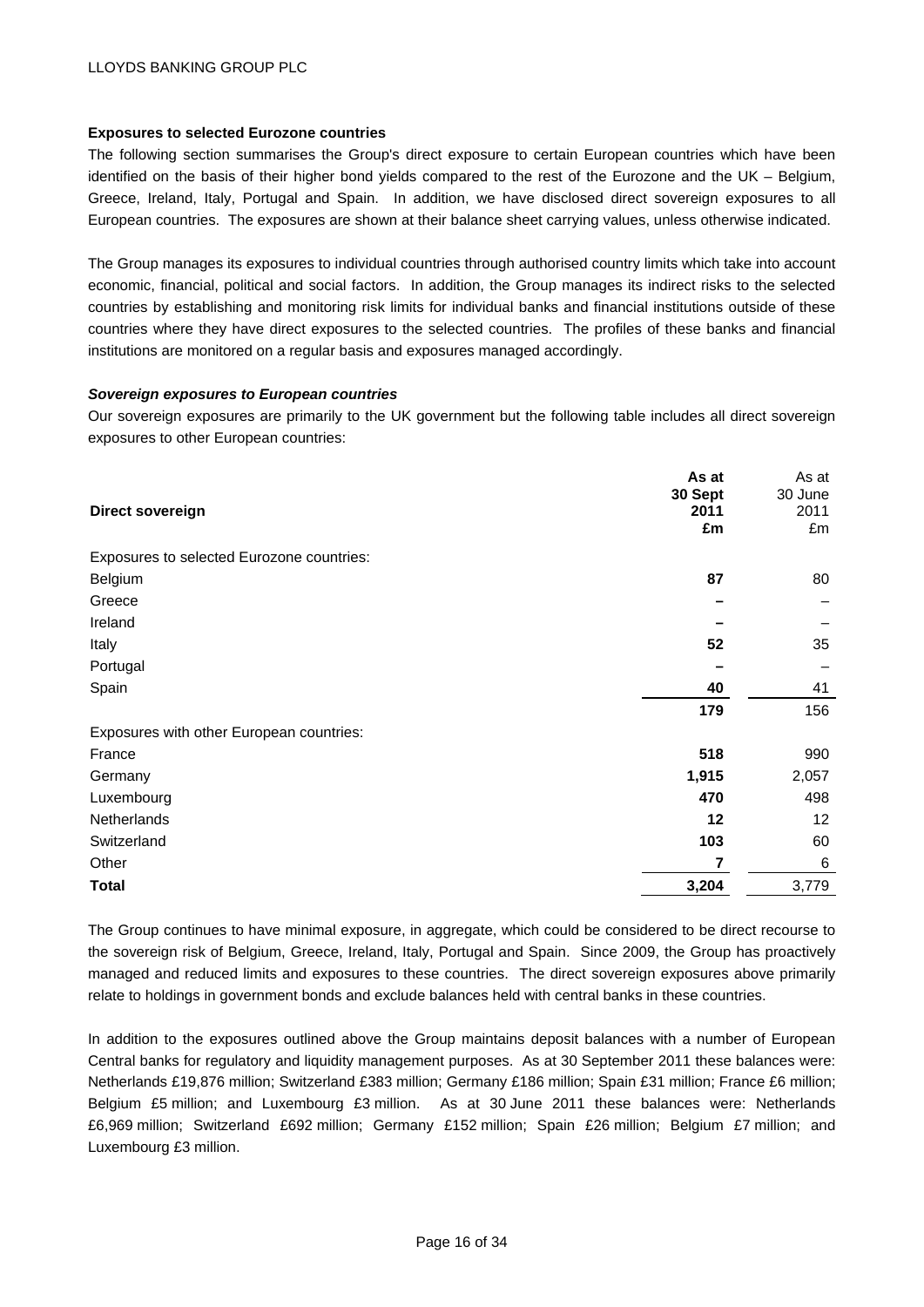# *Banking groups and asset-backed securities*

The Group's exposures to banking groups and asset-backed securities are analysed in the following section:

|                         |        | <b>Banking Asset-backed</b> |       |
|-------------------------|--------|-----------------------------|-------|
| As at 30 September 2011 | groups | securities                  | Total |
|                         | £m     | £m                          | £m    |
| Belgium                 | 309    |                             | 309   |
| Greece                  |        | 61                          | 61    |
| Ireland                 | 346    | 329                         | 675   |
| Italy                   | 1,226  | 44                          | 1,270 |
| Portugal                | 185    | 369                         | 554   |
| Spain                   | 2,063  | 408                         | 2,471 |
| Total                   | 4,129  | 1,211                       | 5,340 |
| As at 30 June 2011      |        |                             |       |
| Belgium                 | 318    |                             | 318   |
| Greece                  |        | 70                          | 70    |
| Ireland                 | 366    | 373                         | 739   |
| Italy                   | 1,780  | 48                          | 1,828 |
| Portugal                | 241    | 424                         | 665   |
| Spain                   | 2,136  | 450                         | 2,586 |
|                         | 4,841  | 1,365                       | 6,206 |

Just over half of the overall positions of £5.3 billion relate to structures where there are underlying assets securing the obligations (asset-backed securities or covered bonds); the balance is generally floating rate notes or shortterm unsecured money market exposures or general banking facilities.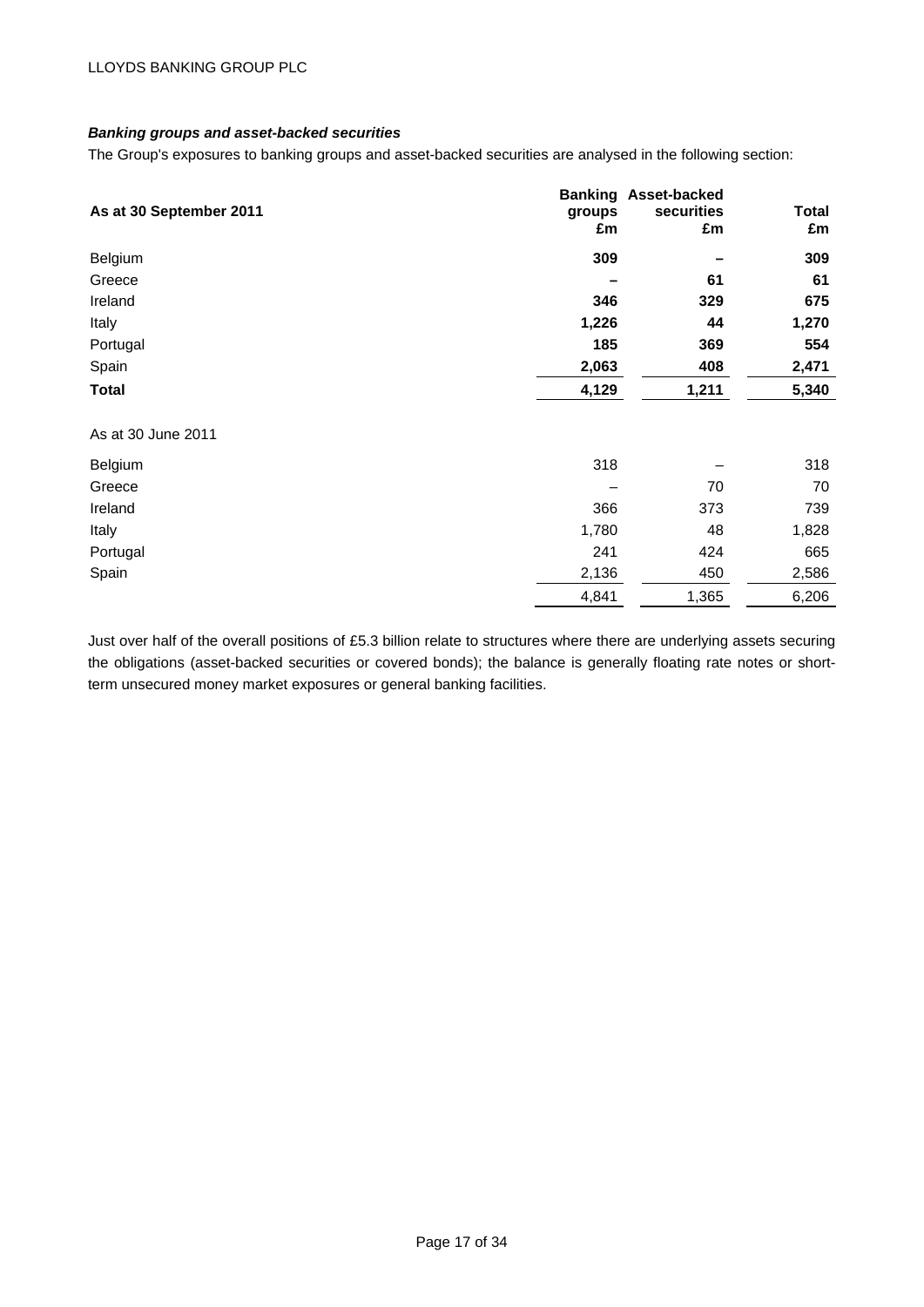# *Banking groups*

Exposures are to banking groups headquartered in these countries and their major subsidiaries and comprise:

|                         | <b>Fixed and</b>             |                               | <b>Money</b><br>market,<br>short-term |                          |                    |
|-------------------------|------------------------------|-------------------------------|---------------------------------------|--------------------------|--------------------|
| As at 30 September 2011 | floating<br>rate notes<br>£m | <b>Covered</b><br>bonds<br>£m | and other<br>exposures<br>£m          | <b>Derivatives</b><br>£m | <b>Total</b><br>£m |
| Belgium                 | 230                          |                               | 74                                    | 5                        | 309                |
| Greece                  |                              |                               |                                       |                          |                    |
| Ireland                 |                              | 139                           | 194                                   | 13                       | 346                |
| Italy                   | 195                          |                               | 982                                   | 49                       | 1,226              |
| Portugal                |                              | 131                           | 54                                    |                          | 185                |
| Spain                   | 157                          | 1,527                         | 365                                   | 14                       | 2,063              |
| <b>Total</b>            | 582                          | 1,797                         | 1,669                                 | 81                       | 4,129              |
| As at 30 June 2011      |                              |                               |                                       |                          |                    |
| Belgium                 | 242                          |                               | 77                                    | (1)                      | 318                |
| Greece                  |                              |                               |                                       |                          |                    |
| Ireland                 |                              | 145                           | 220                                   | 1                        | 366                |
| Italy                   | 216                          |                               | 1,542                                 | 22                       | 1,780              |
| Portugal                |                              | 150                           | 90                                    | 1                        | 241                |
| Spain                   | 163                          | 1,584                         | 370                                   | 19                       | 2,136              |
| Total                   | 621                          | 1,879                         | 2,299                                 | 42                       | 4,841              |

The fixed and floating rate notes (FRNs), which continue to be rated A or better, are all classified as available-forsale financial assets and have an overall weighted maturity of less than 2 years. They are shown at fair value with a charge of £11 million having been taken to available-for-sale reserves; no impairments have been recognised. There were significant reductions in FRN positions during 2011 from £2,701 million at 31 December 2010 to £582 million at 30 September 2011. These reductions are a result of asset sales and maturities.

The covered bonds are ultimately secured on a pool of mortgage assets in the countries concerned with 68 per cent rated A- or better. The bonds benefit from over-collateralisation and are all classified as available-forsale financial assets, with an overall weighted maturity of approximately five years. The covered bonds are shown at fair value with a charge of £329 million having been taken to available-for-sale reserves; no impairments have been recognised.

Money market, short-term and other exposures are to major banks in the countries concerned. They are predominantly short-term and include money market and net repo exposures, and drawn, undrawn and contingent amounts for 'other exposures', which are mainly general banking facilities. No impairments are held against these exposures. In addition there are unutilised money market lines and repo facilities of approximately £2.1 billion predominantly in respect of Spanish and Italian banks. Bank limits have been closely monitored with amounts and tenors reduced where appropriate. Of these exposures, approximately 85 per cent of the balance is to institutions rated at least A-.

Derivatives are shown at fair value, adjusted where master netting agreements exist and net of collateral of £164 million. There are no credit default swap positions in place where the counterparty bank is domiciled in one of the selected Eurozone countries. There are credit default swap positions referenced to banking groups domiciled in Spain (net short of £21 million).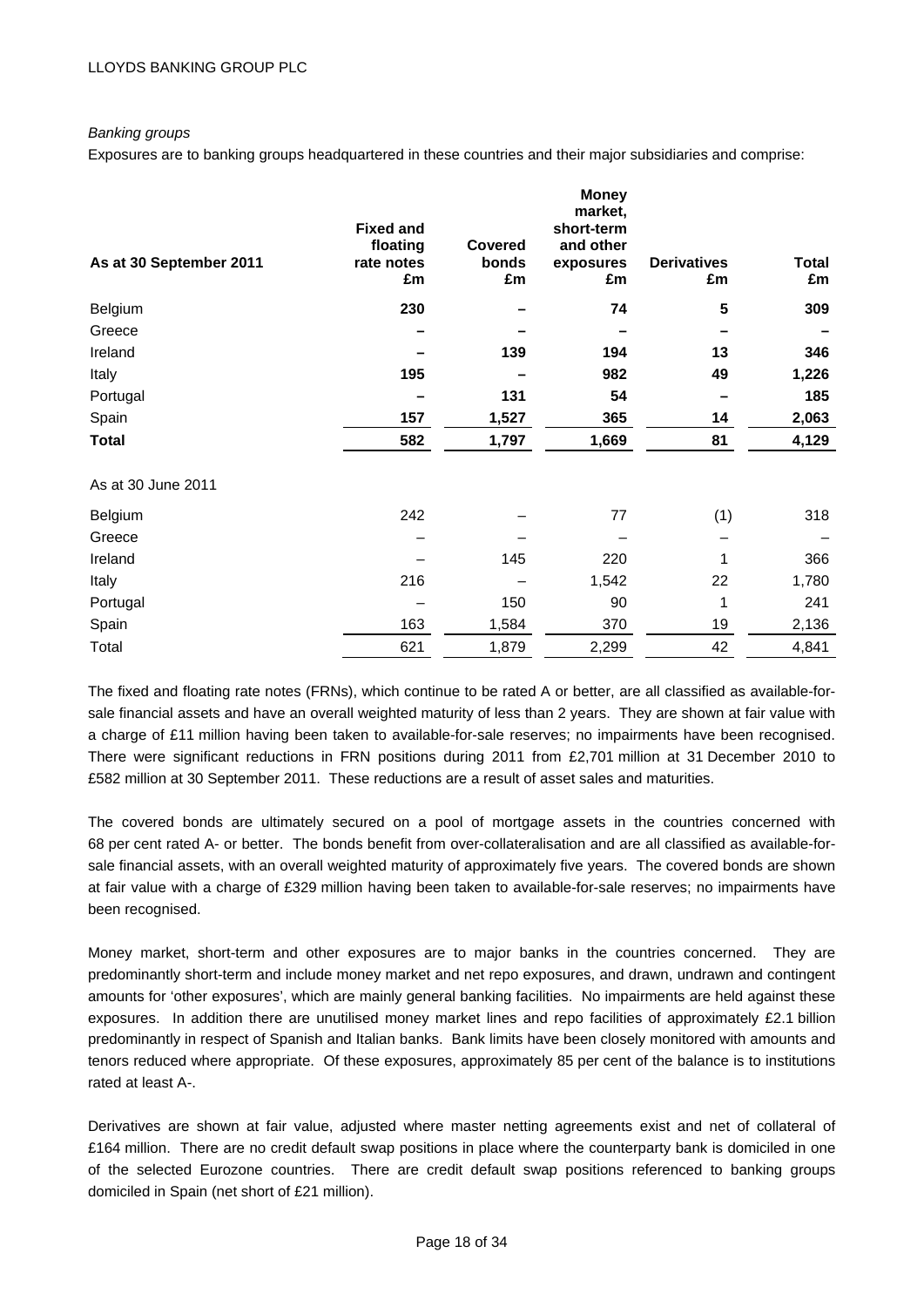## *Asset-backed securities*

The asset-backed securities holdings of £1,211 million are analysed by country on page 17; in the table below these are analysed between those which are included in loans and receivables and those which are included in available-for-sale financial assets. In the majority of cases the underlying assets are residential mortgages.

|                         |                              |             | Available-<br>for-sale |              | Weighted         |
|-------------------------|------------------------------|-------------|------------------------|--------------|------------------|
|                         |                              |             | financial              |              | average          |
| As at 30 September 2011 | <b>Loans and receivables</b> |             | assets                 |              | maturity         |
|                         | <b>Current</b>               |             | <b>Current</b>         | <b>Total</b> |                  |
|                         | carrying                     | Fair        | carrying               | carrying     |                  |
|                         | value                        | value       | value                  | value        | Years            |
|                         | £m                           | $\pounds m$ | £m                     | £m           |                  |
| Belgium                 |                              |             |                        |              |                  |
| Greece                  | 34                           | 19          | 27                     | 61           | 5                |
| Ireland                 | 162                          | 108         | 167                    | 329          | 8                |
| Italy                   | 30                           | 32          | 14                     | 44           | $\mathbf{2}$     |
| Portugal                | 217                          | 148         | 152                    | 369          | 9                |
| Spain                   | 225                          | 179         | 183                    | 408          | 8                |
| <b>Total</b>            | 668                          | 486         | 543                    | 1,211        | 8                |
| As at 30 June 2011      |                              |             |                        |              |                  |
| Belgium                 |                              |             |                        |              |                  |
| Greece                  | 36                           | 23          | 34                     | 70           | 6                |
| Ireland                 | 170                          | 135         | 203                    | 373          | 8                |
| Italy                   | 33                           | 36          | 15                     | 48           | $\boldsymbol{2}$ |
| Portugal                | 232                          | 194         | 192                    | 424          | $\boldsymbol{9}$ |
| Spain                   | 246                          | 208         | 204                    | 450          | 8                |
| Total                   | 717                          | 596         | 648                    | 1,365        | 8                |

The loans and receivables are held at amortised cost, net of £4 million of impairment allowances. The availablefor-sale financial assets are shown at fair value with a charge of £251 million having been taken to available-forsale reserves. Significant reductions were achieved during 2011 with the overall portfolio of asset-backed securities relevant to the selected countries reducing from £2,677 million at 31 December 2010 to £1,211 million at 30 September 2011, predominantly through asset sales.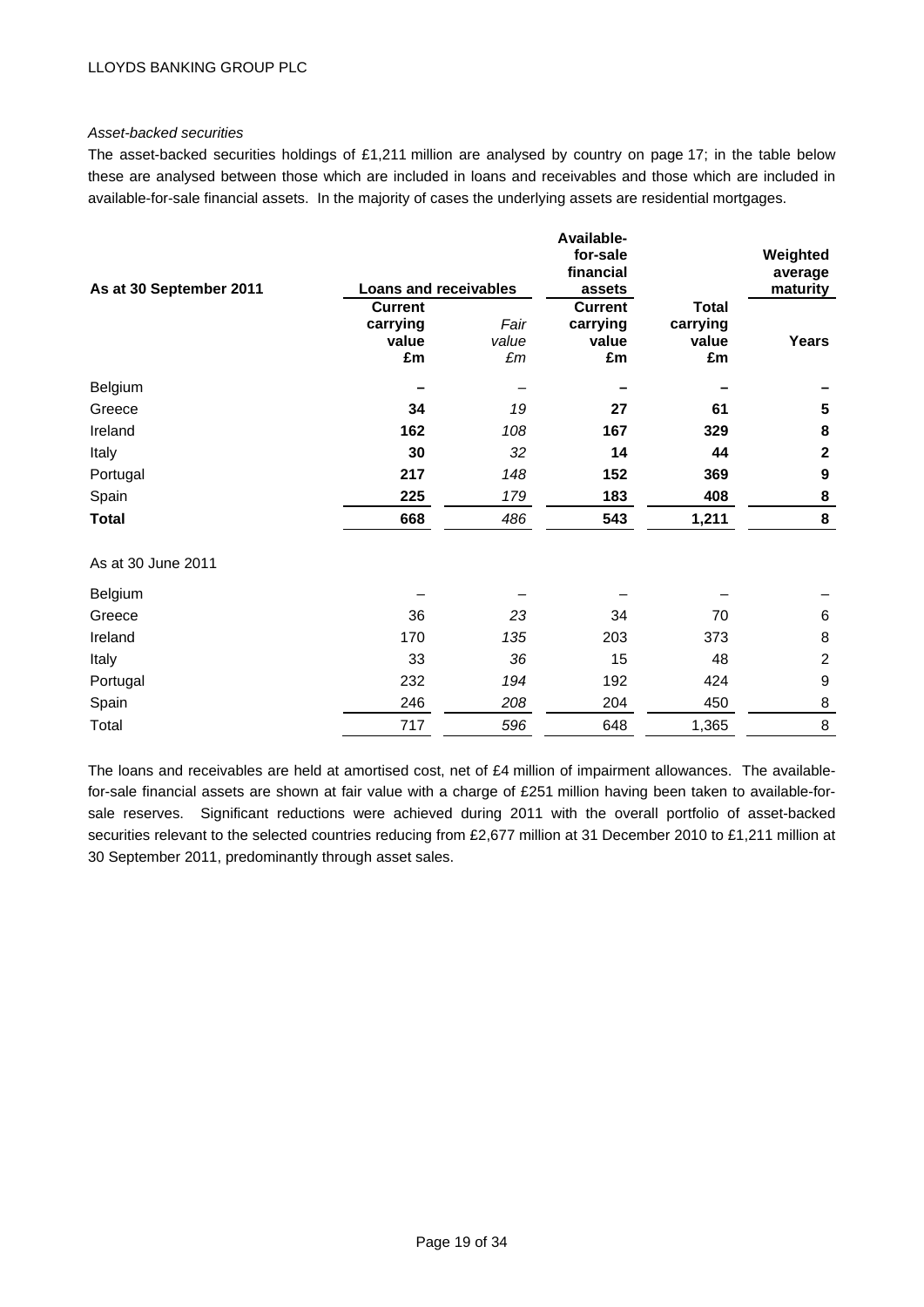# *Financial assets held for trading and assets held by insurance businesses*

The Group's exposures to Belgium, Greece, Ireland, Italy, Portugal and Spain classified as financial assets held for trading and assets held by insurance businesses are as follows:

|                         | <b>Financial</b> | <b>Assets</b> |              |
|-------------------------|------------------|---------------|--------------|
|                         | assets           | held by       |              |
|                         | held for         | insurance     |              |
| As at 30 September 2011 | trading          | businesses    | <b>Total</b> |
|                         | £m               | £m            | £m           |
| Belgium                 | 1                | 270           | 271          |
| Greece                  |                  |               |              |
| Ireland                 | 1                | 81            | 82           |
| Italy                   | 295              | 99            | 394          |
| Portugal                | 16               |               | 16           |
| Spain                   | 106              | 81            | 187          |
| <b>Total</b>            | 419              | 531           | 950          |
|                         |                  |               |              |
| As at 30 June 2011      |                  |               |              |
| Belgium                 | 1                | 477           | 478          |
| Greece                  |                  |               |              |
| Ireland                 | 3                | 79            | 82           |
| Italy                   | 221              | 143           | 364          |
| Portugal                | 21               |               | 21           |
| Spain                   | 149              | 211           | 360          |
| Total                   | 395              | 910           | 1,305        |

# *Financial assets held for trading*

These exposures are a direct result of flows within the credit trading market-making business. The exposure is made up of £94 million of corporates (predominantly utility companies) and £325 million of financial institutions. These positions are managed on a relative value basis, held at fair value, and marked-to-market with movements being taken through the income statement on a daily basis.

#### *Assets held by insurance businesses*

Within the Group's insurance businesses, related exposures of £531 million are held outside the with profits and unit linked funds. Approximately £222 million of these exposures relate to direct investments where the issuer is resident in Belgium, Ireland, Italy or Spain and the credit rating is consistent with the tight credit criteria defined under the appropriate investment mandate. The remaining exposures relate to interests in two funds administered by Scottish Widows Investment Partnership (the Global Liquidity Fund and the Investment Cash Fund) where, in line with the investment mandates, cash is invested in the money markets.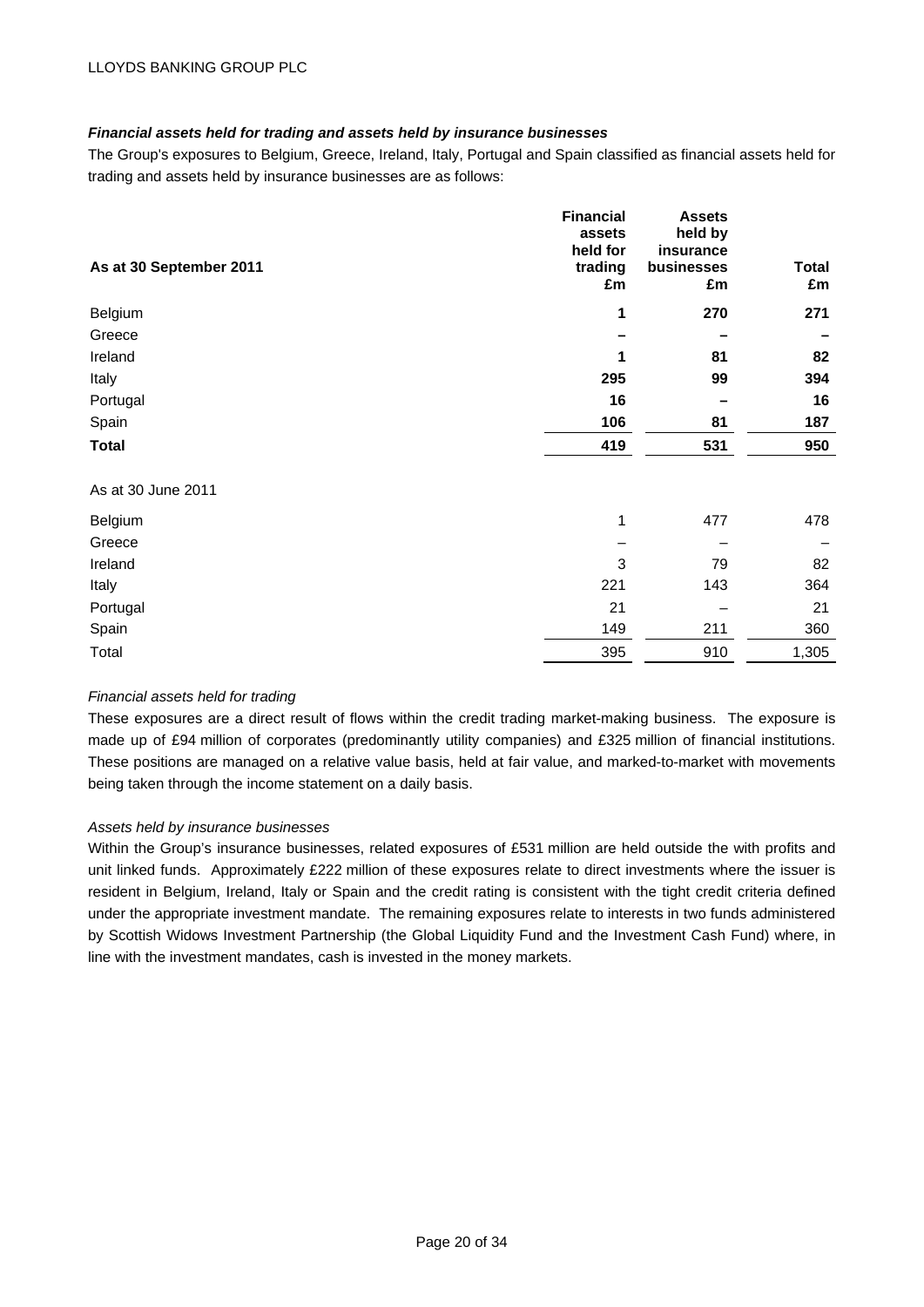# *Corporate and retail exposures*

The Group's corporate and retail exposures to Belgium, Greece, Ireland, Italy, Portugal and Spain are classified as loans and receivables, and exclude undrawn commitments and contingent liabilities:

|                         | <b>Corporate exposures</b>   |                   | <b>Retail exposures</b> |                       |                   |          |
|-------------------------|------------------------------|-------------------|-------------------------|-----------------------|-------------------|----------|
|                         | <b>Loans and</b><br>advances |                   |                         | Loans and<br>advances |                   |          |
|                         | to                           | <b>Impairment</b> | <b>Net</b>              | to                    | <b>Impairment</b> | Net      |
| As at 30 September 2011 | customers                    | provisions        | exposure                | customers             | provisions        | exposure |
|                         | £m                           | £m                | £m                      | £m                    | £m                | £m       |
| Belgium                 | 454                          | 3                 | 451                     |                       |                   |          |
| Greece                  | 626                          | 69                | 557                     |                       |                   |          |
| Ireland                 | 16,738                       | 8,092             | 8,646                   | 7,425                 | 972               | 6,453    |
| Italy                   | 68                           | 3                 | 65                      |                       |                   |          |
| Portugal                | 120                          | 16                | 104                     | 10                    | 1                 | 9        |
| Spain                   | 1,958                        | 142               | 1,816                   | 1,723                 | 31                | 1,692    |
| <b>Total</b>            | 19,964                       | 8,325             | 11,639                  | 9,158                 | 1,004             | 8,154    |
| As at 30 June 2011      |                              |                   |                         |                       |                   |          |
| Belgium                 | 563                          | $\overline{7}$    | 556                     |                       |                   |          |
| Greece                  | 773                          |                   | 773                     |                       |                   |          |
| Ireland                 | 17,210                       | 7,958             | 9,252                   | 7,920                 | 886               | 7,034    |
| Italy                   | 173                          |                   | 172                     |                       |                   |          |
| Portugal                | 146                          |                   | 146                     | 10                    |                   | 10       |
| Spain                   | 2,050                        | 124               | 1,926                   | 1,835                 | 30                | 1,805    |
| Total                   | 20,915                       | 8,090             | 12,825                  | 9,765                 | 916               | 8,849    |

#### *Belgian exposures*

Belgian exposures comprise lending to corporates, including a small amount of commercial real estate exposure.

#### *Greek exposures*

The exposures in Greece principally relate to shipping loans to Greek shipping companies where the assets are generally secured and the vessels operate in international waters; repayment is mainly dependent on international trade and the industry is less sensitive to the Greek economy.

#### *Irish exposures*

The gross exposure in Ireland excludes lending from Ireland to customers domiciled in the UK.

#### *Spanish corporate exposures*

The corporate exposure in Spain is mainly local lending (90 per cent of the total Spanish exposures) comprising corporate loans and project finance facilities (78 per cent) and commercial real estate (22 per cent). The corporate loans and project finance facilities have impaired lending of 3 per cent which is fully provided. The commercial real estate is 22 per cent impaired, with a coverage ratio of 47 per cent. The remaining 10 per cent represents loans extended by the Wholesale division to corporate and commercial real estate clients domiciled in Spain, with an impairment provision of £58 million.

#### *Spanish retail exposures*

The Spanish retail exposures are predominantly secured residential mortgages, where about half of the borrowers are expatriates. The average marked-to-market loan-to-value is 62 per cent and impaired loans represent 6 per cent of the total exposures, with a coverage ratio of 31 per cent.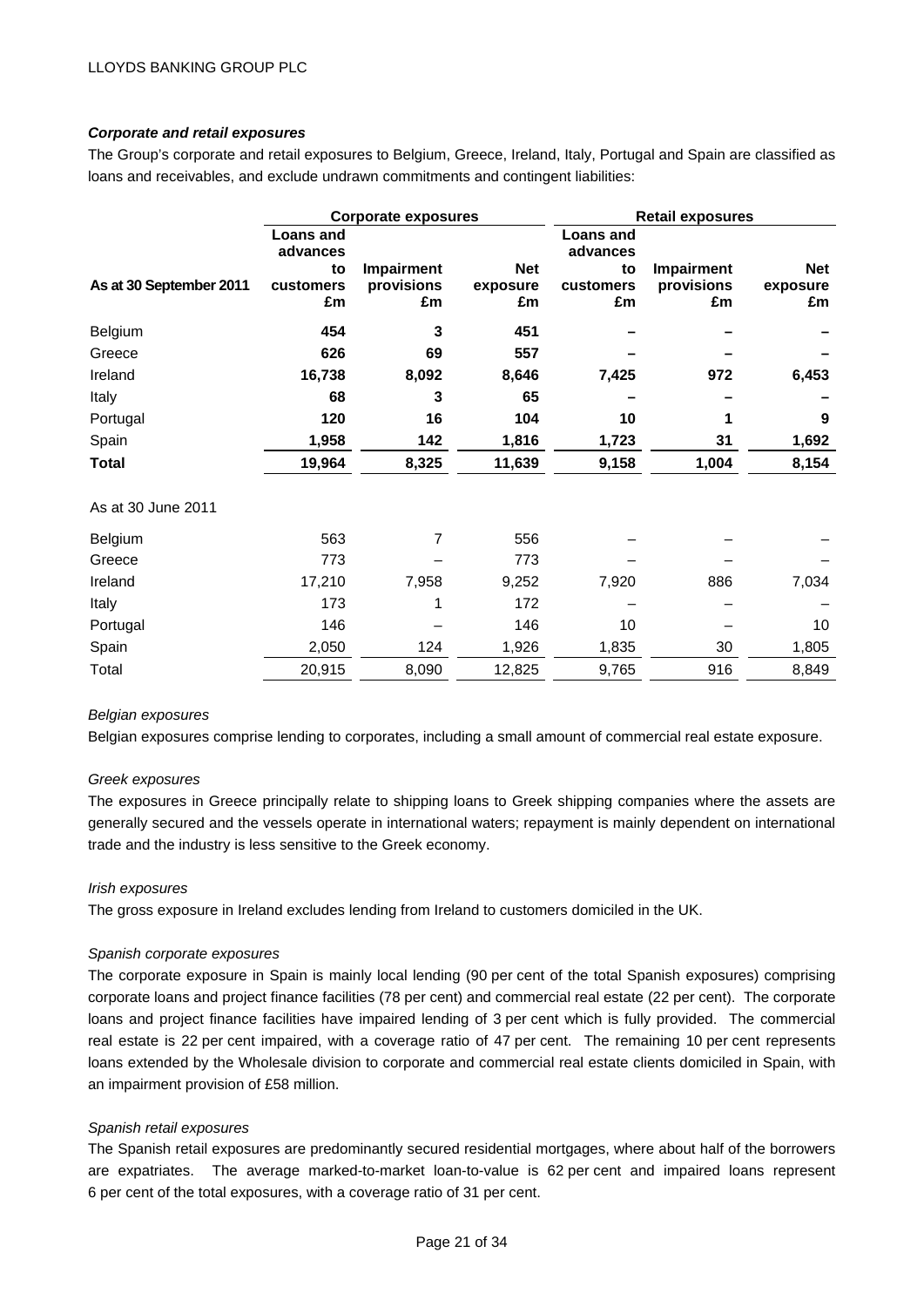# **Balance sheet**

## *Stable capital ratios*

Our core tier 1 capital ratio was 10.3 per cent at the end of September (31 December 2010: 10.2 per cent). The impact of the statutory loss was more than offset by a reduction in risk-weighted assets of £35 billion. The total capital ratio improved to 15.3 per cent (31 December 2010: 15.2 per cent).

Risk-weighted assets reduced 9 per cent to £371.6 billion in the first nine months of 2011, driven by the run-down of our non-core asset portfolio and weak demand for new lending, with new lending being of better quality than existing portfolios. At the half-year, we outlined that we did not expect our risk-weighted assets to reduce in the second half of the year given that the implementation of the new Capital Requirements Directive (CRD) 2 and 3 rule changes were expected to offset the effect of further risk-weighted asset reductions. The CRD 2 and 3 changes will impact at the end of the year but are likely to be broadly offset by further risk-weighted asset reductions. We therefore expect the year end risk-weighted asset position to be broadly in line with the position as at the end of September.

|                           | As at<br>30 Sept<br>2011 | As at<br>31 Dec<br>2010 | <b>Change</b><br>% | As at<br>30 June<br>2011 |
|---------------------------|--------------------------|-------------------------|--------------------|--------------------------|
| Risk-weighted assets      | £371.6bn                 | £406.4bn                | (9)                | £383.3bn                 |
| Core tier 1 capital ratio | 10.3%                    | 10.2%                   |                    | 10.1%                    |
| Tier 1 capital ratio      | 11.9%                    | 11.6%                   |                    | 11.6%                    |
| Total capital ratio       | 15.3%                    | 15.2%                   |                    | 15.0%                    |

# *Further progress on balance sheet reduction*

Total Group funded assets decreased to £599 billion from £655 billion at 31 December 2010, substantially driven by reductions in non-core portfolios across the four banking divisions, continued customer deleveraging and derisking and subdued demand in lending markets. We are pleased with the progress made on our balance sheet reduction plans in the period, given challenging market conditions. In the first nine months of 2011, we achieved a substantial reduction in the non-core portfolio of £42 billion, resulting in the portfolio at 30 September 2011 amounting to £151 billion. Pleasingly, this reduction includes more than £1 billion from the Irish portfolio.

|                               | As at<br>30 Sept<br>2011<br>£bn | As at<br>31 Dec<br>2010<br>£bn | <b>Change</b><br>℅ | As at<br>30 June<br>2011<br>£bn |
|-------------------------------|---------------------------------|--------------------------------|--------------------|---------------------------------|
| Funded assets                 | 599.0                           | 655.0                          | (9)                | 612.0                           |
| Non-core assets               | 151.4                           | 193.7                          | (22)               | 162.4                           |
| Non-core risk-weighted assets | 121.2                           | 143.9                          | (16)               | 128.7                           |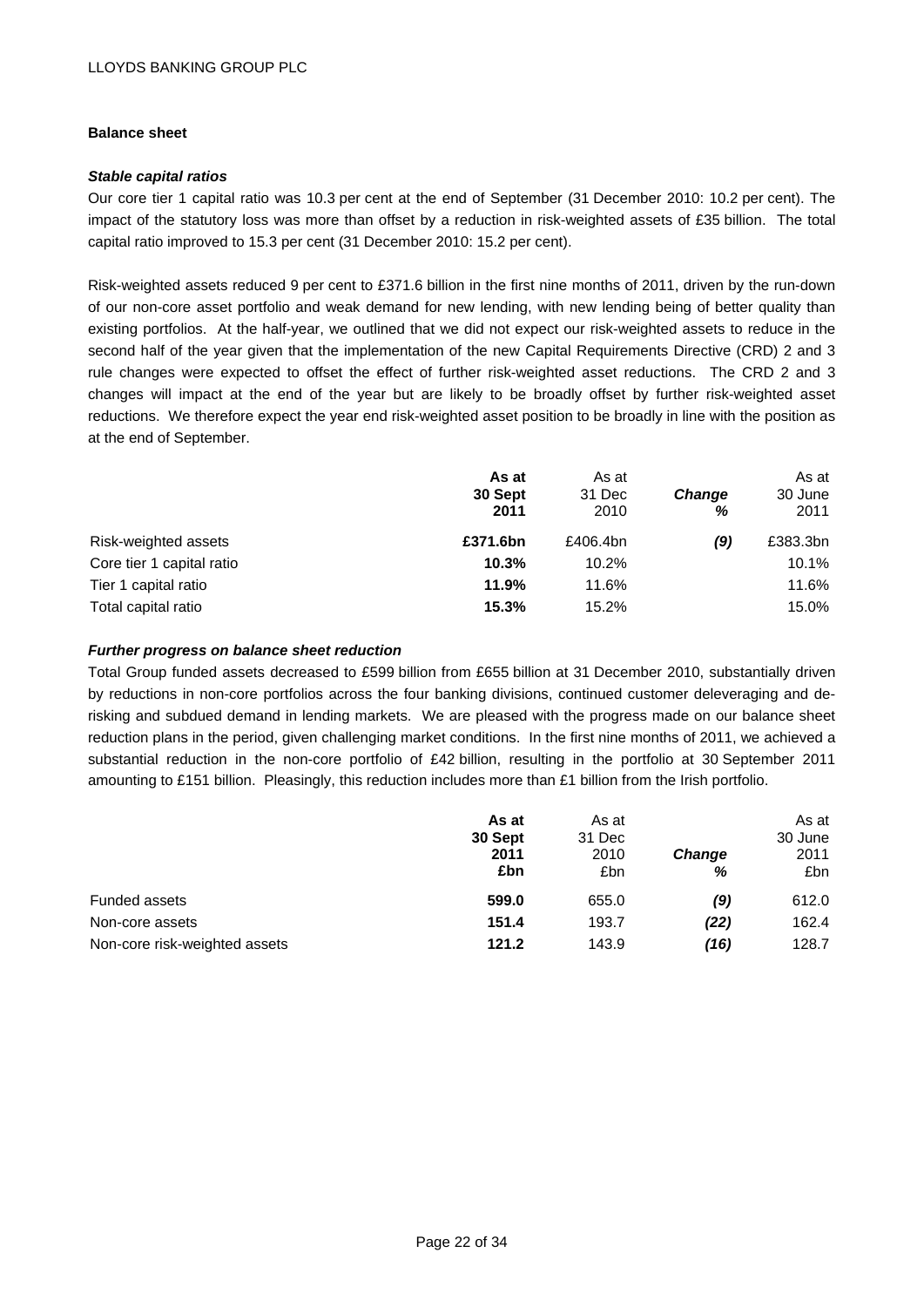# *Further strengthening of our liquidity and funding position*

The Group made excellent progress against its funding objectives in the first nine months of 2011 and further enhanced its general funding and liquidity position which is supported by a robust and stable customer deposit base. Customer deposits excluding repos increased by 4 per cent, reflecting good growth in relationship deposits in Retail and in Wealth and International.

By the end of the third quarter of 2011, our loan to deposit ratio, excluding repos and reverse repos, had improved to 140 per cent and we expect this will continue to improve as we reduce our non-core lending balances further. Our core loan to deposit ratio also improved to 112 per cent from 120 per cent at the end of 2010. Strong term issuance in the first nine months of 2011 has also allowed the Group to reduce its short-term wholesale funding and maintain its maturity profile of wholesale funding with 50 per cent of wholesale funding having a maturity date greater than one year at 30 September 2011.

Though funding markets remain challenging we made good progress in the third quarter of 2011 on our term funding issuance plans with £5.4 billion of wholesale term issuance, having achieved over £25 billion of term issuance in the first half of the year. The Group previously announced that we expect to issue new funding of between £5 billion and £10 billion over the second half of this year across all public and private issuance programmes. With a further £3 billion of term funding having been completed during October, the 2011 term funding programme is complete. We will continue to be selective as to which products and markets we will participate in during the remainder of 2011 and any further funding will be classified as pre-funding for 2012.

The Group has made excellent progress in reducing its liquidity support from governmental and central bank sources, achieving a reduction of £60 billion in the first nine months of this year and leaving £36.8 billion outstanding at the end of September. We expect to repay the remaining facilities in line with their contractual maturity dates, £13 billion in the final quarter of 2011, £19 billion in the first half of 2012 and £5 billion in the second half of 2012.

The Group also continues to maintain a strong liquidity position, considerably in excess of current regulatory requirements (the ILG regulatory minimum). Our primary liquidity portfolio at the half-year was £101 billion and at the end of September this had reduced slightly to £97 billion, which is in line with the level at December 2010. This represents approximately 120 per cent of our money market funding positions at end September 2011 and is approximately 70 per cent of all wholesale funding with a maturity of less than a year, and thus provides a substantial buffer in the event of continued market dislocation. In addition to this primary liquidity, the Group continues to hold more than £123 billion of secondary liquidity.

Since 31 January 2010, the Group has been prohibited under the terms of an agreement with the European Commission from paying discretionary coupons and dividends on hybrid capital securities issued by the Company and certain of its subsidiaries. This prohibition ends on 31 January 2012. The Group intends to be in a position to recommence payment of coupons and dividends on these hybrid capital securities after this date. Future coupons and dividends on these hybrid capital securities will, however, be paid subject to, and in accordance with, the terms of those securities.

|                                                                           | As at<br>30 Sept<br>2011 | As at<br>31 Dec<br>2010 | <b>Change</b><br>% | As at<br>30 June<br>2011 |
|---------------------------------------------------------------------------|--------------------------|-------------------------|--------------------|--------------------------|
| Customer deposits <sup>1</sup>                                            | £396.8bn                 | £382.5bn                | 4                  | £394.9bn                 |
| Wholesale funding                                                         | £281.9bn                 | £298.0bn                | (5)                | £295.6bn                 |
| Loan to deposit ratio $2$                                                 | 140%                     | 154%                    |                    | 144%                     |
| Core business loan to deposit ratio <sup>2</sup>                          | 112%                     | 120%                    |                    | 114%                     |
| Government and central bank facilities                                    | £36.8bn                  | £96.6bn                 | (62)               | £37.1bn                  |
| Proportion of wholesale funding with maturity of<br>greater than one year | 50%                      | 50%                     |                    | 49%                      |
| Primary liquid assets                                                     | £97.0bn                  | £97.5bn                 | (1)                | £100.9bn                 |

<sup>1</sup> Excluding repos of £7.8 billion (31 December 2010: £11.1 billion; 30 June 2011: £5.0 billion).

<sup>2</sup> Excluding repos and reverse repos.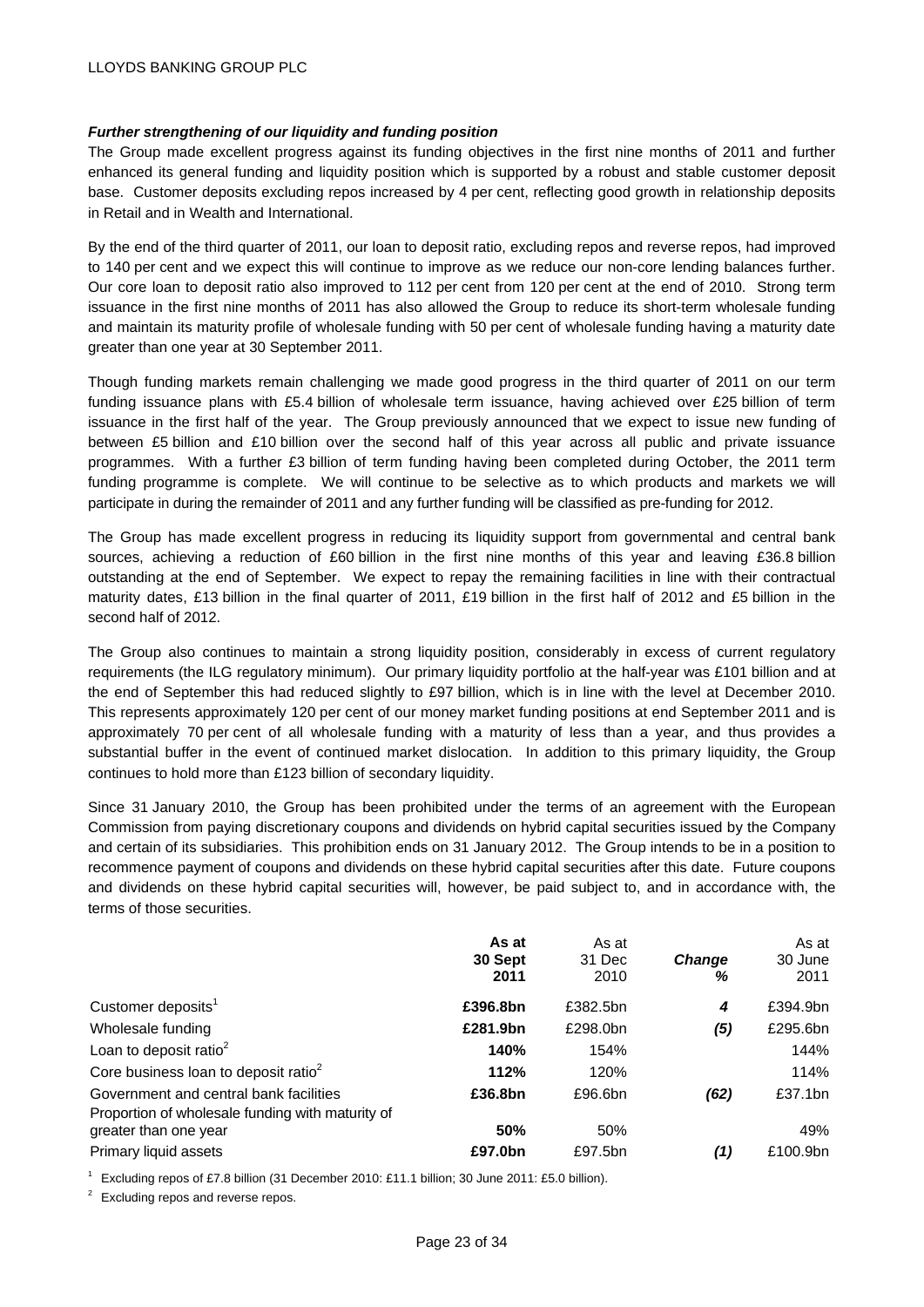# **Other financial information**

#### **Integration and simplification costs**

Integration and simplification costs of £976 million were incurred in the first nine months of 2011. These costs relate to severance, IT and business costs of implementation.

## **Volatility arising in insurance businesses**

A large proportion of the funds held by the Group's insurance businesses are invested in assets which are expected to be held on a long-term basis and which are inherently subject to short-term investment market fluctuations. Whilst it is expected that these investments will provide enhanced returns compared with less volatile assets over the longer term, the short-term effect of investment market volatility can be significant. The negative insurance and policyholder interests volatility of £737 million in the first nine months of 2011 reflects less optimistic economic forecasts combined with lower equity and cash returns compared to long-term expectations.

# **Taxation**

The tax credit for the nine months to 30 September 2011 was £1,079 million. This reflects a higher effective tax rate than the UK statutory rate primarily due to the recognition of deferred tax on losses previously unrecognised and a policyholder tax credit, net of the effect on deferred tax of the reduction in the UK corporation tax rate to 26 per cent with effect from 1 April 2011 and to 25 per cent with effect from 1 April 2012.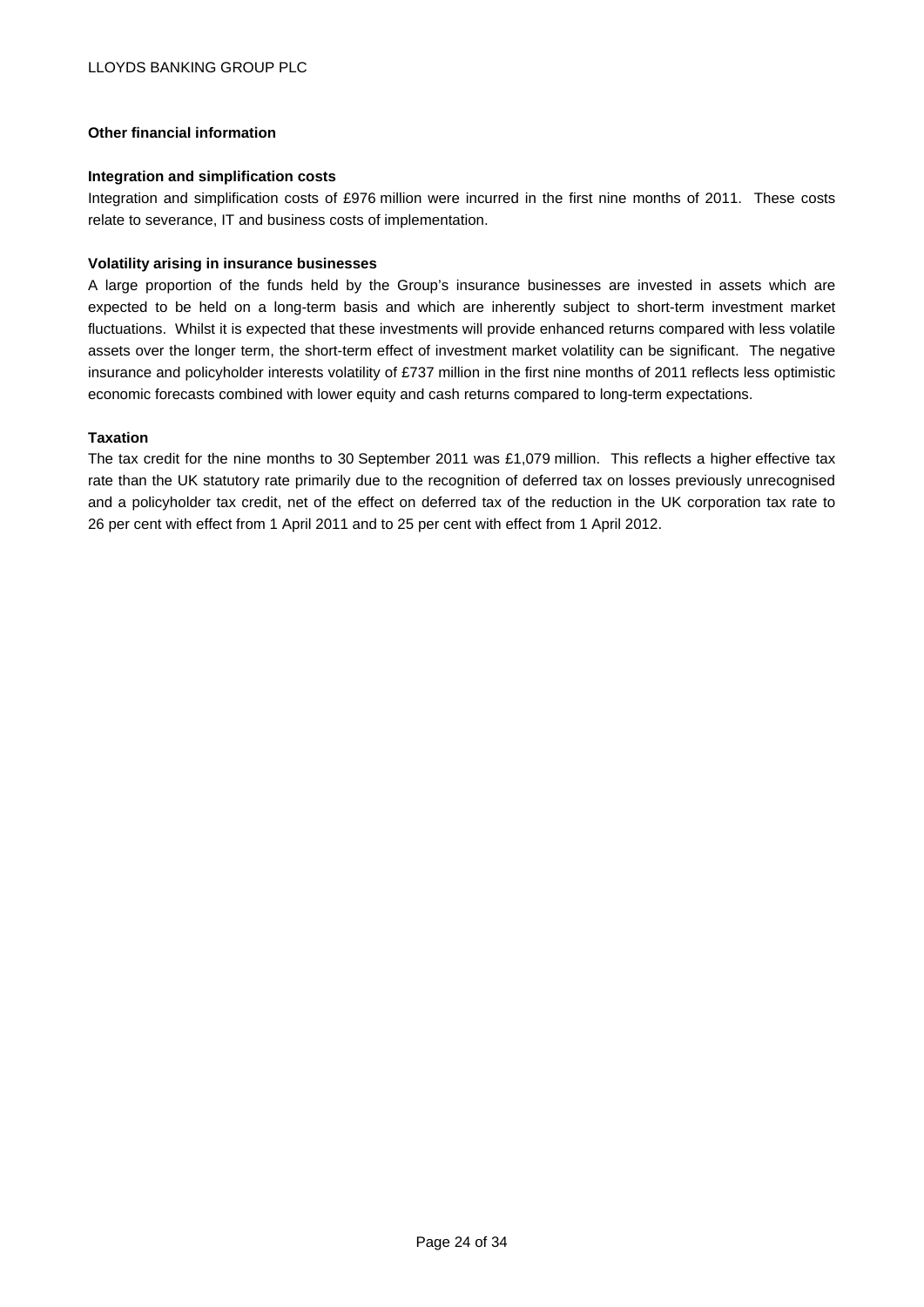# **Additional information**

#### **Independent Commission on Banking (ICB)**

The ICB published its final report on 12 September 2011 and HM Treasury has committed to responding to the ICB report by the end of this year. HM Treasury have also committed to consulting on the costs and benefits of the most appropriate way to implement the recommended changes.

We are continuing to engage constructively and actively with HM Treasury with regard to all areas of the ICB proposals.

# **EU mandated retail business disposal (Project Verde)**

The Group continues to progress the Verde business disposal and has received a number of approaches for the business. As previously indicated an Initial Public Offering (IPO) is a potential alternative to a direct sale and, to that end, in September we began formal discussions with the UKLA. We are aiming to identify a preferred option by the year end.

#### **PPI**

Our review of the compliance with applicable sales standards continues to make good progress and we continue to believe that the provision we took in the first half of 2011 in respect of the anticipated costs of contact and/or redress, including administration expenses, is adequate and that we are appropriately provided.

# **Provision in relation to German insurance business litigation**

As previously disclosed, Clerical Medical Investment Group Limited (CMIG) has received a number of claims in the German courts, relating to policies issued by CMIG but sold by independent intermediaries in Germany, principally during the late 1990s and early 2000s. CMIG has won the majority of decisions to date, although a small number of regional district and appeal courts have found against CMIG on specific grounds. CMIG's strategy includes defending claims robustly and appealing against adverse judgments. The ultimate financial effect, which could be significant, will only be known once all relevant claims have been resolved. However, consistent with this strategy, and having regard to the costs involved in managing these claims, and the inherent risks of litigation, the Group is recognising a provision of £175 million. Management believes this represents the most appropriate estimate of the financial impact, based upon a series of assumptions, including the number of claims received, the proportion upheld, and resulting legal and administration costs.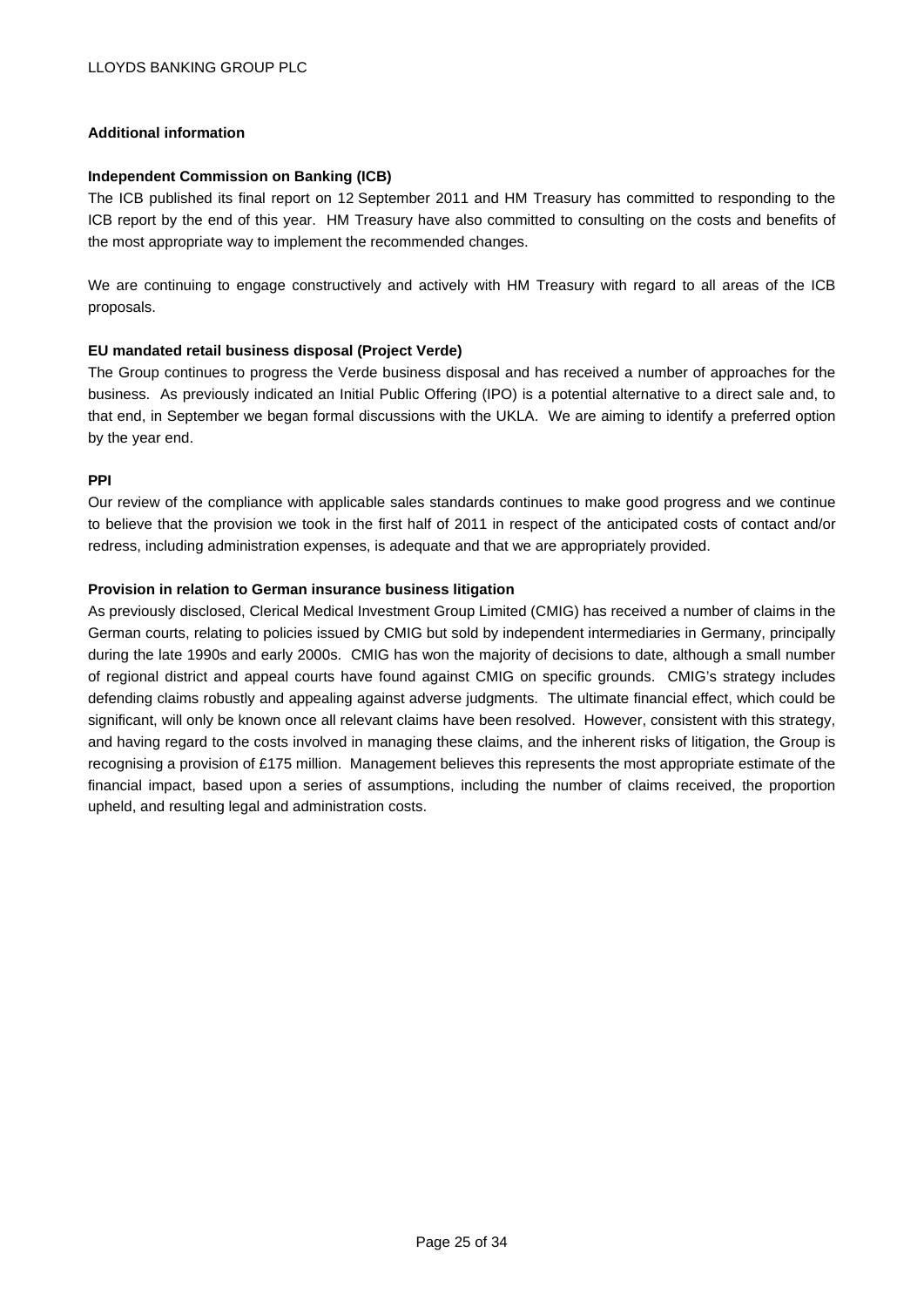# **STATUTORY CONSOLIDATED INCOME STATEMENT (UNAUDITED)**

|                                                   | <b>Nine</b><br>months<br>ended<br>30 Sept<br>2011<br>£ million | Nine<br>months<br>ended<br>30 Sept<br>2010<br>£ million |
|---------------------------------------------------|----------------------------------------------------------------|---------------------------------------------------------|
| Interest and similar income                       | 20,308                                                         | 21,699                                                  |
| Interest and similar expense                      | (10, 375)                                                      | (12, 303)                                               |
| Net interest income                               | 9,933                                                          | 9,396                                                   |
| Fee and commission income                         | 3,292                                                          | 3,381                                                   |
| Fee and commission expense                        | (1, 116)                                                       | (1,282)                                                 |
| Net fee and commission income                     | 2,176                                                          | 2,099                                                   |
| Net trading income                                | (5, 732)                                                       | 9,725                                                   |
| Insurance premium income                          | 6,187                                                          | 6,166                                                   |
| Other operating income                            | 1,703                                                          | 3,161                                                   |
| Other income                                      | 4,334                                                          | 21,151                                                  |
| <b>Total income</b>                               | 14,267                                                         | 30,547                                                  |
| Insurance claims                                  | 843                                                            | (11, 616)                                               |
| Total income, net of insurance claims             | 15,110                                                         | 18,931                                                  |
| Payment protection insurance provision            | (3, 200)                                                       |                                                         |
| Other operating expenses                          | (9, 772)                                                       | (9, 131)                                                |
| <b>Total operating expenses</b>                   | (12, 972)                                                      | (9, 131)                                                |
| <b>Trading surplus</b>                            | 2,138                                                          | 9,800                                                   |
| Impairment                                        | (6,017)                                                        | (7, 734)                                                |
| Share of results of joint ventures and associates | 21                                                             | (99)                                                    |
| (Loss) profit before tax                          | (3,858)                                                        | 1,967                                                   |
| Taxation                                          | 1,079                                                          | (367)                                                   |
| (Loss) profit for the period                      | (2,779)                                                        | 1,600                                                   |
| Profit attributable to non-controlling interests  | 45                                                             | 77                                                      |
| (Loss) profit attributable to equity shareholders | (2,824)                                                        | 1,523                                                   |
| (Loss) profit for the period                      | (2,779)                                                        | 1,600                                                   |
| <b>Basic earnings per share</b>                   | (4.1)p                                                         | 2.3p                                                    |
| Diluted earnings per share                        | (4.1)p                                                         | 2.3p                                                    |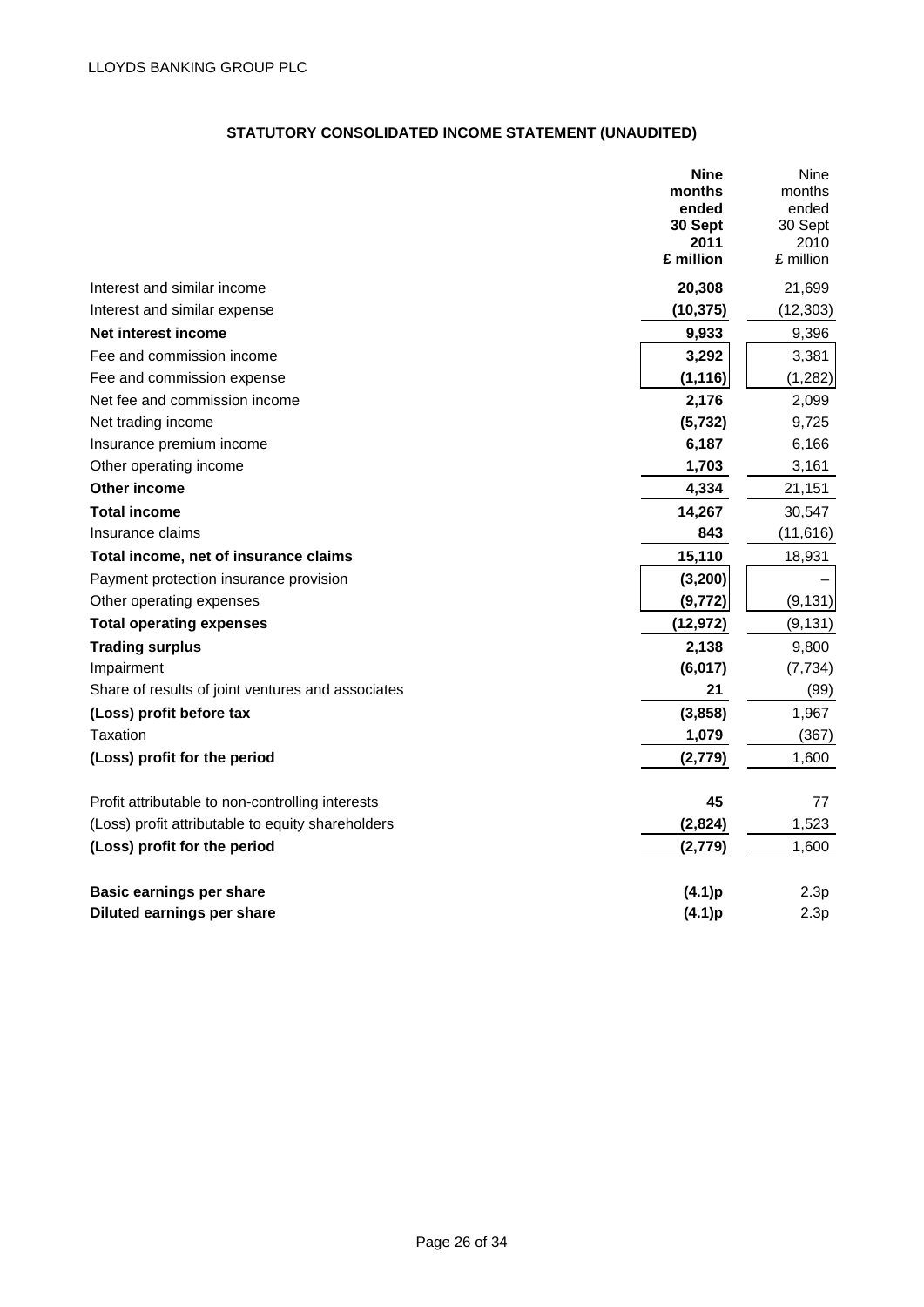# **SUMMARY CONSOLIDATED BALANCE SHEET (UNAUDITED)**

|                                                                              | As at           | As at          | As at           |
|------------------------------------------------------------------------------|-----------------|----------------|-----------------|
|                                                                              | 30 Sept<br>2011 | 31 Dec<br>2010 | 30 June<br>2011 |
|                                                                              | £ million       | £ million      | £ million       |
| <b>Assets</b>                                                                |                 |                |                 |
| Cash and balances at central banks                                           | 57,578          | 38,115         | 55,240          |
| Trading and other financial assets at fair value through profit or loss      | 143,886         | 156,191        | 155,181         |
| Derivative financial instruments                                             | 66,272          | 50,777         | 45,256          |
| Loans and receivables:                                                       |                 |                |                 |
| Loans and advances to customers                                              | 577,864         | 592,597        | 587,843         |
| Loans and advances to banks                                                  | 29,933          | 30,272         | 28,170          |
| Debt securities                                                              | 14,211          | 25,735         | 15,521          |
|                                                                              | 622,008         | 648,604        | 631,534         |
| Available-for-sale financial assets                                          | 36,317          | 42,955         | 32,793          |
| Held-to-maturity investments                                                 | 8,049           | 7,905          | 7,842           |
| Other assets                                                                 | 49,971          | 47,027         | 51,105          |
| <b>Total assets</b>                                                          | 984,081         | 991,574        | 978,951         |
| Liabilities                                                                  |                 |                |                 |
| Deposits from banks                                                          | 36,121          | 50,363         | 31,294          |
| Customer deposits                                                            | 404,604         | 393,633        | 399,919         |
| Trading and other financial liabilities at fair value through profit or loss | 28,629          | 26,762         | 27,290          |
| Derivative financial instruments                                             | 55,603          | 42,158         | 36,049          |
| Debt securities in issue                                                     | 213,957         | 228,866        | 231,194         |
| Liabilities arising from insurance and investment contracts                  | 124,022         | 132,092        | 133,097         |
| Subordinated liabilities                                                     | 36,452          | 36,232         | 35,585          |
| <b>Other liabilities</b>                                                     | 38,368          | 34,566         | 38,977          |
| <b>Total liabilities</b>                                                     | 937,756         | 944,672        | 933,405         |
| <b>Total equity</b>                                                          | 46,325          | 46,902         | 45,546          |
|                                                                              |                 |                |                 |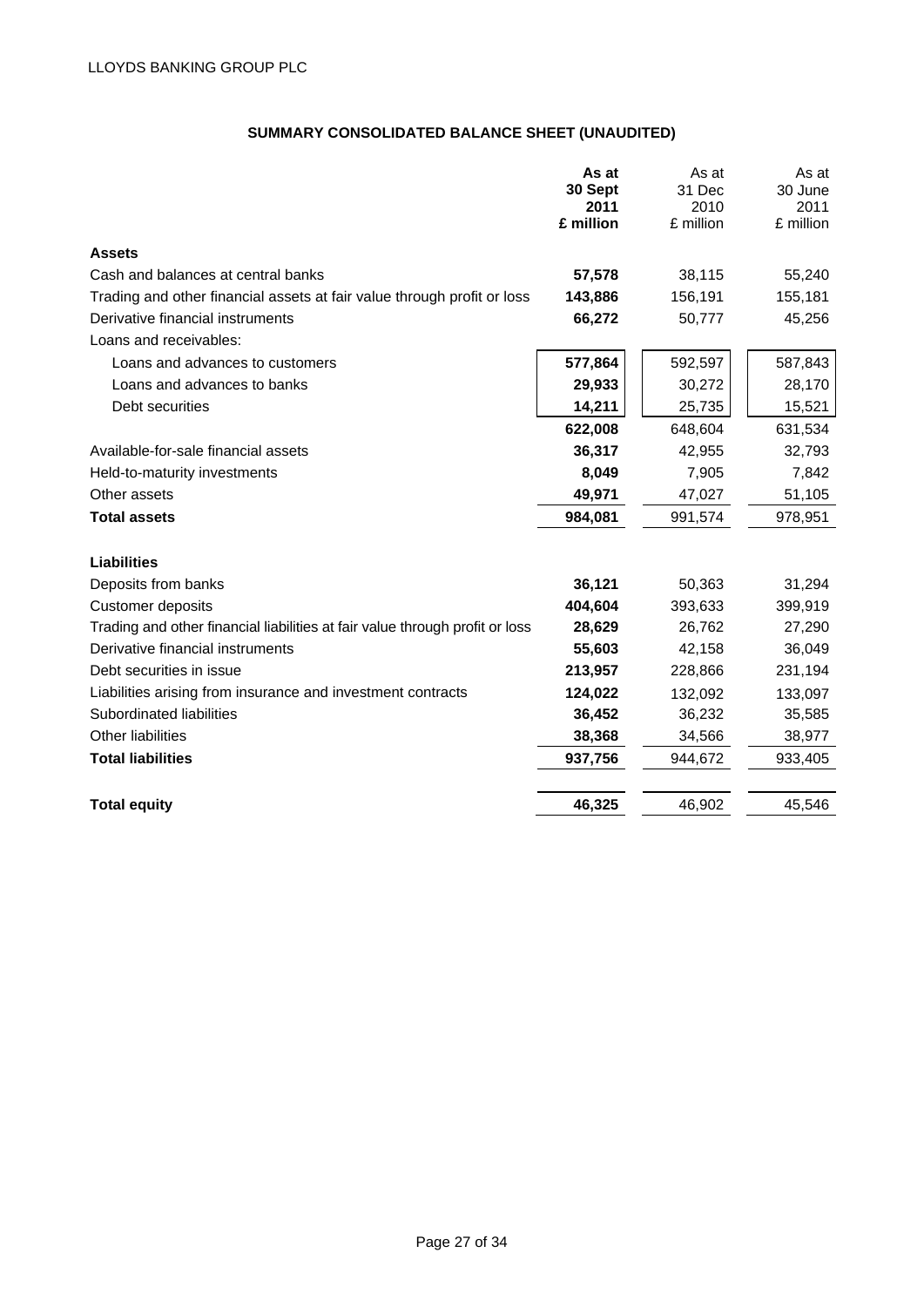# **COMBINED BUSINESSES CONSOLIDATED INCOME STATEMENT – QUARTERLY ANALYSIS**

|                                                   |                                 | <b>Three</b><br>months<br>ended<br>30 Sept<br>2011<br>£ million | <b>Three</b><br>months<br>ended<br>30 June<br>2011<br>£ million | Three<br>months<br>ended<br>31 March<br>2011<br>£ million |
|---------------------------------------------------|---------------------------------|-----------------------------------------------------------------|-----------------------------------------------------------------|-----------------------------------------------------------|
|                                                   |                                 |                                                                 |                                                                 |                                                           |
| Net interest income                               |                                 | 3,149                                                           | 3,147                                                           | 3,231                                                     |
| Other income                                      |                                 | 2,013                                                           | 2,310                                                           | 1,688                                                     |
| <b>Total income</b>                               |                                 | 5,162                                                           | 5,457                                                           | 4,919                                                     |
| Insurance claims                                  |                                 | (87)                                                            | (84)                                                            | (114)                                                     |
| Total income, net of insurance claims             |                                 | 5,075                                                           | 5,373                                                           | 4,805                                                     |
| Costs:                                            |                                 |                                                                 |                                                                 |                                                           |
| Operating expenses                                |                                 | (2, 577)                                                        | (2,581)                                                         | (2,751)                                                   |
| Impairment of tangible fixed assets               |                                 |                                                                 |                                                                 |                                                           |
|                                                   |                                 | (2,577)                                                         | (2,581)                                                         | (2,751)                                                   |
| <b>Trading surplus</b>                            |                                 | 2,498                                                           | 2,792                                                           | 2,054                                                     |
| Impairment                                        |                                 | (1, 956)                                                        | (2,814)                                                         | (2,608)                                                   |
| Share of results of joint ventures and associates |                                 | 5                                                               | 3                                                               | 9                                                         |
| Profit (loss) before tax and fair value unwind    |                                 | 547                                                             | (19)                                                            | (545)                                                     |
| Fair value unwind                                 |                                 | 97                                                              | 839                                                             | 829                                                       |
| Profit before tax - combined businesses           |                                 | 644                                                             | 820                                                             | 284                                                       |
| Banking net interest margin                       |                                 | 2.05%                                                           | 2.09%                                                           | 2.16%                                                     |
| Impairment as a % of average advances             |                                 | 1.30%                                                           | 1.84%                                                           | 1.70%                                                     |
|                                                   | <b>Three</b><br>months<br>ended | <b>Three</b><br>months<br>ended                                 | <b>Three</b><br>months<br>ended                                 | <b>Three</b><br>months<br>ended                           |
|                                                   | 31 Dec                          | 30 Sept                                                         | 30 June                                                         | 31 March                                                  |
|                                                   | 2010                            | 2010                                                            | 2010                                                            | 2010                                                      |
|                                                   | £ million                       | £ million                                                       | £ million                                                       | £ million                                                 |
| Net interest income                               | 3,597                           | 3,314                                                           | 3,403                                                           | 3,508                                                     |
| Other income                                      | 2,005                           | 2,328                                                           | 3,285                                                           | 2,546                                                     |
| Total income                                      | 5,602                           | 5,642                                                           | 6,688                                                           | 6,054                                                     |
| Insurance claims                                  | (165)                           | (116)                                                           | (107)                                                           | (154)                                                     |
| Total income, net of insurance claims<br>Costs:   | 5,437                           | 5,526                                                           | 6,581                                                           | 5,900                                                     |
| Operating expenses                                | (2,787)                         | (2,706)                                                         | (2,701)                                                         | (2,734)                                                   |
| Impairment of tangible fixed assets               |                                 |                                                                 | (150)                                                           |                                                           |
|                                                   | (2,787)                         | (2,706)                                                         | (2, 851)                                                        | (2, 734)                                                  |
| <b>Trading surplus</b>                            | 2,650                           | 2,820                                                           | 3,730                                                           | 3,166                                                     |
| Impairment                                        | (3,755)                         | (2,872)                                                         | (4, 139)                                                        | (2, 415)                                                  |
| Share of results of joint ventures and associates | 12                              | (41)                                                            | (33)                                                            | (29)                                                      |
| (Loss) profit before tax and fair value unwind    | (1,093)                         | (93)                                                            | (442)                                                           | 722                                                       |
| Fair value unwind                                 | 817                             | 978                                                             | 941                                                             | 382                                                       |
| (Loss) profit before tax - combined businesses    | (276)                           | 885                                                             | 499                                                             | 1,104                                                     |
| Banking net interest margin                       | 2.23%                           | 2.20%                                                           | 2.20%                                                           | 2.21%                                                     |
| Impairment as a % of average advances             | 2.21%                           | 1.77%                                                           | 2.49%                                                           | 1.50%                                                     |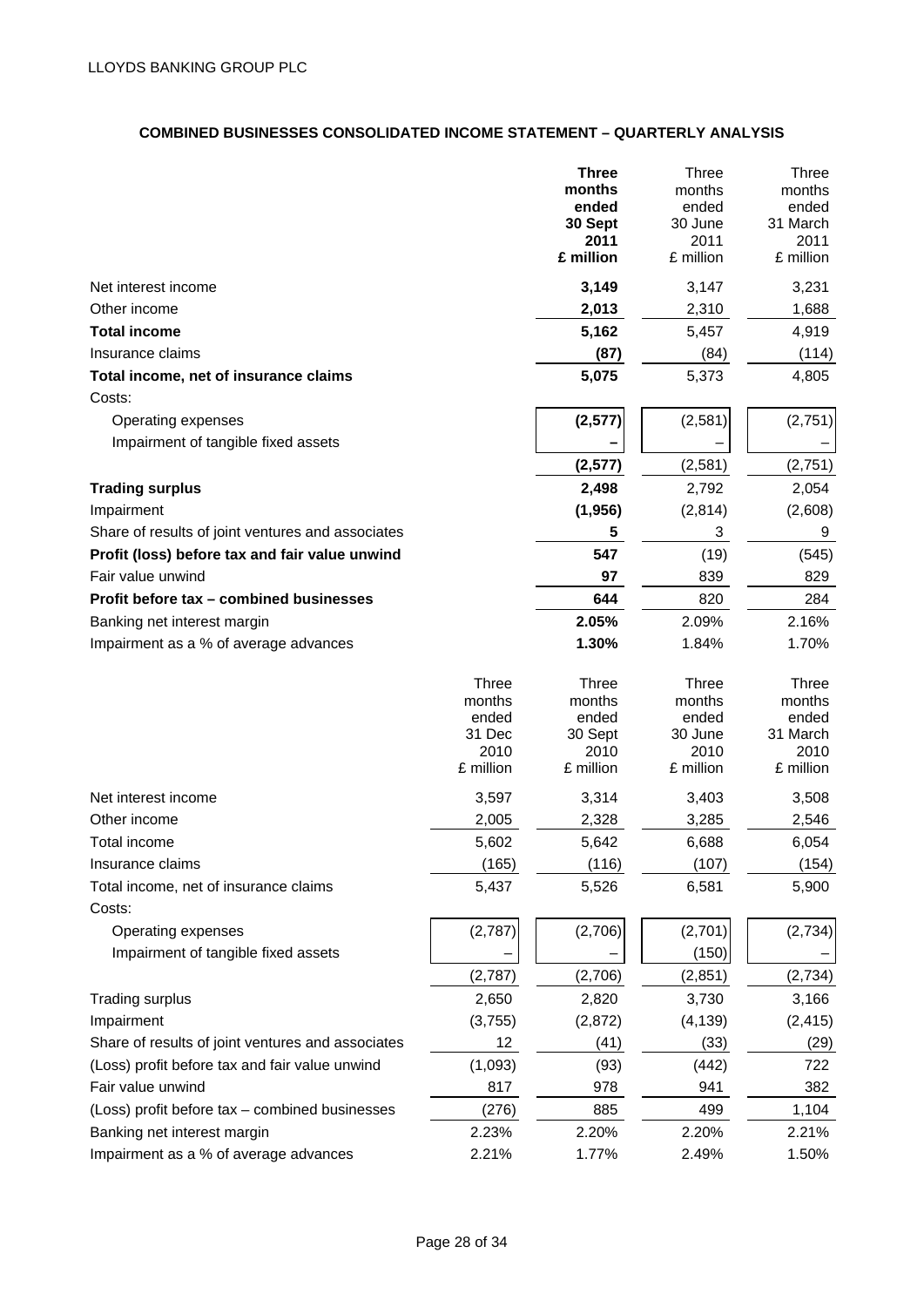# **COMBINED BUSINESSES CONSOLIDATED INCOME STATEMENT – QUARTERLY ANALYSIS** (continued)

| Core                                              |                 | <b>Three</b><br>months<br>ended<br>30 Sept<br>2011<br>£ million | <b>Three</b><br>months<br>ended<br>30 June<br>2011<br>£ million | <b>Three</b><br>months<br>ended<br>31 March<br>2011<br>£ million |
|---------------------------------------------------|-----------------|-----------------------------------------------------------------|-----------------------------------------------------------------|------------------------------------------------------------------|
| Net interest income                               |                 | 2,858                                                           | 2,772                                                           | 2,787                                                            |
| Other income                                      |                 | 1,892                                                           | 2,284                                                           | 1,811                                                            |
|                                                   |                 |                                                                 | 5,056                                                           |                                                                  |
| <b>Total income</b>                               |                 | 4,750                                                           |                                                                 | 4,598                                                            |
| Insurance claims                                  |                 | (87)                                                            | (84)                                                            | (114)                                                            |
| Total income, net of insurance claims             |                 | 4,663                                                           | 4,972                                                           | 4,484                                                            |
| Costs:                                            |                 |                                                                 |                                                                 |                                                                  |
| Operating expenses                                |                 | (2, 366)                                                        | (2, 341)                                                        | (2, 519)                                                         |
| Impairment of tangible fixed assets               |                 |                                                                 |                                                                 |                                                                  |
|                                                   |                 | (2, 366)                                                        | (2, 341)                                                        | (2, 519)                                                         |
| <b>Trading surplus</b>                            |                 | 2,297                                                           | 2,631                                                           | 1,965                                                            |
| Impairment                                        |                 | (611)                                                           | (907)                                                           | (729)                                                            |
| Share of results of joint ventures and associates |                 | 7                                                               |                                                                 | 3                                                                |
| Profit before tax and fair value unwind           |                 | 1,693                                                           | 1,724                                                           | 1,239                                                            |
| Fair value unwind                                 |                 | (184)                                                           | (64)                                                            | (33)                                                             |
| Profit before tax - core combined businesses      |                 | 1,509                                                           | 1,660                                                           | 1,206                                                            |
| Banking net interest margin                       |                 | 2.47%                                                           | 2.39%                                                           | 2.47%                                                            |
| Impairment as a % of average advances             |                 | 0.55%                                                           | 0.80%                                                           | 0.64%                                                            |
|                                                   | Three           | <b>Three</b>                                                    | <b>Three</b>                                                    | <b>Three</b>                                                     |
|                                                   | months<br>ended | months<br>ended                                                 | months<br>ended                                                 | months<br>ended                                                  |
|                                                   | 31 Dec          | 30 Sept                                                         | 30 June                                                         | 31 March                                                         |
| Core                                              | 2010            | 2010                                                            | 2010                                                            | 2010                                                             |
|                                                   | £ million       | £ million                                                       | £ million                                                       | £ million                                                        |
| Net interest income                               | 2,870           | 2,795                                                           | 2,867                                                           | 2,892                                                            |
| Other income                                      | 1,757           | 2,166                                                           | 3,082                                                           | 2,136                                                            |
| <b>Total income</b>                               | 4,627           | 4,961                                                           | 5,949                                                           | 5,028                                                            |
| Insurance claims                                  | (165)           | (116)                                                           | (107)                                                           | (154)                                                            |
| Total income, net of insurance claims<br>Costs:   | 4,462           | 4,845                                                           | 5,842                                                           | 4,874                                                            |
| Operating expenses                                | (2, 534)        | (2, 442)                                                        | (2, 441)                                                        | (2, 467)                                                         |
| Impairment of tangible fixed assets               |                 |                                                                 |                                                                 |                                                                  |
|                                                   | (2, 534)        | (2, 442)                                                        | (2, 441)                                                        | (2, 467)                                                         |
| <b>Trading surplus</b>                            | 1,928           | 2,403                                                           | 3,401                                                           | 2,407                                                            |
| Impairment                                        | (1, 149)        | (810)                                                           | (814)                                                           | (839)                                                            |
| Share of results of joint ventures and associates | 8               | 4                                                               | 7                                                               | (5)                                                              |
| Profit before tax and fair value unwind           | 787             | 1,597                                                           | 2,594                                                           | 1,563                                                            |
| Fair value unwind                                 | (72)            | 4                                                               | (192)                                                           | (129)                                                            |
|                                                   | 715             |                                                                 |                                                                 |                                                                  |
| Profit before tax - core combined businesses      |                 | 1,601                                                           | 2,402                                                           | 1,434                                                            |
| Banking net interest margin                       | 2.50%           | 2.49%                                                           | 2.45%                                                           | 2.47%                                                            |
| Impairment as a % of average advances             | 0.96%           | 0.67%                                                           | 0.67%                                                           | 0.73%                                                            |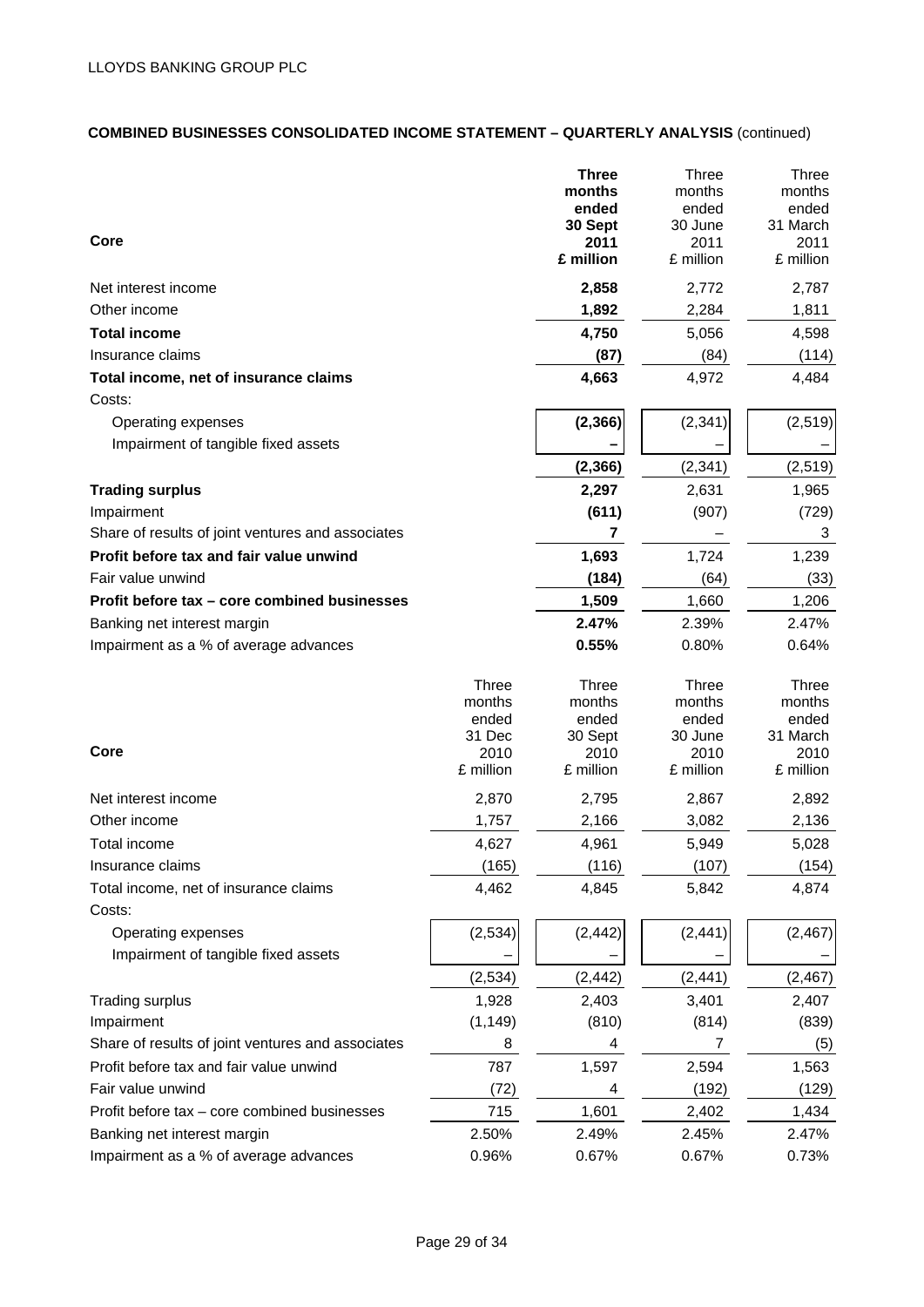# **COMBINED BUSINESSES CONSOLIDATED INCOME STATEMENT – QUARTERLY ANALYSIS** (continued)

| Non-core                                                   |                 | <b>Three</b><br>months<br>ended<br>30 Sept<br>2011 | <b>Three</b><br>months<br>ended<br>30 June<br>2011 | <b>Three</b><br>months<br>ended<br>31 March<br>2011 |
|------------------------------------------------------------|-----------------|----------------------------------------------------|----------------------------------------------------|-----------------------------------------------------|
|                                                            |                 | £ million                                          | £ million                                          | £ million                                           |
| Net interest income                                        |                 | 291                                                | 375                                                | 444                                                 |
| Other income                                               |                 | 121                                                | 26                                                 | (123)                                               |
| <b>Total income</b>                                        |                 | 412                                                | 401                                                | 321                                                 |
| Insurance claims                                           |                 |                                                    |                                                    |                                                     |
| Total income, net of insurance claims                      |                 | 412                                                | 401                                                | 321                                                 |
| Costs:                                                     |                 |                                                    |                                                    |                                                     |
| Operating expenses                                         |                 | (211)                                              | (240)                                              | (232)                                               |
| Impairment of tangible fixed assets                        |                 |                                                    |                                                    |                                                     |
|                                                            |                 | (211)                                              | (240)                                              | (232)                                               |
| <b>Trading surplus</b>                                     |                 | 201                                                | 161                                                | 89                                                  |
| Impairment                                                 |                 | (1, 345)                                           | (1,907)                                            | (1,879)                                             |
| Share of results of joint ventures and associates          |                 | (2)                                                | 3                                                  | 6                                                   |
| Loss before tax and fair value unwind                      |                 | (1, 146)                                           | (1,743)                                            | (1,784)                                             |
| Fair value unwind                                          |                 | 281                                                | 903                                                | 862                                                 |
| Loss before tax - non-core combined businesses             |                 | (865)                                              | (840)                                              | (922)                                               |
| Banking net interest margin                                |                 | 0.87%                                              | 1.16%                                              | 1.24%                                               |
| Impairment as a % of average advances                      |                 | 3.64%                                              | 4.93%                                              | 4.82%                                               |
|                                                            | <b>Three</b>    | Three                                              | <b>Three</b>                                       | <b>Three</b>                                        |
|                                                            | months          | months                                             | months                                             | months                                              |
|                                                            | ended<br>31 Dec | ended<br>30 Sept                                   | ended<br>30 June                                   | ended<br>31 March                                   |
| Non-core                                                   | 2010            | 2010                                               | 2010                                               | 2010                                                |
|                                                            | £ million       | £ million                                          | £ million                                          | £ million                                           |
| Net interest income                                        | 727             | 519                                                | 536                                                | 616                                                 |
| Other income                                               | 248             | 162                                                | 203                                                | 410                                                 |
| Total income                                               | 975             | 681                                                | 739                                                | 1,026                                               |
| Insurance claims                                           |                 |                                                    |                                                    |                                                     |
| Total income, net of insurance claims<br>Costs:            | 975             | 681                                                | 739                                                | 1,026                                               |
|                                                            |                 |                                                    |                                                    |                                                     |
| Operating expenses<br>Impairment of tangible fixed assets  | (253)           | (264)                                              | (260)                                              | (267)                                               |
|                                                            |                 |                                                    | (150)                                              |                                                     |
|                                                            | (253)<br>722    | (264)<br>417                                       | (410)<br>329                                       | (267)<br>759                                        |
| <b>Trading surplus</b><br>Impairment                       |                 |                                                    |                                                    |                                                     |
| Share of results of joint ventures and associates          | (2,606)         | (2,062)                                            | (3, 325)                                           | (1, 576)                                            |
|                                                            | 4               | (45)                                               | (40)                                               | (24)                                                |
| Loss before tax and fair value unwind<br>Fair value unwind | (1,880)<br>889  | (1,690)<br>974                                     | (3,036)                                            | (841)<br>511                                        |
|                                                            |                 |                                                    | 1,133                                              |                                                     |
| Loss before tax – non-core combined businesses             | (991)           | (716)                                              | (1,903)                                            | (330)                                               |
| Banking net interest margin                                | 1.47%           | 1.39%                                              | 1.48%                                              | 1.50%                                               |
| Impairment as a % of average advances                      | 5.93%           | 4.89%                                              | 7.93%                                              | 3.56%                                               |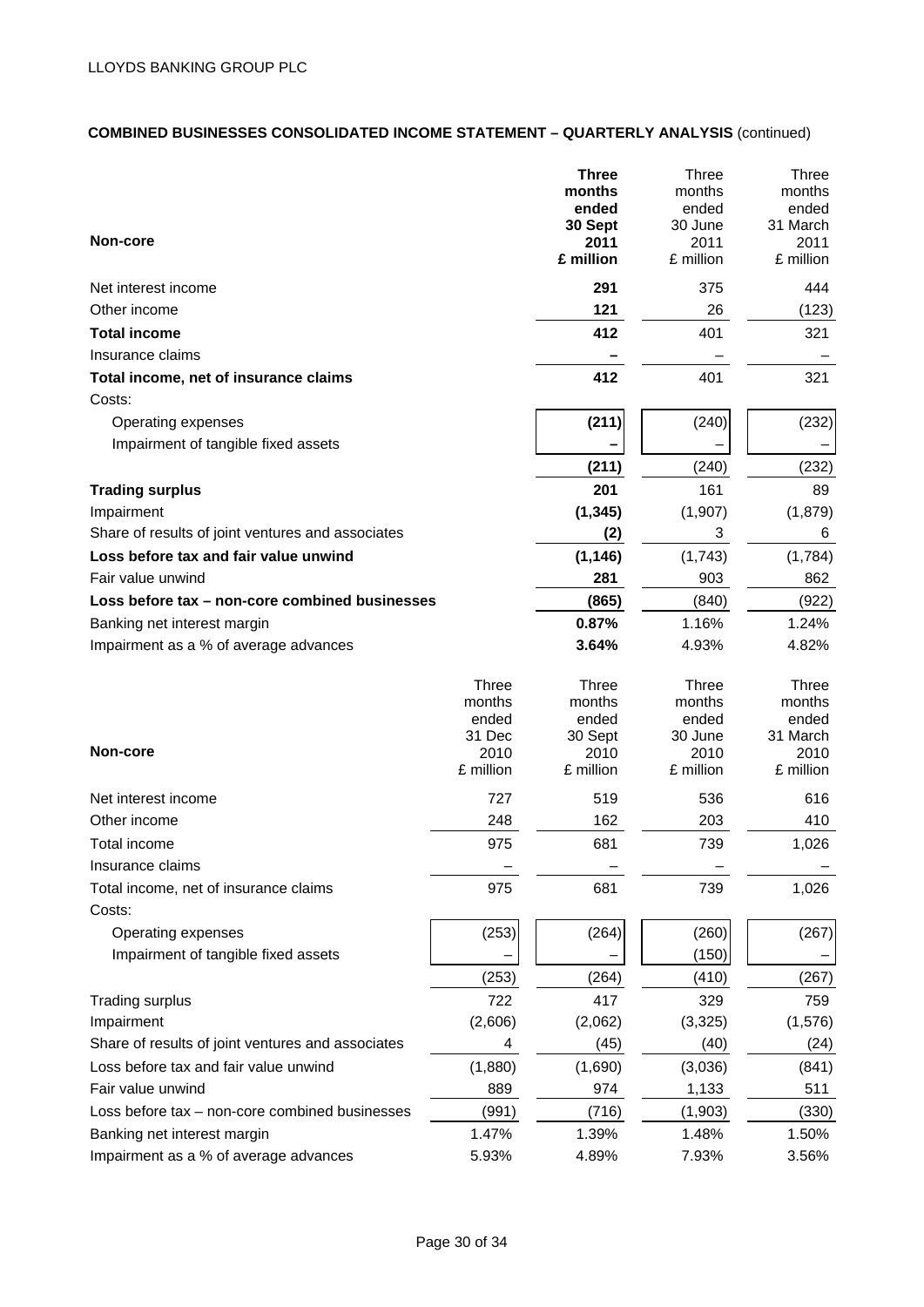# **RECONCILIATION OF COMBINED BUSINESSES PROFIT (LOSS) BEFORE TAX TO STATUTORY (LOSS) PROFIT BEFORE TAX – QUARTERLY ANALYSIS**

|                                                               |           | <b>Three</b> | Three        | <b>Three</b> |
|---------------------------------------------------------------|-----------|--------------|--------------|--------------|
|                                                               |           | months       | months       | months       |
|                                                               |           | ended        | ended        | ended        |
|                                                               |           | 30 Sept      | 30 June      | 31 March     |
|                                                               |           | 2011         | 2011         | 2011         |
|                                                               |           | £ million    | £ million    | £ million    |
| Profit before tax – combined businesses                       |           | 644          | 820          | 284          |
| Integration, simplification and EU mandated retail business   |           |              |              |              |
| disposal costs                                                |           | (377)        | (356)        | (333)        |
| Volatility arising in insurance businesses                    |           | (560)        | (100)        | (77)         |
| Amortisation of purchased intangibles                         |           | (139)        | (145)        | (144)        |
| Provision in relation to German insurance business litigation |           | (175)        |              |              |
| Payment protection insurance provision                        |           |              |              | (3,200)      |
| (Loss) profit before tax - statutory                          |           | (607)        | 219          | (3, 470)     |
|                                                               |           |              |              |              |
|                                                               | Three     | Three        | <b>Three</b> | Three        |
|                                                               | months    | months       | months       | months       |
|                                                               | ended     | ended        | ended        | ended        |
|                                                               | 31 Dec    | 30 Sept      | 30 June      | 31 March     |
|                                                               | 2010      | 2010         | 2010         | 2010         |
|                                                               | £ million | £ million    | £ million    | £ million    |
| (Loss) profit before tax – combined businesses                | (276)     | 885          | 499          | 1,104        |
| Integration, simplification and EU mandated                   |           |              |              |              |
| retail business disposal costs                                | (481)     | (368)        | (369)        | (435)        |
| Volatility arising in insurance businesses                    | 196       | 309          | (413)        | 214          |
| Amortisation of purchased intangibles                         | (151)     | (155)        | (161)        | (162)        |
| Customer goodwill payments provision                          | (500)     |              |              |              |
| Pension curtailment (loss) gain                               | (109)     |              | 1,019        |              |
| Loss on disposal of businesses                                | (365)     |              |              |              |
| (Loss) profit before tax – statutory                          | (1,686)   | 671          | 575          | 721          |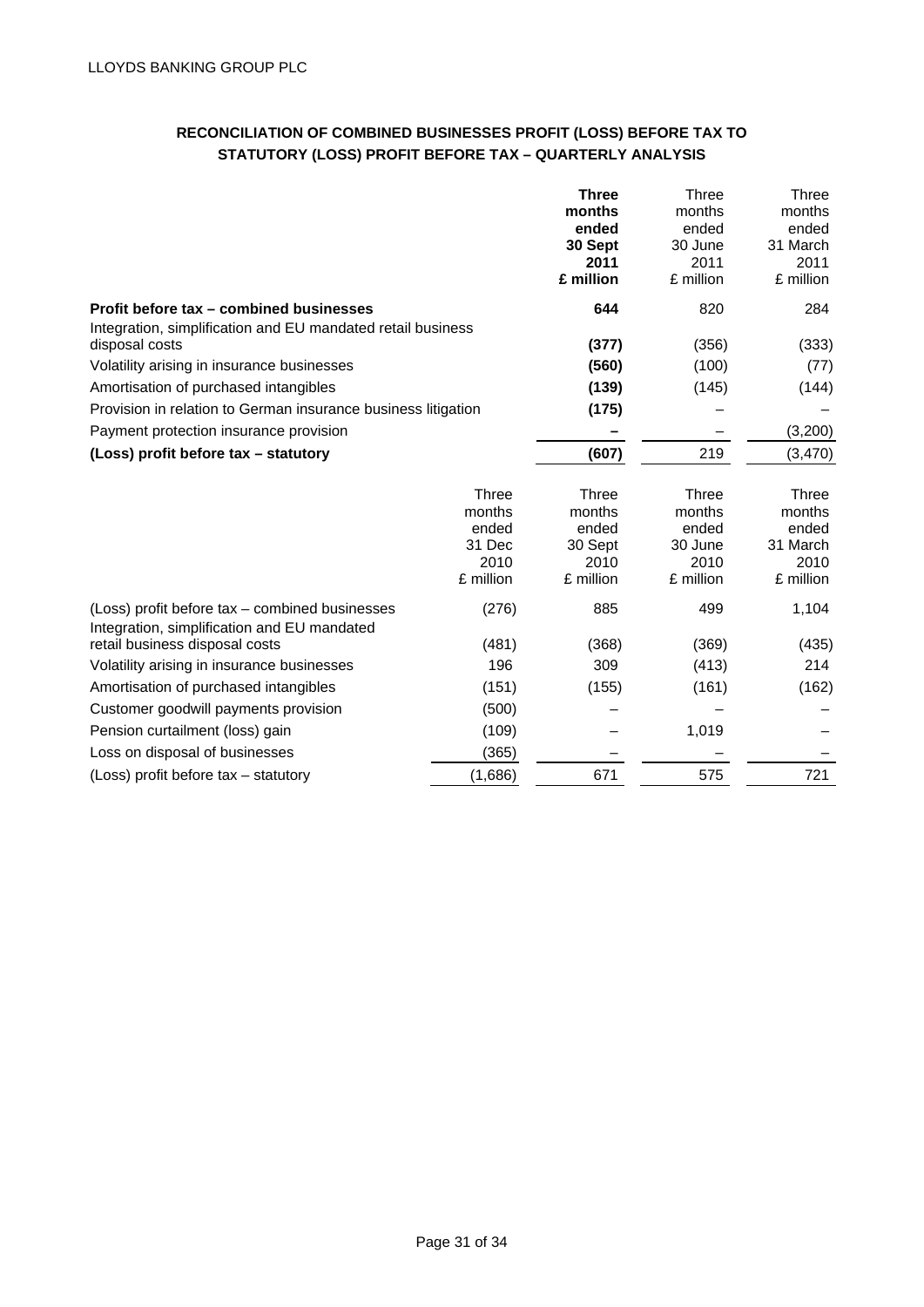# **INCOME STATEMENT – BUSINESS METRICS**

|                                                                                          | <b>Nine</b>     | Nine            |                  |
|------------------------------------------------------------------------------------------|-----------------|-----------------|------------------|
|                                                                                          | months<br>ended | months<br>ended |                  |
|                                                                                          | 30 Sept         | 30 Sept         |                  |
|                                                                                          | 2011            | 2010            | Change           |
| <b>Results</b>                                                                           | £m              | £m              | ℅                |
| <b>Statutory</b>                                                                         |                 |                 |                  |
| Total income, net of insurance claims                                                    | 15,110          | 18,931          | (20)             |
| Total operating expenses                                                                 | (12, 972)       | (9, 131)        | (42)             |
| <b>Trading surplus</b>                                                                   | 2,138           | 9,800           | (78)             |
| Impairment                                                                               | (6, 017)        | (7, 734)        | 22               |
| (Loss) profit before tax                                                                 | (3,858)         | 1,967           |                  |
| (Loss) profit attributable to equity shareholders                                        | (2,824)         | 1,523           |                  |
| (Loss) earnings per share                                                                | (4.1)p          | 2.3p            |                  |
| <b>Combined businesses basis</b>                                                         |                 |                 |                  |
| Total income, net of insurance claims                                                    | 15,253          | 18,007          | (15)             |
| Total income, net of insurance claims, before volatility effects and                     |                 |                 |                  |
| liability management gains <sup>1</sup>                                                  | 15,441          | 17,578          | (12)             |
| Operating expenses <sup>2</sup>                                                          | (7,909)         | (8, 141)        | 3                |
| <b>Trading surplus</b>                                                                   | 7,344           | 9,716           | (24)             |
| Impairment                                                                               | (7, 378)        | (9, 426)        | 22               |
| Profit before tax                                                                        | 1,748           | 2,488           | (30)             |
| Profit before tax, before volatility effects and liability management gains <sup>1</sup> | 1,936           | 2,059           | (6)              |
| Banking net interest margin                                                              | 2.10%           | 2.20%           |                  |
| Average interest-earning banking assets                                                  | £591.4bn        | £628.4bn        | (6)              |
| Cost:income ratio <sup>2,3</sup>                                                         | 51.9%           | 45.2%           |                  |
| Impairment as a % of average advances <sup>4</sup>                                       | 1.61%           | 1.92%           |                  |
| Combined businesses basis - core                                                         |                 |                 |                  |
| Total income, net of insurance claims                                                    | 14,119          | 15,561          | (9)              |
| Total income, net of insurance claims, before volatility effects and                     |                 |                 |                  |
| liability management gains <sup>1</sup>                                                  | 14,307          | 15,132          | (5)              |
| Operating expenses                                                                       | (7, 226)        | (7, 350)        | $\boldsymbol{2}$ |
| <b>Trading surplus</b>                                                                   | 6,893           | 8,211           | (16)             |
| Impairment                                                                               | (2, 247)        | (2, 463)        | 9                |
| Profit before tax                                                                        | 4,375           | 5,437           | (20)             |
| Banking net interest margin                                                              | 2.45%           | 2.47%           |                  |
| Average interest-earning banking assets                                                  | £440.5bn        | £461.9bn        | (5)              |
| Cost:income ratio <sup>3</sup>                                                           | 51.2%           | 47.2%           |                  |
| Impairment as a % of average advances <sup>4</sup>                                       | 0.66%           | 0.69%           |                  |

 $1$  Excluding an increase in the fair value of the equity conversion feature of the Group's ECNs of £254 million (nine months to 30 September 2010: reduction of £309 million); negative derivative value adjustments of £410 million (nine months to 30 September 2010: £1 million); a banking volatility charge of £32 million (nine months to 30 September 2010: credit of £316 million); and, in the nine months to 30 September 2010, liability management gains of £423 million.

<sup>2</sup> Excluding impairment of tangible fixed assets of £150 million in the nine months to 30 September 2010.

<sup>3</sup> Operating expenses divided by total income, net of insurance claims.

<sup>4</sup> Impairment on loans and advances to customers divided by average loans and advances to customers, excluding reverse repo transactions, gross of allowance for impairment losses.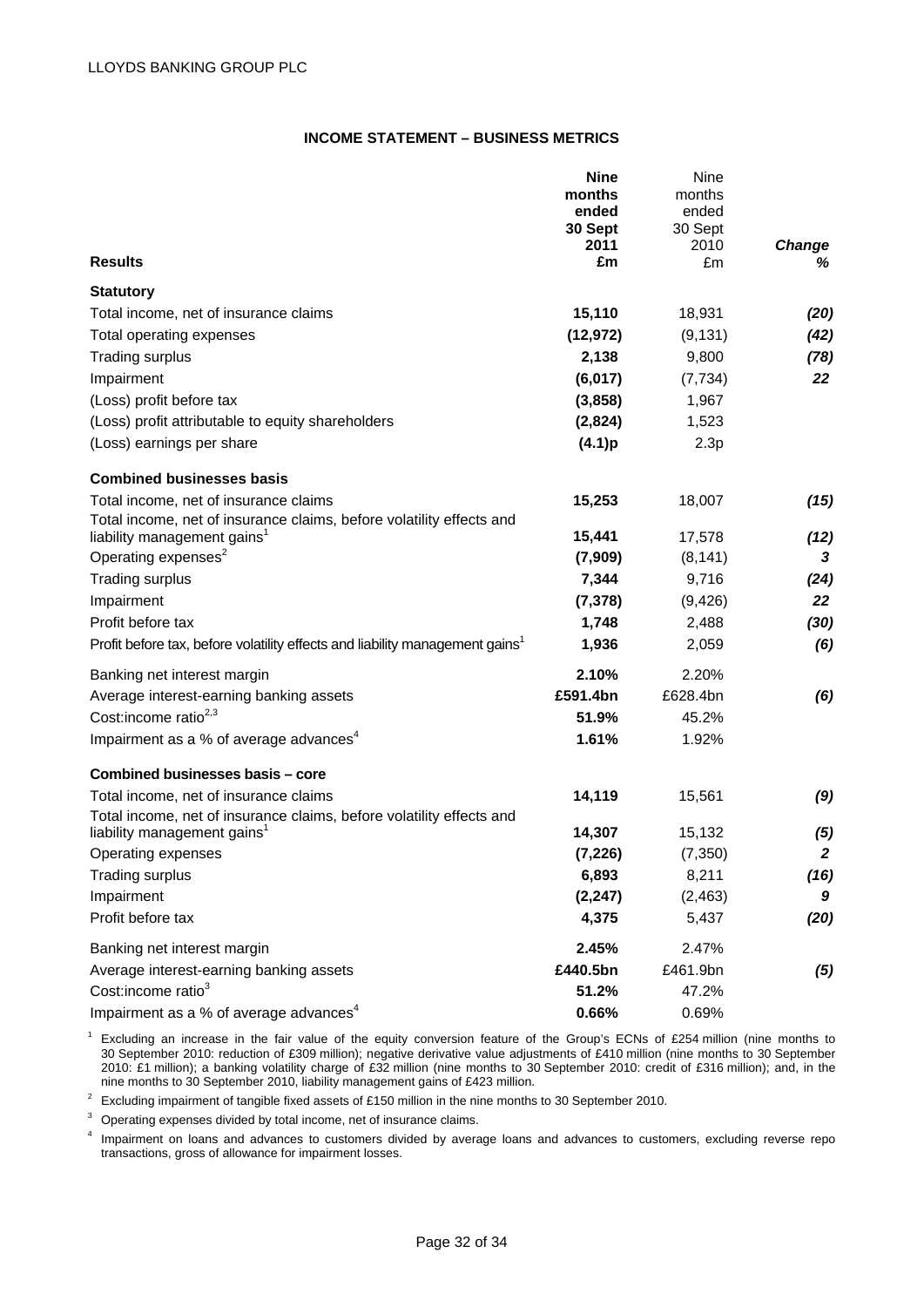# **CAPITAL AND BALANCE SHEET – BUSINESS METRICS**

|                                                    | As at<br>30 Sept<br>2011 | As at<br>31 Dec<br>2010 | Change<br>℅ | As at<br>30 June<br>2011 |
|----------------------------------------------------|--------------------------|-------------------------|-------------|--------------------------|
| <b>Statutory</b>                                   |                          |                         |             |                          |
| Total assets:                                      |                          |                         |             |                          |
| Banking assets                                     | £822.2bn                 | £822.4bn                |             | £807.1bn                 |
| Insurance assets                                   | £161.9bn                 | £169.2bn                |             | £171.9bn                 |
|                                                    | £984.1bn                 | £991.6bn                |             | £979.0bn                 |
| Loans and advances to customers <sup>1</sup>       | £577.9bn                 | £592.6bn                | (2)         | £587.8bn                 |
| Customer deposits <sup>2</sup>                     | £404.6bn                 | £393.6bn                | 3           | £399.9bn                 |
| Loans and advances to customers excl reverse repos | £557.4bn                 | £589.5bn                | (5)         | £568.1bn                 |
| Customer deposits excl repos                       | £396.8bn                 | £382.5bn                | 4           | £394.9bn                 |
| Total customer balances <sup>3</sup>               | £954.2bn                 | £972.0bn                | (2)         | £963.0bn                 |
| Loan to deposit ratio <sup>4</sup>                 | 140%                     | 154%                    |             | 144%                     |
| Funds under management <sup>5</sup>                | £178.4bn                 | £192.0bn                | (7)         | £193.3bn                 |
| Wholesale funding                                  | £281.9bn                 | £298.0bn                | (5)         | £295.6bn                 |
| Wholesale funding >1 year maturity                 | 50%                      | 50%                     |             | 49%                      |
| <b>Funded assets</b>                               | £599.0bn                 | £655.0bn                | (9)         | £612.0bn                 |
| Primary liquidity portfolio                        | £97.0bn                  | £97.5bn                 | (1)         | £100.9bn                 |
| Risk-weighted assets                               | £371.6bn                 | £406.4bn                | (9)         | £383.3bn                 |
| Core tier 1 capital ratio                          | 10.3%                    | 10.2%                   |             | 10.1%                    |
| Net tangible assets per share                      | 58.3p                    | 59.2p                   |             | 57.2p                    |
| Leverage ratio                                     | 18 times                 | 17 times                |             | 18 times                 |
| Core                                               |                          |                         |             |                          |
| Loans and advances to customers excl reverse repos | £439.6bn                 | £454.2bn                | (3)         | £443.3bn                 |
| Loans and advances to banks excl reverse repos     | £22.8bn                  | £25.7bn                 |             | £24.0bn                  |
| Reverse repos                                      | £26.9bn                  | £7.3bn                  |             | £23.6bn                  |
| Debt securities                                    | £0.2bn                   | £0.3bn                  |             | £0.2bn                   |
| Available-for-sale financial assets                | £24.3bn                  | £20.9bn                 |             | £19.7bn                  |
| Other                                              | £318.9bn                 | £289.5bn                |             | £305.8bn                 |
| <b>Total core assets</b>                           | £832.7bn                 | £797.9bn                | 4           | £816.6bn                 |
| Customer deposits excl repos                       | £392.4bn                 | £377.0bn                |             | £390.4bn                 |
| Total customer balances <sup>3</sup>               | £832.0bn                 | £831.2bn                |             | £833.7bn                 |
| Loan to deposit ratio <sup>4</sup>                 | 112%                     | 120%                    |             | 114%                     |
| Risk-weighted assets                               | £250.4bn                 | £262.5bn                |             | £254.6bn                 |
| Non-core                                           |                          |                         |             |                          |
| Loans and advances to customers excl reverse repos | £117.8bn                 | £135.3bn                | (13)        | £124.8bn                 |
| Loans and advances to banks                        | £0.7bn                   | £0.4bn                  |             | £0.3bn                   |
| Debt securities                                    | £14.0bn                  | £25.4bn                 |             | £15.3bn                  |
| Available-for-sale financial assets                | £12.0bn                  | £22.1bn                 |             | £13.1bn                  |
| Other                                              | £6.9bn                   | £10.5bn                 |             | £8.9bn                   |
| <b>Total non-core assets</b>                       | £151.4bn                 | £193.7bn                | (22)        | £162.4bn                 |
| Customer deposits excl repos                       | £4.4bn                   | £5.5bn                  |             | £4.5bn                   |
| Risk-weighted assets                               | £121.2bn                 | £143.9bn                | (16)        | £128.7bn                 |

<sup>1</sup> Includes reverse repos of £20.5 billion (31 December 2010: £3.1 billion; 30 June 2011: £19.7 billion).<br><sup>2</sup> Includes repos of £7.8 billion (31 December 2010: £11.1 billion; 30 June 2011: £5.0 billion).<br><sup>3</sup> Total custom

excluding repos.<br>4 Excludes reverse repos of £20.5 billion (31 December 2010: £3.1 billion; 30 June 2011: £19.7 billion) and repos of £7.8 billion<br>(31 December 2010: £11.1 billion; 30 June 2011: £5.0 billion).

 $5\text{ }$  Funds under management within Wealth and International division.